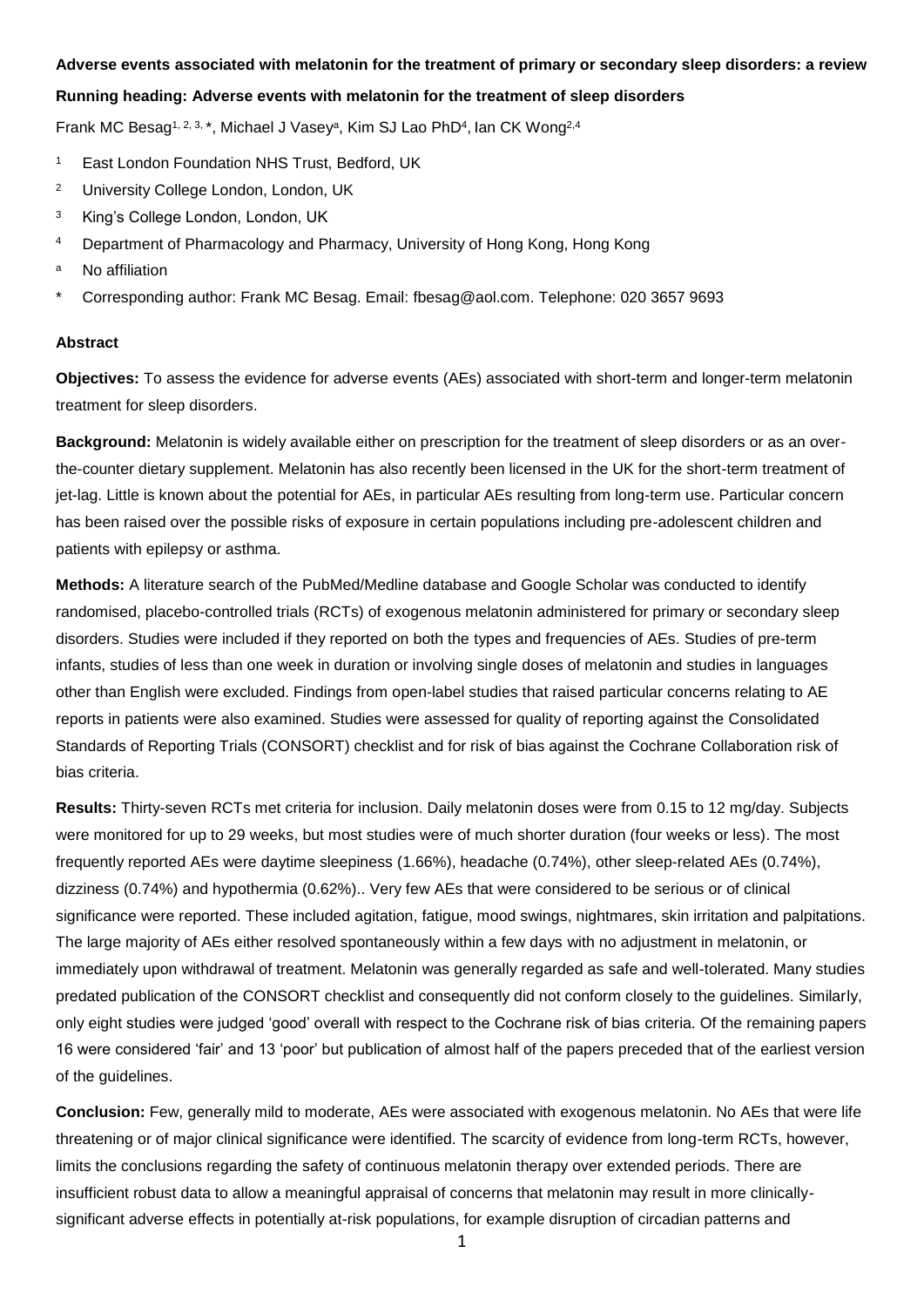development in pre-term babies and neonates exposed through their mothers. Future studies should be designed to comply with appropriate quality standards for RCTs, which most past studies have not.

# **Compliance with ethical standards**

**Conflicts of interest:** Frank MC Besag, Michael J Vasey, Kim SJ Lao and Ian CK Wong declare that they have no conflict of interest.

**Funding**: No funding was received in relation to the preparation of this manuscript.

# **Key points**

- Adverse events reported in clinical trials of melatonin for primary or secondary sleep disorders were generally infrequent, mild or moderate in severity, and were either self-limiting or resolved quickly on withdrawal of treatment.
- The possibility that more clinically-significant adverse effects might emerge with long-term treatment cannot be discounted, but there is no current evidence to suggest this.
- Many RCTs do not comply with best practice for reporting methodology and findings.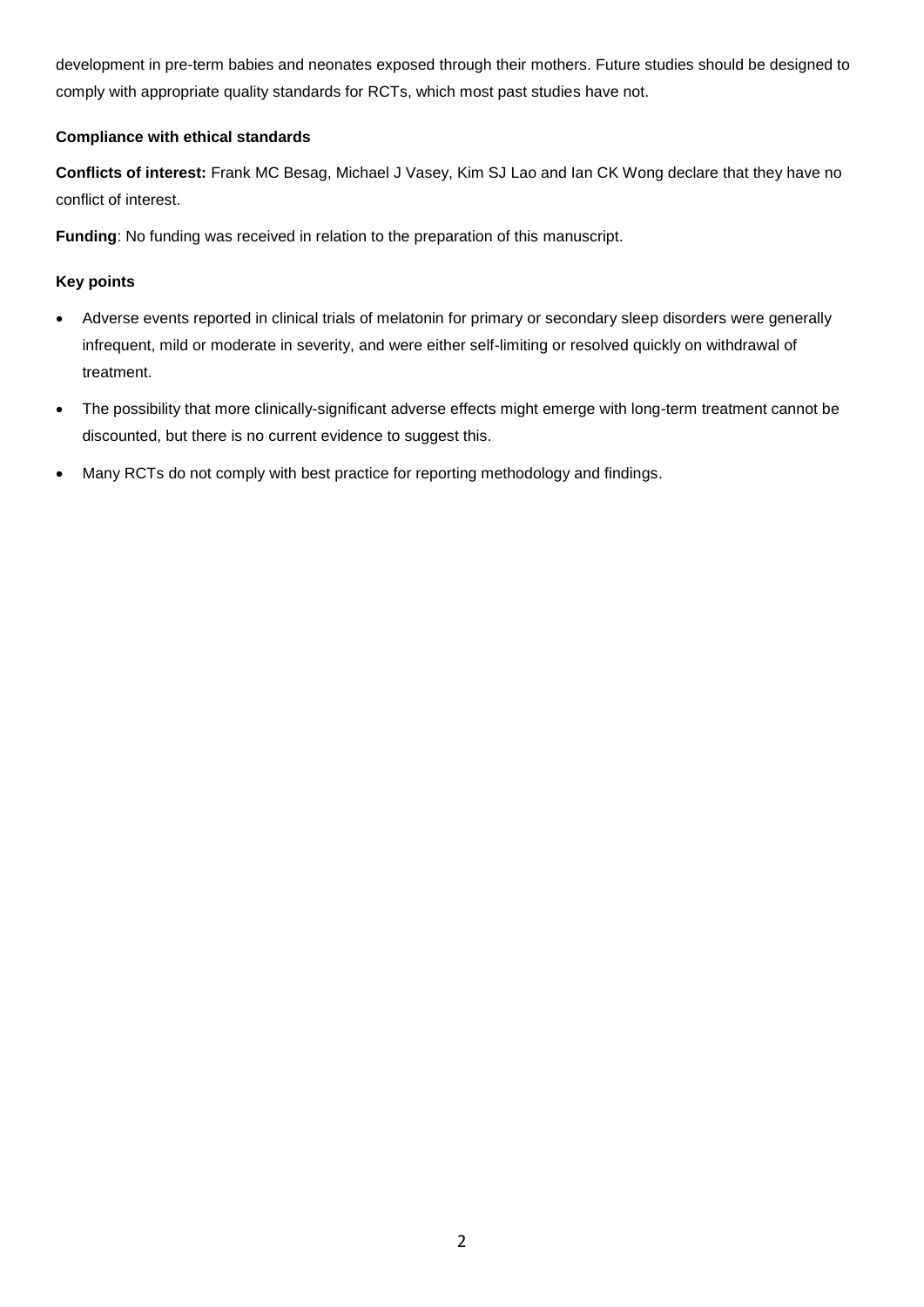#### **1. Introduction**

Melatonin is an indolamine hormone, secreted primarily by the pineal gland [1]. In humans, melatonin mediates diverse physiological processes including the regulation of circadian rhythms [2, 3] and immune response [4-6] and disease-prevention [7-9] as well as associated ancillary functions including anti-inflammatory [10, 11] and oncostatic effects [12], largely as a result of its potent anti-oxidant potential [13-18]. These effects have been extensively documented elsewhere. There is evidence that melatonin also plays a role in mammalian sexual maturation and reproductive cycles [19, 20], although its reproductive effect in humans has yet to be fully elucidated [14, 21]. Melatonin is produced under low-light conditions in response to cues imparted by the suprachiasmatic nucleus [1] and is principally recognised as the regulator of sleep-wake cycles [22, 23]. It possesses both hypnotic (sleep-inducing) [24-26] and chronobiotic effects [22, 27, 28], thereby regulating sleep onset and circadian and seasonal biological cycles [29]. Disruption of melatonin patterns, either as a result of lifestyle factors, pineal damage or due to increasing age, is implicated in the onset of both transitory and chronic disorders of sleep.

Exogenous melatonin has been used for over two decades in the treatment of sleep disorders, including jet-lag and shift-work syndrome, primary insomnia, delayed sleep phase syndrome (DSPS) and non-24-hour sleep-wake disorder [30, 31]. Until recently, the treatment of age-related insomnia was the only licensed indication in any major market. In the United States, melatonin is classified as a dietary supplement, not a drug, and as such is regulated by the Food and Drug Administration (FDA) in accordance with the Dietary Supplement Health and Education Act of 1994 [32]. In the European Union (EU), regulation of melatonin varies between member states. In the UK [33] and Denmark [34], among other current EU countries, melatonin is a prescription-only drug and is not available as an over-the-counter (OTC) product. This regulatory approach has also been adopted in Australia, Japan, Canada [35] and New Zealand [36]. In France OTC supplements are available containing up to 2 mg of melatonin [37]. In Italy and Spain, the maximum melatonin content is 1 mg [38]. Germany and Belgium limit melatonin content in OTC products to 0.3 mg [38]. With regard to prescription products, a sustained-release preparation, Circadin (2 mg), was licensed across the EU by the European Medicines Agency (EMA) in June 2007 solely for short-term (up to 13 weeks) treatment of primary insomnia in patients ≥ 55 years [39]. In addition, an immediate-release preparation, Bio-Melatonin (3mg), is licensed in some EU countries, but not in the UK [33]. More recently (September 2018) the EMA licensed a novel melatonin product, Slentyo, for insomnia in children and adolescents (2 - 18 years) with autism spectrum disorder (ASD) or Smith-Magenis syndrome [40]. This product has not been licensed in the UK and is the only case of which we are aware of a licensed melatonin product for this age group. Melatonin is, however, increasingly commonly used off-label in the treatment of children and adolescents with sleep disorders secondary to a broader range of neurological or behavioural conditions, for example patients with attention deficit hyperactivity disorder (ADHD) [41]. In addition, in April 2019, a 3 mg immediate-release formulation was approved in the UK for the short-term (up to five days) treatment of jet-lag in adults [42, 43], the first licensed indication for a condition other than chronic sleep disorders.

While safety and tolerability are considered to be good, with a favourable adverse event (AE) profile compared with alternative hypnotic agents [31, 44], the scarcity of long-term RCTs, and specifically those with safety as a primary outcome measure, has led to recommendations that melatonin therapy be approached cautiously [45]. In particular, the as-yet undetermined effects of prolonged exposure to supraphysiological levels on sexual maturation, fetal development and neonatal development, has prompted some researchers to advocate a conservative policy when treating pre-pubescent children and pregnant or breast-feeding women [44-47]. The significance of melatonin in neonatal development has yet to be clarified, although the greater number, and wider distribution, of melatonin receptors in infants indicates a potentially pivotal role during the early stages of life [48]. The known actions of the hormone may, in fact, offer potential beneficial treatments in this population [49]. Theoretical risks associated with

3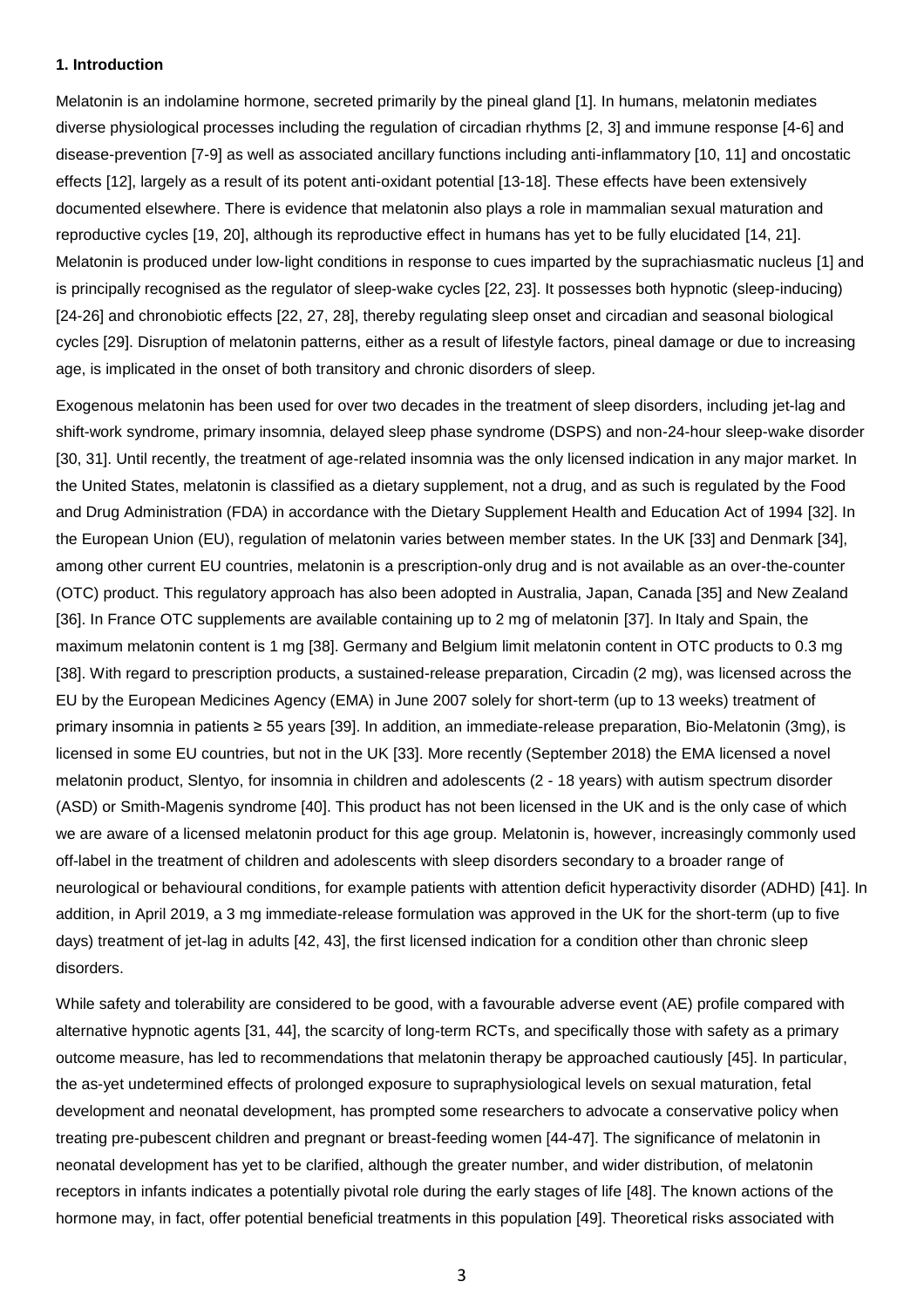growth, nocturnal asthma and seizures as a result of the broad range of observed interactions involving melatonin have also been discussed [50].

Melatonin receptors, although concentrated in the suprachiasmatic nucleus and pars tuberalis, have a wide anatomical distribution [30] and melatonin itself is detected at various levels throughout the human body [50, 51]: melatonin can be absorbed by all body tissues and the majority of its documented effects are not mediated by receptor agonism [52]. Accordingly, a range of potential therapeutic and/or adverse side effects might be expected when exogenous melatonin is administered [53].

In addition to its licensed and off-label prescription for sleep disorders and jet-lag, melatonin has been proposed and/or utilised in the ancillary treatment of a number of chronic conditions including cancer [12, 54-56], neurodegenerative diseases [57-62], oxidative stress [63] and autoimmune disorders [5, 64-66], although there is some inconsistencies in the findings from these studies. It is also widely used as a supplement for general health. Some of the earliest studies of therapeutic melatonin were conducted in subjects with jet-lag [67] for which it is widely taken, despite regulatory approval only recently having been granted in the UK for this indication (see above). A notable recent review by Foley and Steel [68] summarised AE findings from controlled studies of melatonin for all indications. However, a few of the more prominent recent studies of melatonin for sleep disorders in paediatric samples, including the MENDS study in children with neurodevelopmental disorders by Appleton et al. [50] and that by Gringras et al. in children with ASD [69], were omitted from this analysis. A number of other recent reviews have focused exclusively on studies of the efficacy and safety of melatonin in children and adolescents, a population considered potentially to be at elevated risk of adverse reactions [47, 70-74]. The conclusions from these reviews will be summarised briefly in the discussion.

In this review, the quality of available data regarding treatment-emergent AEs associated with melatonin treatment for primary and secondary sleep disorders from placebo-controlled studies is investigated. Open-label studies are also reviewed for signs of possible longer-term treatment-emergent AEs. In addition, findings from studies which have raised concern for the short-term and/or long-term safety of melatonin administration in specific populations are summarised.

#### **2. Methods**

#### **2.1 Search**

The PubMed and Google Scholar databases were searched for studies of exogenous melatonin published as of the beginning of April 2019. The search terms were: "melatonin AND (exogenous OR oral) AND ('adverse effects' OR 'adverse events' OR 'side effects' OR safety OR tolerability) AND (sleep OR insomnia OR 'delayed sleep phase disorder' OR DSPD OR 'delayed sleep phase syndrome' OR DSPS OR 'delayed sleep wake phase disorder' OR DSWPD)". Duplicate studies were removed and the remaining studies screened to determine relevance. The reference lists of retrieved studies were also searched to identify additional papers.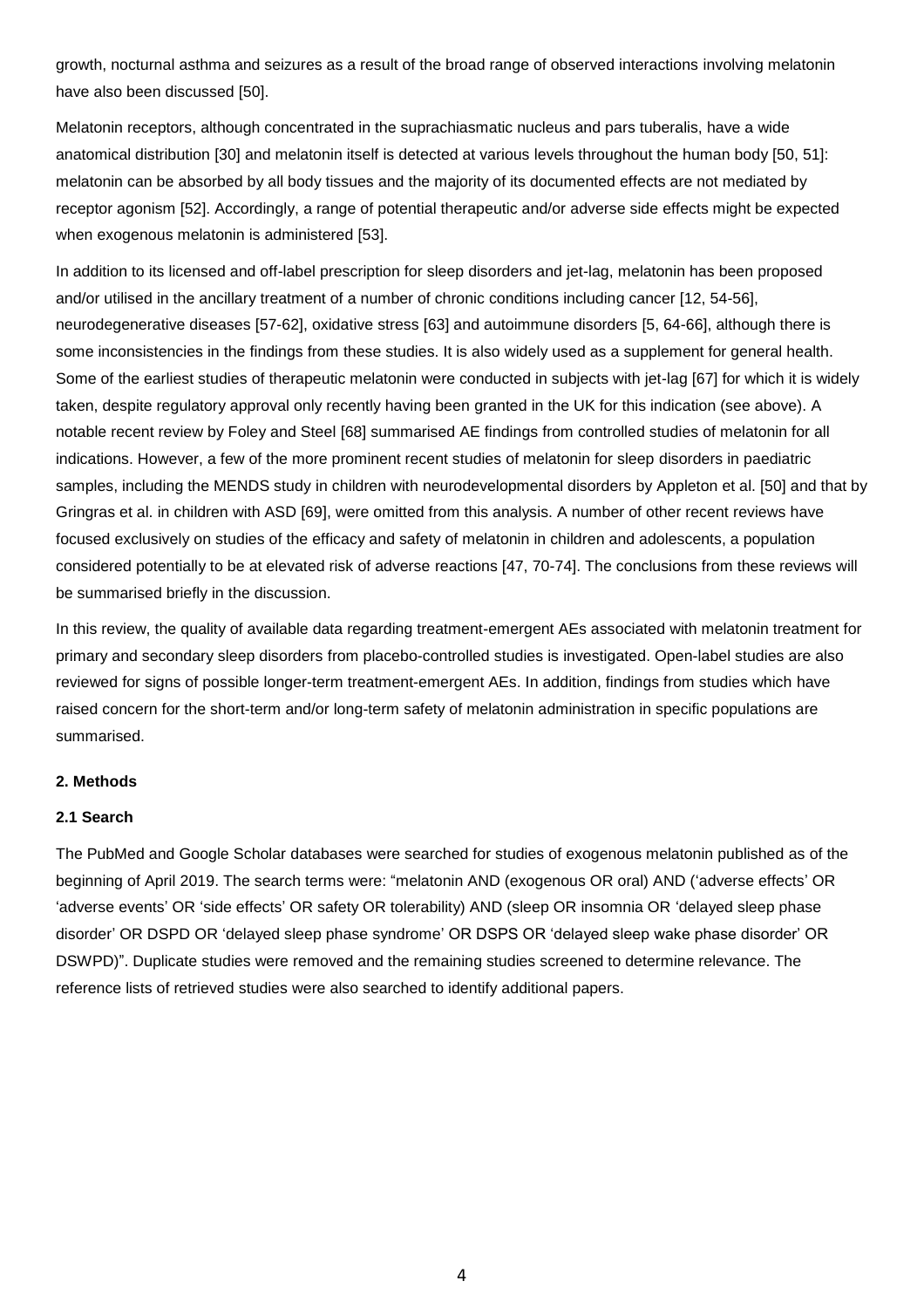

**Figure 1 - Search flow diagram**

## **2.2 Inclusion criteria**

- 1. Randomised, placebo-controlled studies of melatonin given for the treatment of primary or secondary sleep disorders, or with sleep efficacy as a primary or secondary outcome measure.
- 2. Studies reporting the frequencies of treatment-emergent AEs where symptoms were specified, or studies reporting unambiguously that no AEs were identified

### **2.3 Exclusion criteria**

- 1. Open-label or single case studies (these are considered separately in the discussion)
- 2. Studies not reporting AE frequencies
- 3. Studies in pre-term infants
- 4. Single dose, or very short-term (< 1 week) studies
- 5. Studies in languages other than English
- 6. Animal studies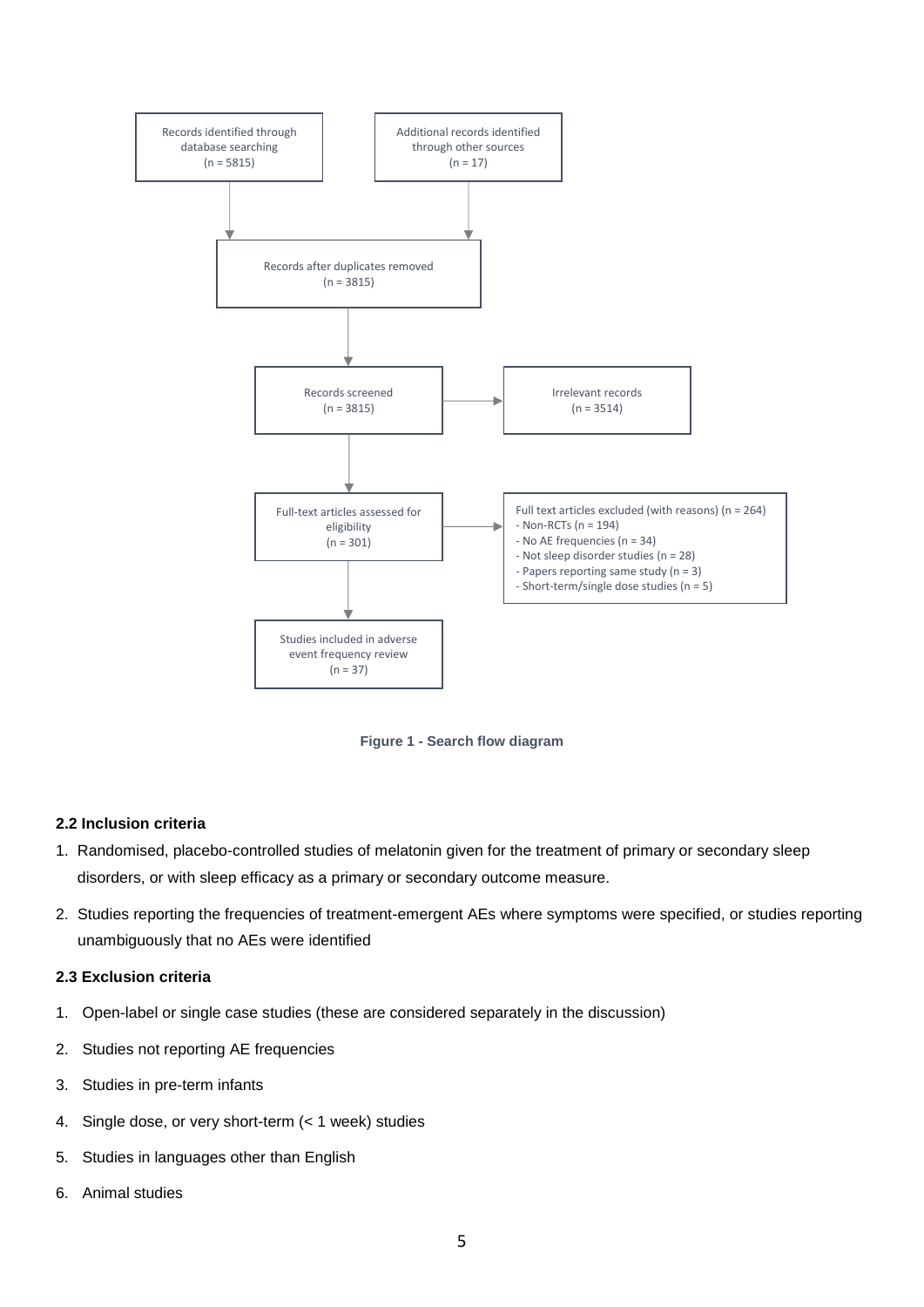#### **3. Results**

#### **3.1 Search results**

The search flow diagram for the review is shown in Figure 1. Thirty-seven randomised, placebo-controlled studies met the inclusion criteria. The studies varied greatly with regard to number of subjects, dosage regimes, study duration, subject age and primary medical conditions. The total number of subjects across all studies who received at least one dose of melatonin was 1625 (mean per study: 44; range across studies: 5 - 534). Melatonin doses ranged from 0.15 mg/day to 12 mg/day. Study duration ranged from one to 29 weeks, with the majority lasting four weeks or less. Only three studies were longer than 12 weeks. Subject ages were between one and 93 years. Reported primary or comorbid medical conditions, other than primary sleep disorders, included: epilepsy (8 studies), ASD (6), ADHD (4), cerebral palsy (3), diabetes (3), hypertension (3), major depressive disorder (2), asthma (2), Parkinson disease (2), Alzheimer disease (1), Rett syndrome (1), chronic obstructive pulmonary disease (1), ischaemic heart disease (1), tuberous sclerosis (1), cancer (1), spondyloarthrosis (1), atopic dermatitis (1), blindness (1) and fragile X syndrome (1). Several studies included patient samples in which more than one condition was present. Ten studies were in subjects with primary sleep disorders. The characteristics of the included studies are summarised in Supplementary Tables 1 - 3.

#### **3.2 Quality of reporting and risk of bias**

Studies were assessed for quality of reporting and risk of bias according to criteria specified by the Consolidated Standards for Reporting Trials (CONSORT) statement guidelines and the Cochrane Collaboration risk of bias tool respectively. The CONSORT checklist was introduced in 2010 and many of the studies were published before the guidelines were available. Consequently these studies often did not fulfil the CONSORT criteria well. In particular, reporting of all aspects of randomisation (method, type, implementation and person responsible) was poor, as were indications of the generalisability of results, trial registration, availability of full trial protocol and source of funding. Many of the studies also failed to include details of sample size calculations or a full discussion of trial limitations. Full details are in Supplementary Table 4

Risk of bias was considered with reference to the seven-item Cochrane Collaboration risk of bias criteria. Few studies achieved an overall rating of 'good' ( $n = 8$ ), with the majority considered to be either fair ( $n = 16$ ) or poor ( $n = 13$ ). The studies which were judged "poor" frequently failed to report complete outcome data. One study also failed to report adequately on blinding with respect to both participants and outcome assessments. Almost half the studies (18/37) were published prior to the release of the earliest version of the criteria in 2008. Only one of these studies was judged 'good' overall [75]. Full details are in Supplementary Table 5.

### **3.3 RCTs**

The frequency of AEs across studies was low, with the majority considered to be mild in severity and not significantly more frequent than for placebo. The majority of these were said to have resolved within a few days without an adjustment in dose, or immediately on withdrawal if melatonin was discontinued. Sixteen studies (42%) reported no AEs in any patients. The most common AEs by proportion of affected patients (adjusted for the frequency in placebo groups) were daytime sleepiness (1.66%), headache (0.74%), other sleep-related AEs (0.74%), dizziness (0.74%) and hypothermia (0.62%). AE rates were not obviously correlated with either dose or formulation (immediate/fast-release or controlled/prolonged-release). None of the included studies reported any statistically significant difference in the frequencies of AEs between melatonin and placebo groups. It should be pointed out, however, that in the majority no statistical analysis of AEs was performed and only the numerical frequencies of symptoms were given.

6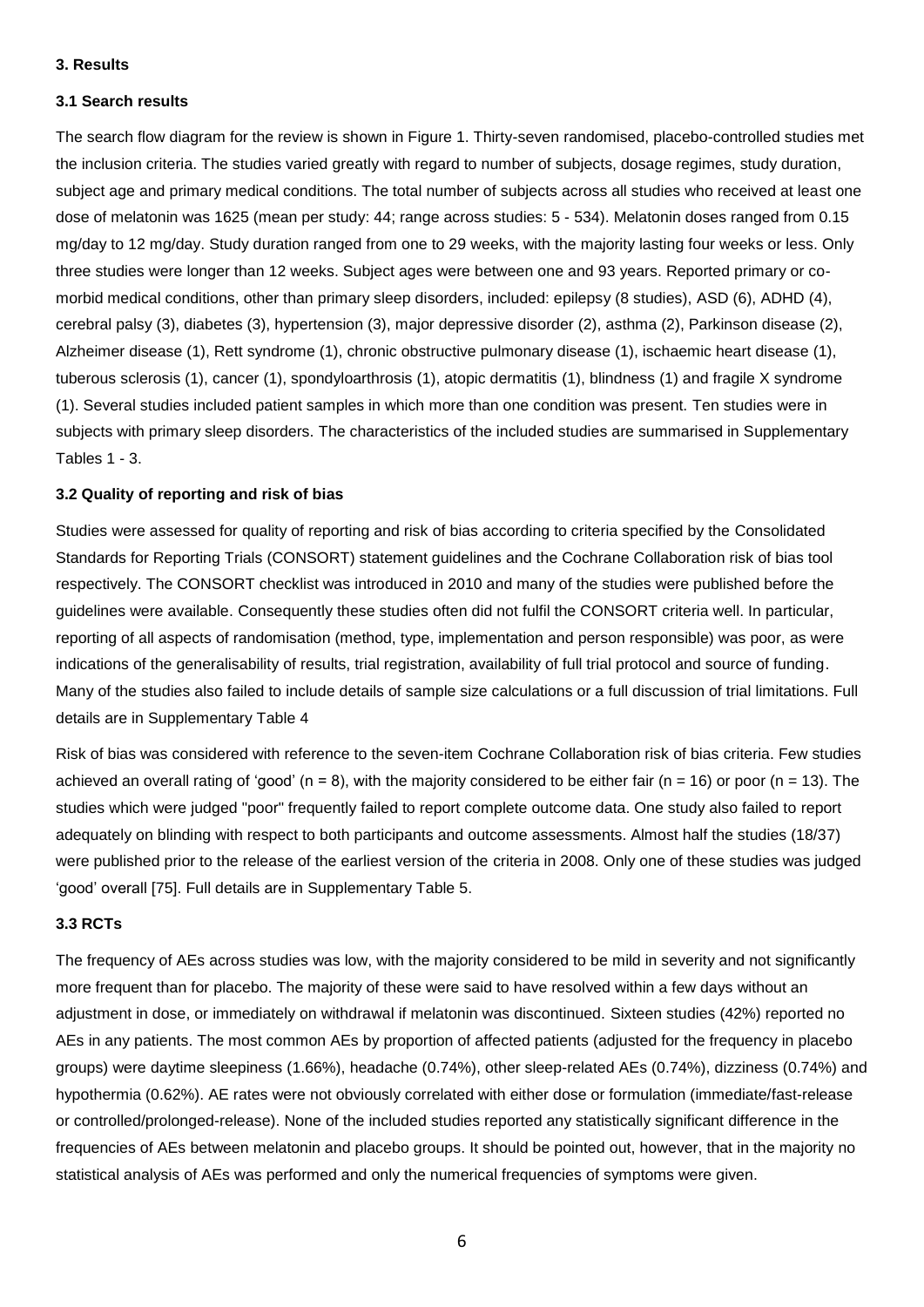Serious AEs were very rarely reported and were, in most cases, either an exacerbation of a pre-existing condition, for example worsening migraine [76], characteristic of the study population, for example agitation and mood swings in patients with ADHD, ASD or other developmental or behavioural disorders [69], or more severe episodes of otherwise commonly reported AEs, for example fatigue, nightmares and skin irritation.

The AEs with the highest frequencies are listed in Table 1. Figures are corrected for the frequencies in patients in the corresponding placebo groups.

| Adverse event                        | No. studies    | Melatonin<br>subjects with AE<br>(AE <sub>MLT</sub> ) | Placebo<br>subjects with AE<br>(AE <sub>PLB</sub> ) | Subjects with AE<br>corrected for placebo<br>(AE <sub>MLT</sub> - AE <sub>PLB</sub> ) | AE frequency (%)<br>corrected for<br>placebo |
|--------------------------------------|----------------|-------------------------------------------------------|-----------------------------------------------------|---------------------------------------------------------------------------------------|----------------------------------------------|
| Daytime sleepiness <sup>+</sup>      | 9              | 50                                                    | 23                                                  | 27                                                                                    | 1.66                                         |
| Headache                             | 15             | 44                                                    | 32                                                  | 12                                                                                    | 0.74                                         |
| Other sleep-related AEs <sup>t</sup> | 6              | 21                                                    | 9                                                   | 12                                                                                    | 0.74                                         |
| <b>Dizziness</b>                     | 4              | 14                                                    | 2                                                   | 12                                                                                    | 0.74                                         |
| Hypothermia <sup>#</sup>             | 2              | 14                                                    | 4                                                   | 10                                                                                    | 0.62                                         |
| Decreased appetite                   | 3              | $\overline{7}$                                        | $\mathbf{1}$                                        | 6                                                                                     | 0.37                                         |
| Restlessness                         | $\overline{2}$ | 6                                                     | $\mathbf 0$                                         | 6                                                                                     | 0.37                                         |
| Rash*                                | 4              | 15                                                    | 9                                                   | 6                                                                                     | 0.37                                         |
| <b>Burping</b>                       | $\mathbf{1}$   | 5                                                     | $\mathbf 0$                                         | 5                                                                                     | 0.31                                         |
| <b>Tearfulness</b>                   | 1              | 5                                                     | $\mathbf 0$                                         | 5                                                                                     | 0.31                                         |
| Fatigue                              | 3              | 25                                                    | 21                                                  | 4                                                                                     | 0.25                                         |
| Seizures (not increased rate)        | 2              | 12                                                    | 8                                                   | 4                                                                                     | 0.25                                         |
| Insomnia <sup>^</sup>                | 4              | $\overline{7}$                                        | 4                                                   | 3                                                                                     | 0.18                                         |
| Gastrointestinal illness/diarrhea    | 3              | 10                                                    | $\overline{7}$                                      | 3                                                                                     | 0.18                                         |
| Muzziness/fuzzy feeling/hung-over    | 3              | 3                                                     | $\mathbf 0$                                         | 3                                                                                     | 0.18                                         |
| Hyperactivity                        | 2              | 4                                                     | 1                                                   | 3                                                                                     | 0.18                                         |
| Enuresis                             | $\mathbf{1}$   | 3                                                     | $\mathbf 0$                                         | 3                                                                                     | 0.18                                         |

#### **Table 1**

Number of studies reporting each AE with numerical and percentage frequencies for melatonin and placebo groups.

<sup>+</sup>Some of the studies specified "daytime sleepiness" and others simply stated "sleepiness" (or similar) but since it is unlikely that night-time sleepiness after the melatonin dose would have been listed as an AE, these have been categorised together as "daytime sleepiness".

t Including "red eyes", "vivid dreams" and nightmares; ‡including "cold feelings"; \* including skin irritation and pruritus; ^ including "poor sleep"

## **3.4 Open studies**

Twenty-six open-label studies involving a total of 1,044 subjects monitored for up to six years were reviewed. Overall, the more common AEs were broadly similar in type to those observed in the RCTs summarised above, with headache (5.1%), fatigue (2.2%), gastrointestinal illness (1.7%), daytime sleepiness (1.3%), dizziness (1.2%) and enuresis (0.67%) among the most frequently recorded. In addition, ear, nose and throat conditions (5.9%), physical aches (4.6%) and respiratory tract infections (3.8%) were reported in relatively high percentages of patients.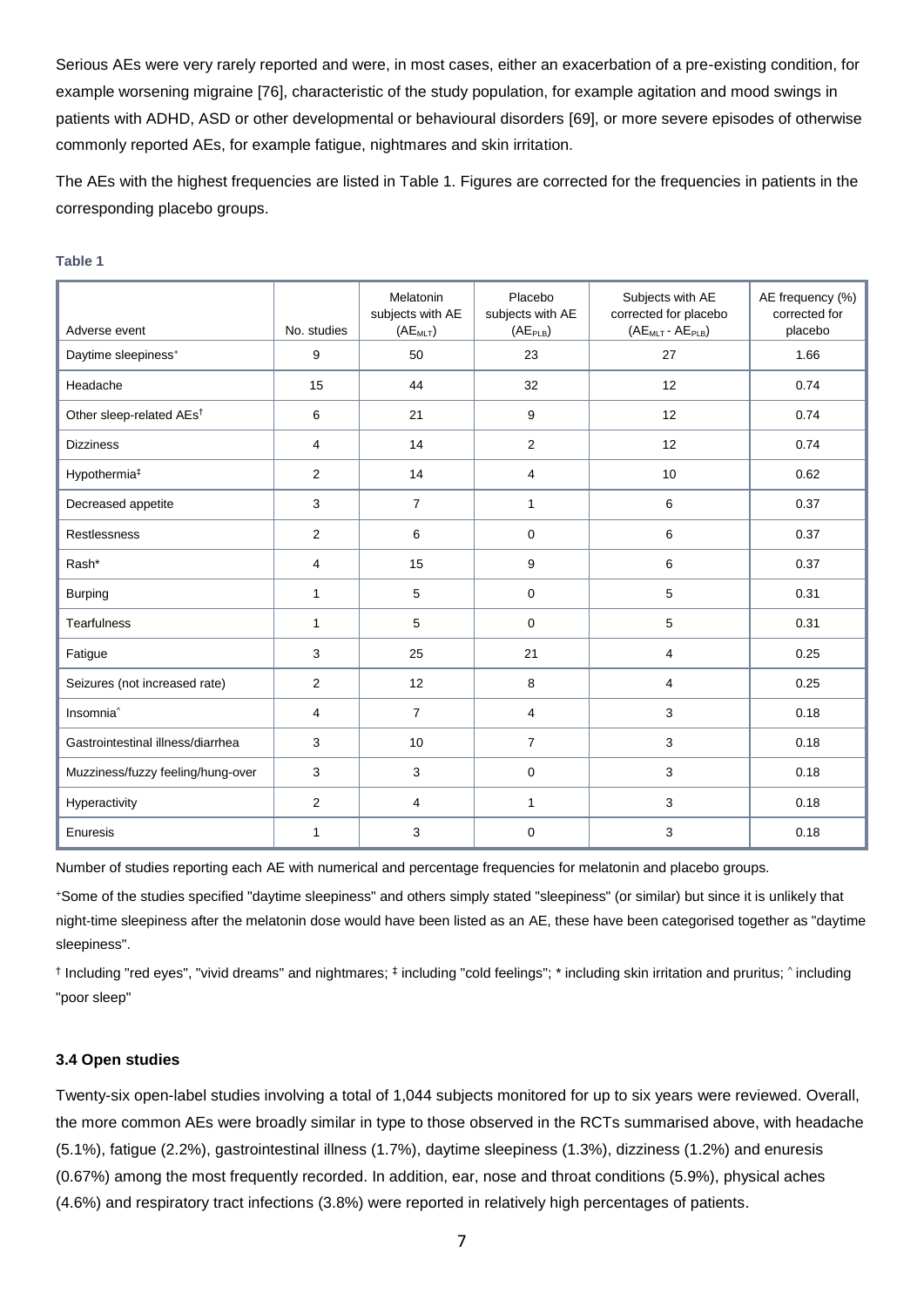Among other AEs not reported in the RCTs, change in skin pigmentation was noted in three studies [77-79], one of which involved a patient with hyperpigmented skin [77].

Serious AEs were rarely reported. An apparent worsening of seizures was recorded in a small number of patients in two studies [80, 81]. One of these also noted new onset of seizures in a single patient [81]. Only one long-term study reported abnormal pubertal timing in a single patient with severe brain damage [82]. Menorraghia was reported in two adolescent and one adult patient in a single study [78].

#### **4. Discussion**

#### **4.1 General comment**

The more commonly reported AEs in RCTs involving patients with sleep disorders reflect closely those reported in other clinical studies of melatonin. A recent review [68] summarised AEs recorded in controlled studies of melatonin for any indication and studies in healthy participants. Most AEs were considered minor, of limited duration and easily managed or self-limiting, and were most commonly related to fatigue, mood, or psychomotor or neurocognitive functions. A few studies, however, reported possible endocrine effects associated, for example, with reproductive parameters such as levels of prolactin [83, 84] or luteinising hormone [85], or acutely impaired insulin sensitivity and glucose metabolism [86-89]. Cardiovascular effects, including changes in blood pressure and heart rate, were also indicated in patients with pre-existing cardiovascular conditions who were taking antihypertensive medication (nifedipine), suggesting a possible drug-to-drug interaction [90, 91]. In several other studies in patients without cardiovascular conditions no evidence of of cardiovascular abnormalities with melatonin was found [88, 92-97]. In the two studies where cardiovascular effects were observed, it was not possible to determine conclusively whether they resulted from a direct effect of melatonin, or from interaction with cardiovascular medication [90, 91]. These categories of event were often correlated with dosage and timing of administration as well as co-medication with antihypertensive drugs in the case of cardiovascular effects. In general, the safety profile of melatonin was considered favourable. The findings of some of these studies, as well as reports of similar AEs in studies of patients with and without sleep disorders, are discussed in more detail in later sections.

In light of the recent authorisation in the UK of an immediate-release preparation of melatonin for the treatment of jetleg, it is interesting to note that AEs reported in early field studies of short-term melatonin use for this indication were similar to those reported in the longer duration RCTs in patients with sleep disorders reviewed here [98]. More broadly, a recent review and meta-analysis of melatonin and the melatonin agonists ramelteon, agomelatine and tasimelteon for a range of primary health conditions, including sleep disorders, also found a similar range of symptoms reported [18].

#### **4.1.1 Placebo-controlled studies**

Descriptions of AEs reported in patients with sleep disorders were in broad agreement with those presented in previous surveys of melatonin safety [30, 44, 45, 99, 100]. The types and frequencies of AEs did not differ substantially between melatonin and placebo groups and there was little indication of more severe AEs in patients treated with the hormone. Neither the type, frequency or severity of symptoms were obviously correlated with either dose, formulation or duration of treatment. Two studies compared melatonin at different doses [75, 101]. Van Der Heijden et al. [75] found that AEs did not differ significantly between 3 mg and 6 mg daily doses (Fisher's exact test p = 1.00), while Van Geijlswijk et al. [101] found higher weight-adjusted doses (0.15 mg/kg and 0.1 mg/kg) were associated with a greater frequency of Aes than a lower dose (0.05 mg/kg). The difference in AE frequency between groups was expressed as a between-dose ratio (5:4:3 for high, medium and low doses, respectively) without any measure of significance reported. AE frequencies were considered to be low for all three doses. Daytime sleepiness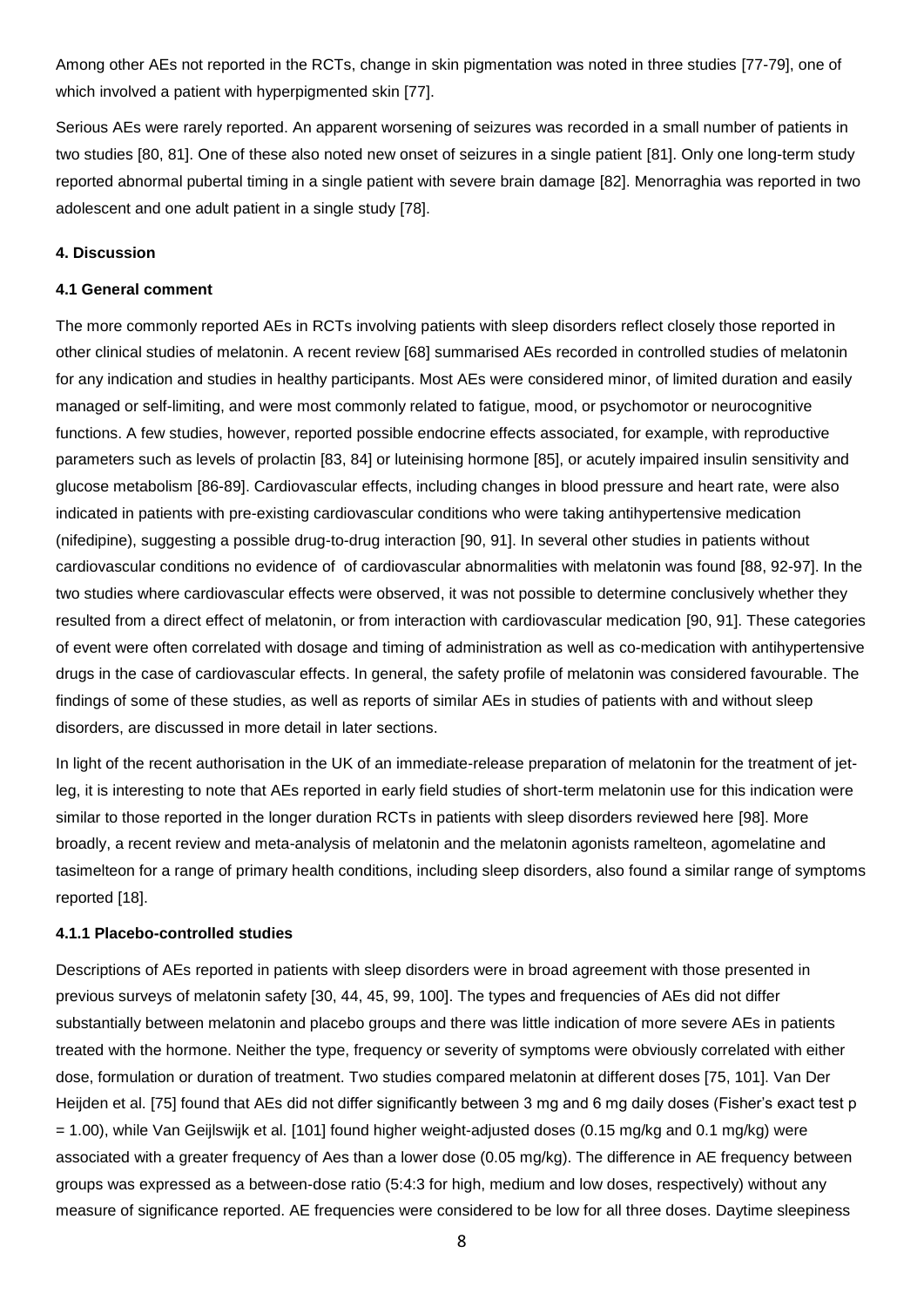and other sleep-related AEs, including fatigue, were reported for both studies in which subjects were administered immediate/fast-release and those in which controlled/prolonged-release formulations were administered. In most studies patients were instructed to take the study medication at set times or at set intervals before habitual bedtimes (usually between 30 minutes and 2 hours) in order to ensure sleep onset at an appropriate time and to reduce the potential for residual morning effects. One study reporting daytime drowsiness in three patients administered controlled-release melatonin observed that the symptoms resolved when medication was taken at the recommended time (9 pm) [102]. The implication was that if the melatonin was given too late, this could result in daytime sleepiness because of a carry-over effect. The effects of daytime sleepiness may extend to impaired psychomotor function and increased reaction times, highlighting the importance of appropriate timing of doses [103-105]. However, next-day residual effects on vigilance and cognitive function following evening melatonin have not been reported frequently [44]. On the contrary, some studies have shown improvements in performance in morning cognitive tests and alertness compared with placebo [106, 107], likely reflecting improved sleep. Interactions between exogenous melatonin and other hypnotics may, however, be associated with a greater detrimental effect on psychomotor performance and memory [108]. Of the other common AEs, it is notable that the majority were only reported in single studies or a small number of studies. In some cases, AEs were characteristic of the underlying medical conditions of the subjects but were remarkable due to an apparent exacerbation in severity. In a notable early study, exogenous melatonin was said to be associated with worsening dysphoric symptoms and sleep disturbance in a small sample of patients with major depression or Huntington disease in a double-blind cross-over study by Carman et al. [109] but, the melatonin doses in this paper were extraordinarily high - 150 mg/day to 1600 mg/day. Although this study was identified as a doubleblind crossover trial, and placebo was administered to all patients at some point in the study, we did not include it in our AE summary due to ambiguity regarding the trial methodology including the randomisation of subjects which made it difficult to ascertain whether it was a true placebo-controlled RCT. In addition, the doses were an order of magnitude higher than those generally used in clinical practice and in some cases were administered intravenously. This was the only study we were able to identify in which melatonin was associated with an increase in pre-existing dysphoric mood and depression. The study also reported auditory hallucinations, mutism and feelings of unreality, effects we were unable to find evidence for in other studies. Severe depression was reported *de novo* in one patient in a randomised, double-blind study of melatonin in healthy volunteers with no previous or current diagnosis of any psychiatric disorder, which also did not meet inclusion criteria for the main part of this review [110]. An RCT in elderly dementia patients found some evidence of low mood and withdrawn behaviour in individuals treated for circadian rhythm disturbances [111]. Patients treated with additional whole-day bright light exposure did not exhibit the same symptoms however. Other studies have found improvements [112, 113], or no change [102, 114] in mood and depressive symptoms in patients receiving melatonin. While worsening dysphoria and depression were identified uniquely in the Carman study, low mood, anxiety and tearfulness have been reported elsewhere [50, 69, 115, 116]. However, the frequency of these AEs was not very different from placebo, and samples included individuals with developmental, neurological and behavioural disabilities. In keeping with our findings, headache, dizziness, reduced appetite, tearfulness, rash and low mood are among the adverse reactions listed in the product characteristics for Circadin [39] and/or side effects listed in the guidance for melatonin provided by the BNF [42]. Of these, only headache is considered to be 'common' or 'very common'. All were noted in at least one RCT involving patients with sleep disorders. Vomiting, diarrhea or constipation or other gastrointestinal complaints, anxiety, irritability, reduced alertness (concentration impaired), confusion (disorientation), abdominal pain, seizures and mild tremor (movement disorders) are also listed as potential adverse reactions. All are considered to be 'uncommon', 'rare' or 'very rare' [39, 42]. In the current survey, of these additional AEs, only confusion, diarrhea and abdominal pain were more frequent for melatonin than for placebo, with a very low number of individual reports for each AE. Vomiting was commonly reported but was more frequent overall in the placebo groups in the studies reviewed. Moreover, twenty-three out of twenty-five recorded occurrences in

9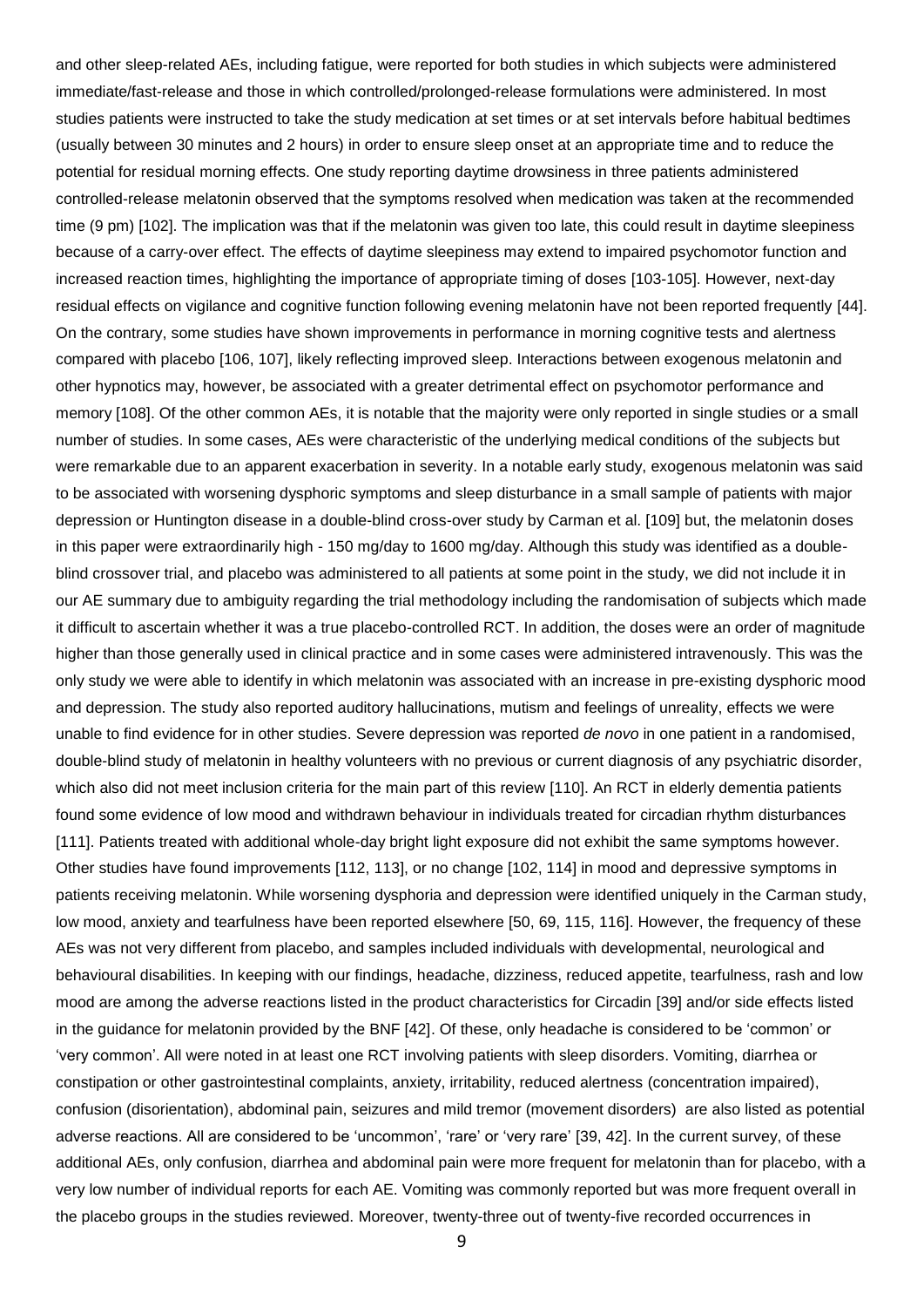subjects receiving melatonin were in studies involving patients between the ages of three and 17 years; vomiting is common in children with no other pathology. Other frequently reported AEs that were more common in patients administered placebo included increased excitability/activity, mood swings/labile mood and nausea.

Systematic reporting of AEs was highly variable. Studies were excluded if there was no mention of treatmentemergent AEs or if no frequencies for individual AEs were stated. There was considerable heterogeneity in the strategies used to collect AE data and the extent to which AEs were reported in the included studies. Some studies identified only the most frequent AEs or only AEs that resulted in a patient discontinuing melatonin. Only 13 RCTs included safety and/or tolerability as a stated primary or secondary outcome measure [50, 69, 75, 88, 101, 107, 113, 115-120] and very few reported AEs systematically or performed post-hoc analysis on AE data [75, 88, 118]. Fifteen studies specified the methodology used for collection of AE reports [50, 69, 75, 76, 88, 112, 113, 116-123]. These included weekly reviews during patient interviews with a focus on specific predefined AE types [50], patient-completed questionnaires with checklists of predefined AEs [117, 123, 124] and weekly telephone interviews [121, 122, 125] or unstructured in-person interviews with patients during clinical visits [88, 116, 120]. In two studies in paediatric patients, AEs were reported by the parents of subjects, either as part of regularly completed sleep diaries [119] or at interviews conducted three weeks after treatment was commenced [75]. In the remaining studies, no information regarding AE reporting strategies was stated and reliance on spontaneous patient self-reporting was assumed. Due to the mild nature of most of the AEs that emerged, the last approach may not have been adequate to reveal all occurrences of potential adverse effects. A number of confounding factors should also be considered. In the majority of studies, melatonin was administered for sleep disorders secondary to other medical, psychiatric or behavioural conditions, which may have been severe. In most of these studies melatonin was taken alongside existing medication for primary health complaints. Co-medications included antidepressants (including fluoxetine), lithium, anti-parkinsonian medication (levodopa, amantadine), antiepileptic drugs (including phenobarbital, carbamazepine, ethosuximide, sodium valproate, gabapentin, and felbamate), beta-blockers, and medications for Alzheimer disease, asthma (beclomethasone, salbutamol, methyldopa), and diabetes (including metformin and insulin). In many of these studies, however, no AEs were reported in any patients. One RCT in patients with major depression attributed many of the AEs to fluoxetine which was taken by all subjects [102]. This was the only study that specifically differentiated AEs that were likely to be attributable to co-medication. It should be noted that fluoxetine is a powerful enzyme inhibitor that raises the blood level of a number of other drugs. The effect of fluoxetine on endogenous melatonin levels is not clear. A study by Carvalho et al. [126] found evidence of elevated melatonin secretion in patients treated with fluoxetine, duloxetine or hypericum perforatum for eight weeks compared to those taking placebo. However, an earlier study by Childs et al. [127] reported significantly decreased melatonin levels in patients with seasonal affective disorder treated with fluoxetine over six weeks. Härtter et al. [128] reported on the effects of fluoxetine, fluvoxamine, paroxetine and citalopram on melatonin metabolism in vitro. While fluvoxamine exhibited a strong inhibitory effect (see below), of the other medications only paroxetine had a demonstrable suppressive influence on melatonin metabolism and only at supratherapeutic concentrations (20 microM). Notably, CYP1A2, the cytochrome primarily responsible for the hepatic metabolism of melatonin has been shown not to be affected by fluoxetine [129]. The risk of other drug interactions involving melatonin has yet to be quantified [130], although there is some evidence that CYP1A2 inhibitors, including fluvoxamine [131], caffeine [132] and oral contraceptives [133] may result in elevated serum levels of melatonin. In practice, few interactions have been reported [106, 134-136], and no evidence of interaction was reported in any of the RCTs we reviewed. The possibility that melatonin might increase the effects of other hypnotics has been suggested [108], and a possible pharmacokinetic interaction with the antidepressant citalopram in one patient resulting in severe sedation was reported [137]. Herxheimer and Petrie [67] raised concern over a possible interaction with vitamin K antagonists such as warfarin. As stated earlier, fluvoxamine [131, 138] and caffeine [132] have been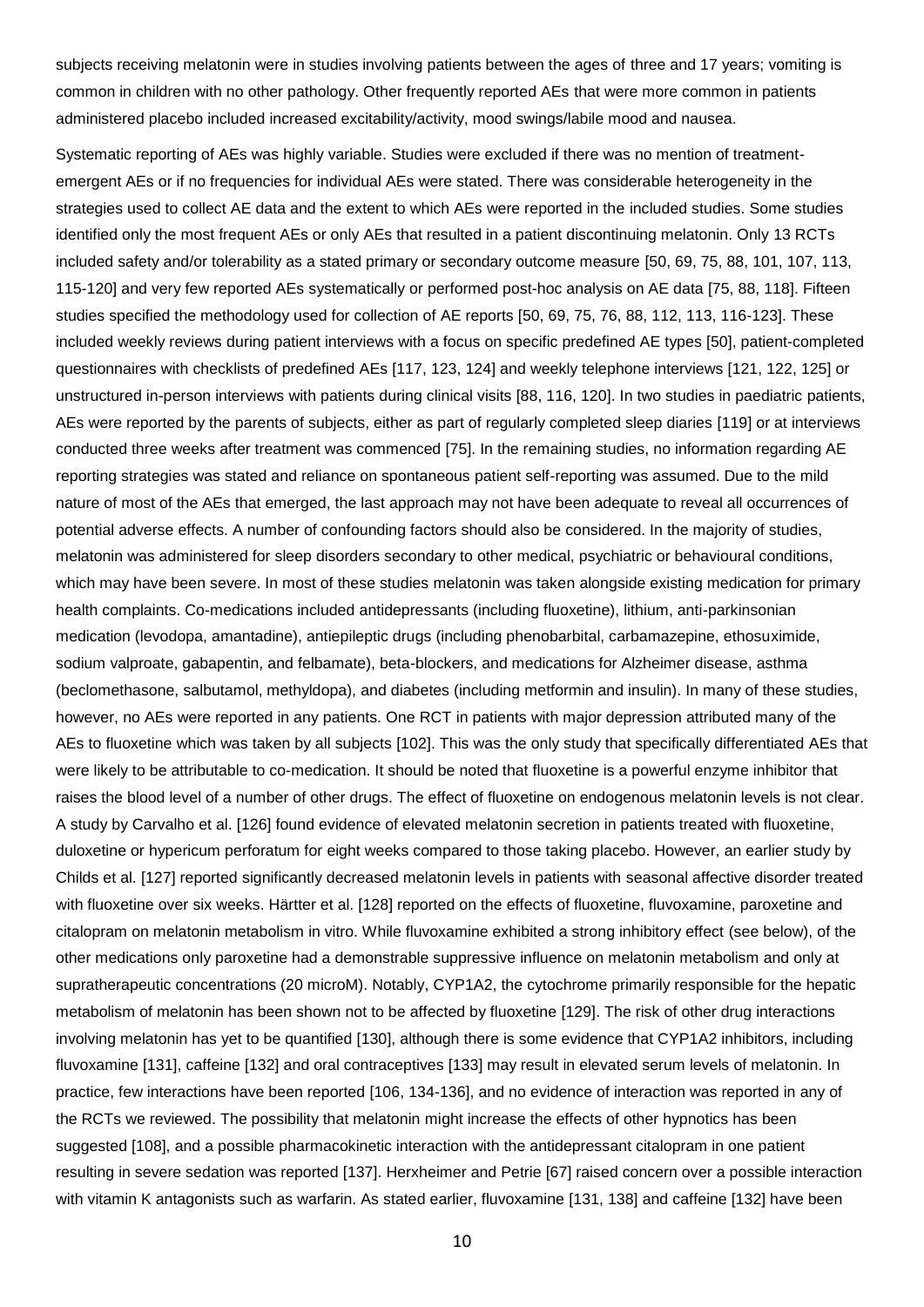found to elevate endogenous melatonin levels. Conversely, the use of GABAergic antiepileptic drugs, including sodium valproate, may be associated with suppressed endogenous melatonin levels [139]. Benzodiazepines have also been shown to exert an inhibitory effect on nocturnal melatonin secretion [140]. The British National Formulary warns of a severe risk of interaction with fluvoxamine and a theoretical risk interactions with the antibiotics ciprofloxacin and rifampin, combined hormonal contraceptives, leflunomide, mexiletine, phenytoin, ritonavir and teriflunomide. The possibility of augmented effects when melatonin is taken with other central nervous system depressants is also indicated [141].

AEs observed in a number of studies were probably related to underlying medical conditions. Hyperactivity, increased excitability, mood swings and irritability/agitation were variously reported in samples including patients with attentiondeficit hyperactivity disorder (ADHD), autism spectrum disorder (ASD) or other behavioural or developmental disorders [50, 69, 75]. In most of these cases, however, there were no clear differences between rates in melatonin and placebo groups and the AEs were often more frequent in placebo-treated patients. In other cases, underlying medical conditions may have obscured any adverse effects of melatonin. A study involving patients with cancer [142] found no evidence of adverse effects, but the authors noted that the more frequent potential adverse effects such as headache, dizziness, nausea, and vomiting would have been difficult to attribute to melatonin due to their common occurrence in the study population.

Very few AEs considered severe or serious were reported in any study or population. In many cases, serious AEs either represented an increase in severity of pre-existing conditions or were symptoms associated with primary medical conditions. One study reported heart palpitations in a single patient with a pacemaker which led to withdrawal of the drug but was considered unrelated to melatonin [112]. The only exception was the study by Carman et al. [109], discussed earlier, in which very high melatonin doses were administered. In the literature more broadly, isolated studies have raised concerns about a number of more serious AEs, including increased seizure frequency or severity or new onset seizures [81], delayed puberty [143, 144], reproductive dysfunction [145, 146], insulin resistance [87, 89] and other endocrine effects [77, 84, 145, 147-157] and asthma symptoms [5, 158, 159]. The evidence for these effects is, in the majority of cases, based on findings from a single study or a very small number of studies and remains controversial. However, in the absence of substantial data from long-term RCTs, caution is routinely advised when melatonin is administered for extended periods and in certain populations. In section 4.2 we discuss these effects and the evidence for each of these potential AEs.

#### **4.1.2 Open-label studies**

Results from twenty-six open-label studies were broadly in agreement with those found in the RCTs. Among AEs not recorded in controlled studies, two studies found an increase in seizure activity in subjects treated with melatonin [80, 81], most notably a study by Sheldon [81] which also found *de novo* seizures in one patient. Other studies have reported no change in seizure frequency or severity [160-163], or improvements in some or all patients with preexisting epilepsy [80, 164-166]. We return to this topic in the next section. Two studies noted a change in skin pigmentation in five patients, three adults with circadian rhythm disorders treated with 5 mg daily doses of melatonin [78] and two children with ADHD and chronic sleep onset insomnia treated with 3 - 6 mg [79]. One further study found a large daily dose (1 g) of melatonin lightened hyper-pigmented skin in one patient but had no lightening effect in four other patients with similar skin tone [77]. Reproductive and developmental AEs were rarely observed. Menorrhagia was reported in three patients aged 14, 17 and 42 years in a study in which patients were treated for between two and 12 months with 5 mg melatonin [78]. The authors suggested this reaction might have been the result of a decrease in plasma levels of luteinizing hormone and follicle stimulating hormone, an effect reported elsewhere in patients administered melatonin [77, 85, 153, 167, 168], although there no investigations were undertaken to confirm theses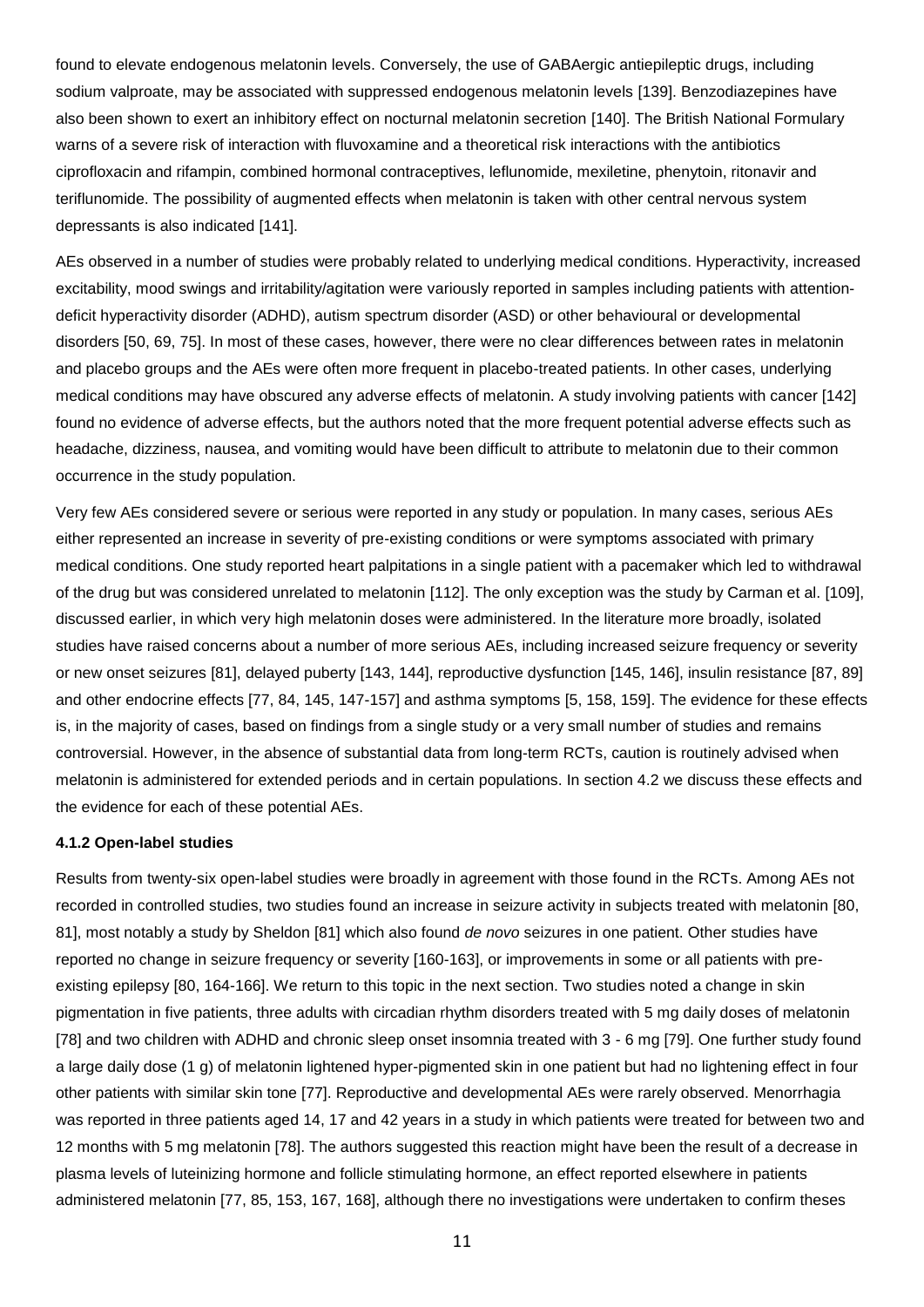suspicions. A study of long-term melatonin therapy in eight blind subjects reported a single case of delayed puberty in one fourteen-year-old boy with severe brain damage who had been receiving melatonin (0.5 mg - 1 mg/day) for six years [82]. The patient was described as having developed a 'eunuchoid body habitus, without any sign of continuing pubertal development' and normal prepubertal levels of gonadotrophic hormone. It is possible that delayed puberty in this patients might have been the result of brain damage rather than associated with the administration of melatonin. Reports of the effect of elevated melatonin on timing of puberty and hypothalamic-pituitary hormone levels found elsewhere in the literature are inconsistent [84, 143, 153, 169, 170] and are discussed further in a later section.

#### **4.2 Potential serious adverse effects**

#### **4.2.1 Effect on seizures.**

This topic has been reviewed by one of the authors elsewhere [171]. Low endogenous melatonin levels have been reported in some patients with epilepsy, and melatonin supplements have shown efficacy in improving sleep in these patients [26, 171], perhaps as a result of GABA receptor agonism [172]. Despite some concerns [81], there is no clear evidence of a proconvulsive effect. A double-blind crossover study of controlled-release melatonin in 16 paediatric patients, with an open-label clinical follow-up in a further 28 patients, all with chronic sleep-wake cycle disorders and severe neurological disabilities, and over half with epilepsy, reported that anticonvulsant medication had to be adjusted after initiation of melatonin therapy, though no significant exacerbation in seizure activity requiring discontinuation of melatonin occurred [163]. On the contrary, there is some evidence that melatonin exhibits a neuroprotective effect [173-175] that may lessen susceptibility to seizures [165, 176-179]. A recent Cochrane review, however, found that studies of the safety and anticonvulsant effect of melatonin in patients with epilepsy were of insufficient methodological quality to perform a meta-analysis, and no firm conclusions could be drawn regarding any association between supplemental melatonin and a reduction in seizure activity [180], a conclusion echoed by other authors [181, 182]. A review of the effect of melatonin on epileptic seizures by Jain and Besag [171] found no difference in seizure rate in two RCTs and a statistically significant reduction in one RCT. Peled et al. [165] observed a significant clinical improvement in seizure rate in 5/6 children with severe neurological deficit disorders, and a decrease in nocturnal epileptic activity in 2/3 children who underwent monitoring during treatment. Other studies have found that melatonin may reduce the severity of seizures in patients with treatment-resistant epilepsy, possibly as a secondary effect of improved sleep quality [164, 182]. We found no evidence of an increased risk of seizures in any of the subjects who participated in the RCTs included in this review.

#### **4.2.2 Delayed puberty**

Evidence indicating that endogenous melatonin levels in humans show a sharp decline just before the onset of puberty [169, 183-188] has raised some concern of a potential risk of delayed sexual maturity in pre-pubertal children taking melatonin over extended periods [50]. It is not yet firmly established whether the marked decrease in plasma melatonin at this juncture has a causal relationship with subsequent pubertal development, although the decline appears to precede pubertal onset. In addition, studies of precocious puberty have found lower melatonin secretion in affected individuals than in age-matched controls [143], although findings are inconsistent [189]. The hypothesis that melatonin may suppress puberty was first presented in an editorial by Kolata in 1984 [144] but remains controversial [189]. However, several studies have suggested a role of melatonin in human reproductive function [1, 190, 191] and an association between hypothalamic-pituitary-gonadal axis disorders and altered melatonin profiles [189]. Evidence from animal studies strongly supports a regulatory influence on reproductive cycles [192-194]. A possible explanatory mechanism for melatonin-mediated pubertal delay involving the suppressive influence of melatonin on the neuropeptide kisspeptin (which was discovered to have an activating effect on gonadotropin-releasing hormone

12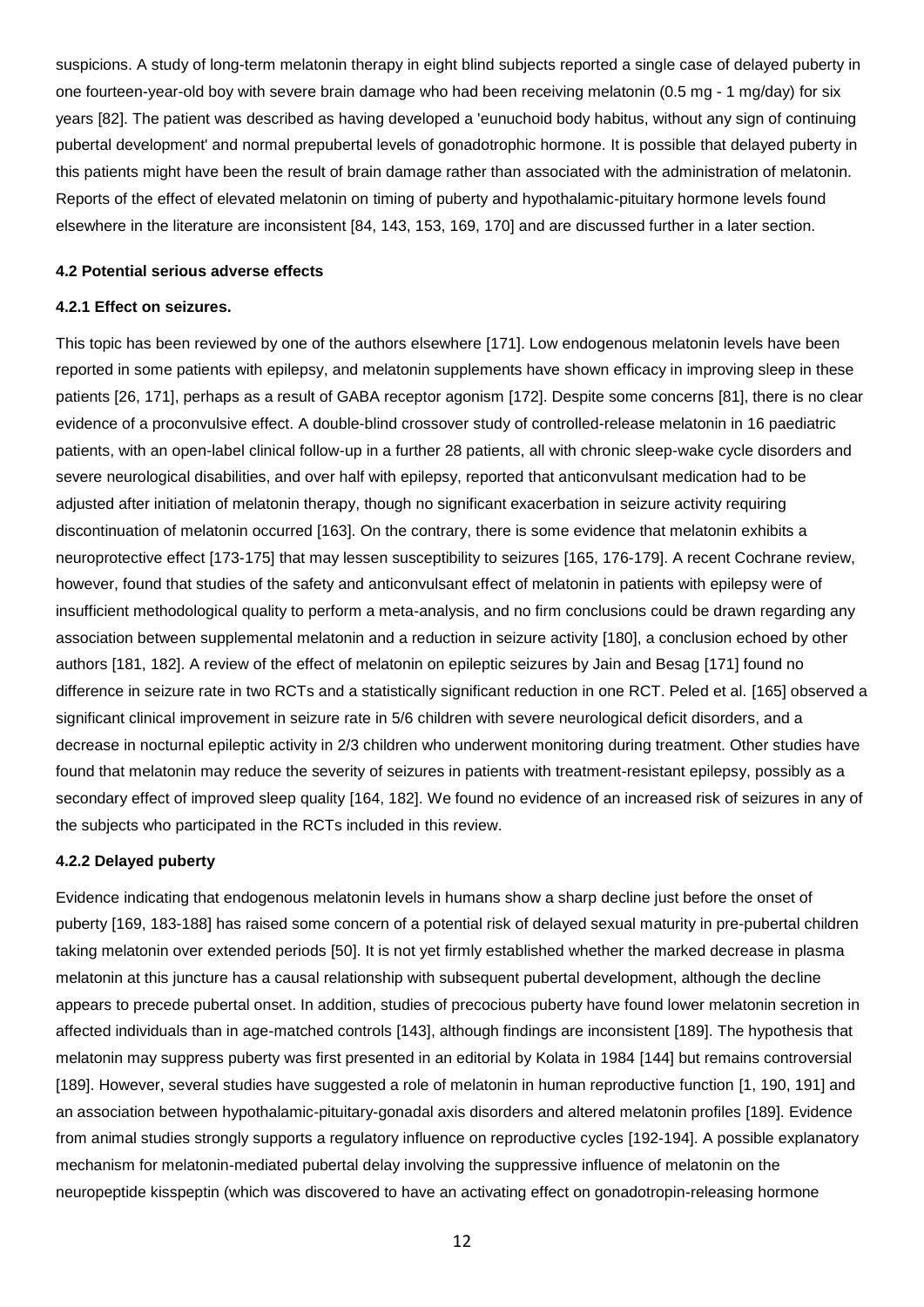(GnRH) neurons) has been proposed [195], but the effects of short-term and long-term exposure differed considerably and no firm conclusions have emerged.

No clear evidence that exogenous melatonin interferes with normal pubertal development in humans was found in the studies in the current review, but the scarcity of long-term RCTs in children and adolescents implies that there is very limited data available. A long-term open-label study [196] of melatonin therapy in 51 children observed over a 3 year follow-up period after an initial short-term dose-finding study (Meldos) [101] found no significant differences in sexual development, weight, or height compared to age-matched and gender-matched controls. A further follow-up at between 9 and 12 years after the original study reported that 31.3% of 33 patients who responded self-identified as having experienced delayed puberty [197]. However, the uncertain reliability of patient self-report means these findings should be interpreted with caution. A small number of other long-term open studies in paediatric populations have monitored subjects for signs of precocious puberty but have found no evidence of an association with melatonin treatment [161, 198]. Carr and colleagues found onset of puberty to be age appropriate in all but five of 41 children with neurodevelopmental disabilities taking melatonin for sleep disorders for periods of up to 9.6 years. The five remaining children all displayed signs of precocious puberty prior to the start of melatonin therapy [161]. Sixteen of the RCTs we reviewed included subjects of pre-pubertal age. However, none was of a sufficient duration to detect anything but the most acute effects. A one-week dose-finding RCT by van Geijlswijk et al. [101] led into a long-term observational phase in which Tanner stages were assessed in comparison with healthy controls. As stated above, no significant differences were detected during the initial trial or follow-up period.

Several recent reviews of melatonin use in paediatric samples have been published [47, 70-74]. Notably, a review of the effects of melatonin on pubertal timing by Boafo et al. [47] reported the findings from the two follow-up studies from the Meldos trial and the Carr et al. study discussed above [161]. The authors concluded that to investigate the putative correlation between long-term exogenous melatonin in pre-adolescence fully, extended RCTs would be needed, but such studies would be ethically problematic.

The current absence of substantial confirmatory data on long-term safety in pre-pubertal children has led to a consensus that melatonin should not be recommended as a first-line treatment for chronic sleep disorders in this population. However, this recommendation appears to be based on lack of data rather than firm evidence for an effect of melatonin on puberty. A number of studies have investigated more specifically various endocrine interactions involving melatonin, including the effects of exogenous melatonin on reproductive hormones which may be of particular relevance to this question. Findings from these studies are summarised in the next section.

# **4.2.3 Other endocrine effects and reproductive dysfunction (including effects on luteinizing hormone, growth hormone, follicle stimulating hormone and prolactin)**

It has been suggested that endogenous melatonin mediates a number of neuroendocrine actions [199-201], although the precise nature and extent of such effects are yet to be established and the evidence is inconsistent [28]. Indications that melatonin may have a role in the regulation of growth hormone (GH) led to a placebo-controlled study of the effects of oral melatonin on the GH profiles of thirty-two healthy male subjects [147]. Basal GH levels increased in response to melatonin administration as did GH responsiveness to GH-releasing hormone (GHRH) measured at 15 minute intervals after melatonin was taken. The observed stimulatory effect was weak, however. A GH response to melatonin was also shown in an RCT comparing single doses of 0.05 mg, 0.5 mg and 5 mg administered to eight healthy male volunteers [148]. Serum GH levels were found to be elevated in measurements taken up to 150 minutes after 0.5 mg and 5 mg doses compared to placebo. In contrast, an earlier open-label study [77] found evidence of an inhibitory effect of a 1 g daily dose of melatonin on GH secretion in some patients. The scarcity of data on the interaction between melatonin and GH, and the effect of exogenous melatonin on normal GH profiles, mean that any

13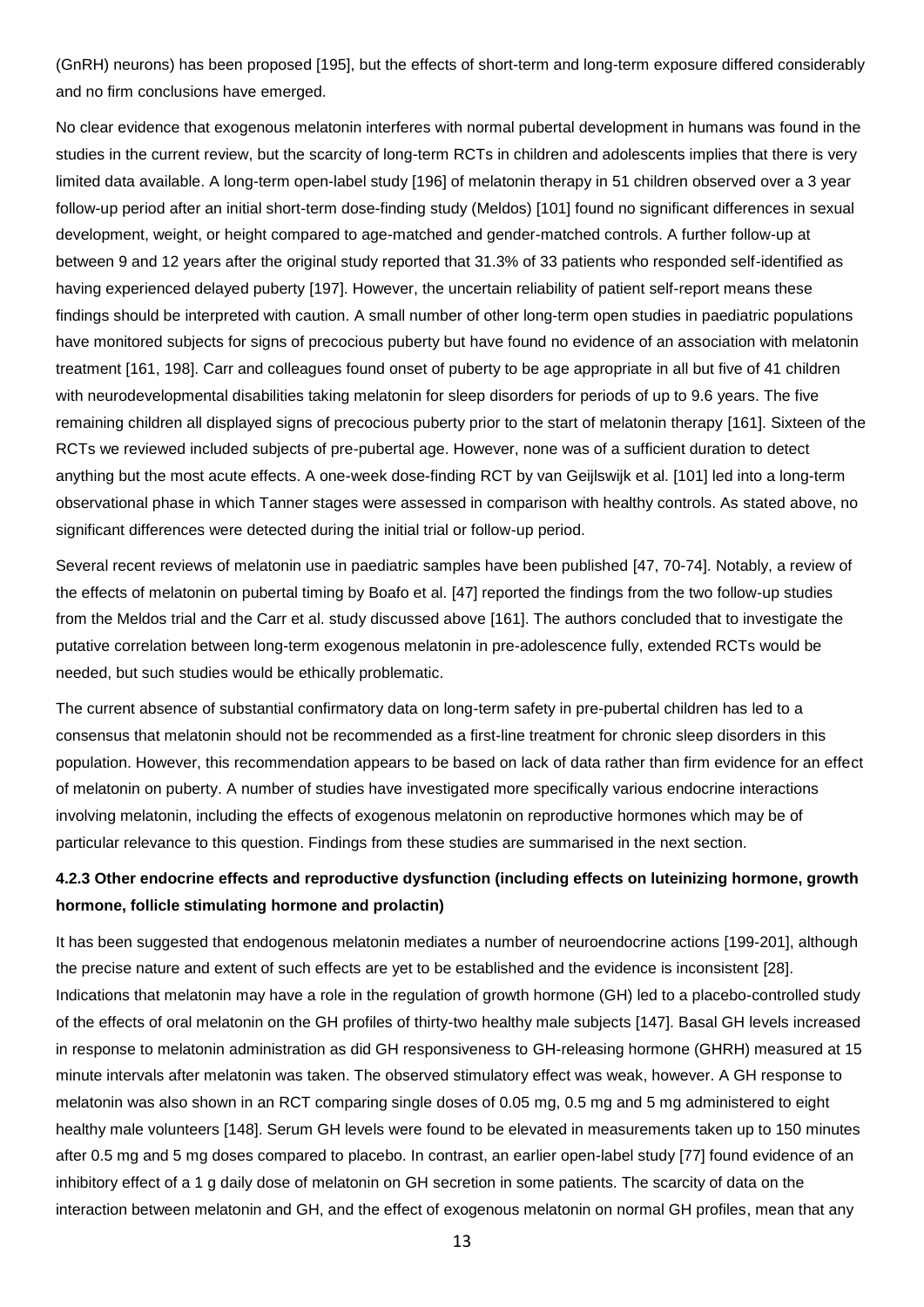possible consequences of long-term exposure to supranormal melatonin levels remain uncertain. However, the potential adverse consequences of elevated GH levels in children, including possible effects on longitudinal bone growth, have contributed to recommendations of a conservative approach to melatonin therapy in children and adolescents [48].

Evidence of a mediating role of melatonin in the regulation of plasma levels of other hormones has also been reported. A small number of studies have indicated an inhibitory effect on luteinizing hormone release in both males [77, 145, 149] and females [85, 150, 151]. A case study reported by Kocher et al. found levels of follicle stimulating hormone (FSH) showed a tendency to decrease after 10 months of treatment with controlled-release melatonin, although they remained within the normal range [145]. In addition, a number of studies have reported elevated prolactin levels in patients administered melatonin [84, 152-157]. In general these effects were reported to be modest, however, and other studies on the response of reproductive hormones to melatonin levels have reported contrary findings [84, 110, 120, 145, 202-205]. The long-term consequences of possible melatonin-induced dysregulation of hormonal balance has not been established. However, studies have found an apparent association between elevated melatonin plasma concentrations and decreased semen quality in healthy men [145, 146], and amenorrhea in women [190, 191]. As discussed earlier, the peak in endogenous melatonin levels seen just prior to the onset of puberty might suggest a correlation with gonadal development [30], and the effect of extended melatonin therapy on normal pubertal and endocrine development in children and adolescents remains unclear. It should also be noted that research on the contraceptive potential of melatonin in the 1990s found significant decreases in luteinizing hormone, progesterone and estradiol in women treated with oral melatonin when taken alone or in combination with progestin. While the doses of melatonin in this study were high (300 mg/day taken over four months), the disruption of ovarian cycles that were observed led the authors to propose that melatonin/progestin combinations may offer novel options for oral contraception [85].

#### **4.2.4 Diabetes, glucose tolerance and insulin resistance**

Evidence of an association between abnormal melatonin profiles and deficiencies in insulin sensitivity, glucose tolerance, lipid metabolism, and antioxidant capacity has emerged over the past decade [206-208]. Melatonin acts principally as a chronobiotic, regulating biological rhythms, including metabolic processes, in line with photic stimuli relayed by the suprachiasmatic nucleus. Irregular melatonin secretion is associated with desynchronisation of circadian regulated processes, and disruption of the endocrine signalling responsible for mediating them. Dysregulated melatonin may therefore influence regulation of metabolic function, with associated decreased sensitivity to metabolic hormones, and increased risk of developing metabolic diseases, including type 2 diabetes [209]. Interestingly, genetic surveys have found a correlation between a common variant of the melatonin receptor (MTNR1B) gene, responsible for encoding melatonin receptor 2, and impaired glucose regulation, reduced insulin levels, and risk of type 2 diabetes [209].

A study by Robeva et al. [210] found patients with metabolic syndrome (MetS) appeared to have an altered melatonin profile, with a stronger positive correlation between nocturnal melatonin and insulin levels than seen in controls. In patients with MetS, night-day melatonin variation was positively correlated with diurnal insulin levels and negatively correlated with fasting glucose, an association not found in healthy subjects. The authors suggested that these findings might be indicative of a compensatory mechanism aimed at overcoming insulin resistance and normalising glucose levels in MetS patients. Another study found nocturnal melatonin secretion to be inversely related to insulin resistance in non-diabetic individuals [211]. In addition, a causal link between a single nucleotide polymorphism of MTNR1B in humans, impaired glucose homeostasis, reduced insulin secretion and risk of type 2 diabetes has been identified by several groups [212-214]. A small number of studies have suggested an interaction between melatonin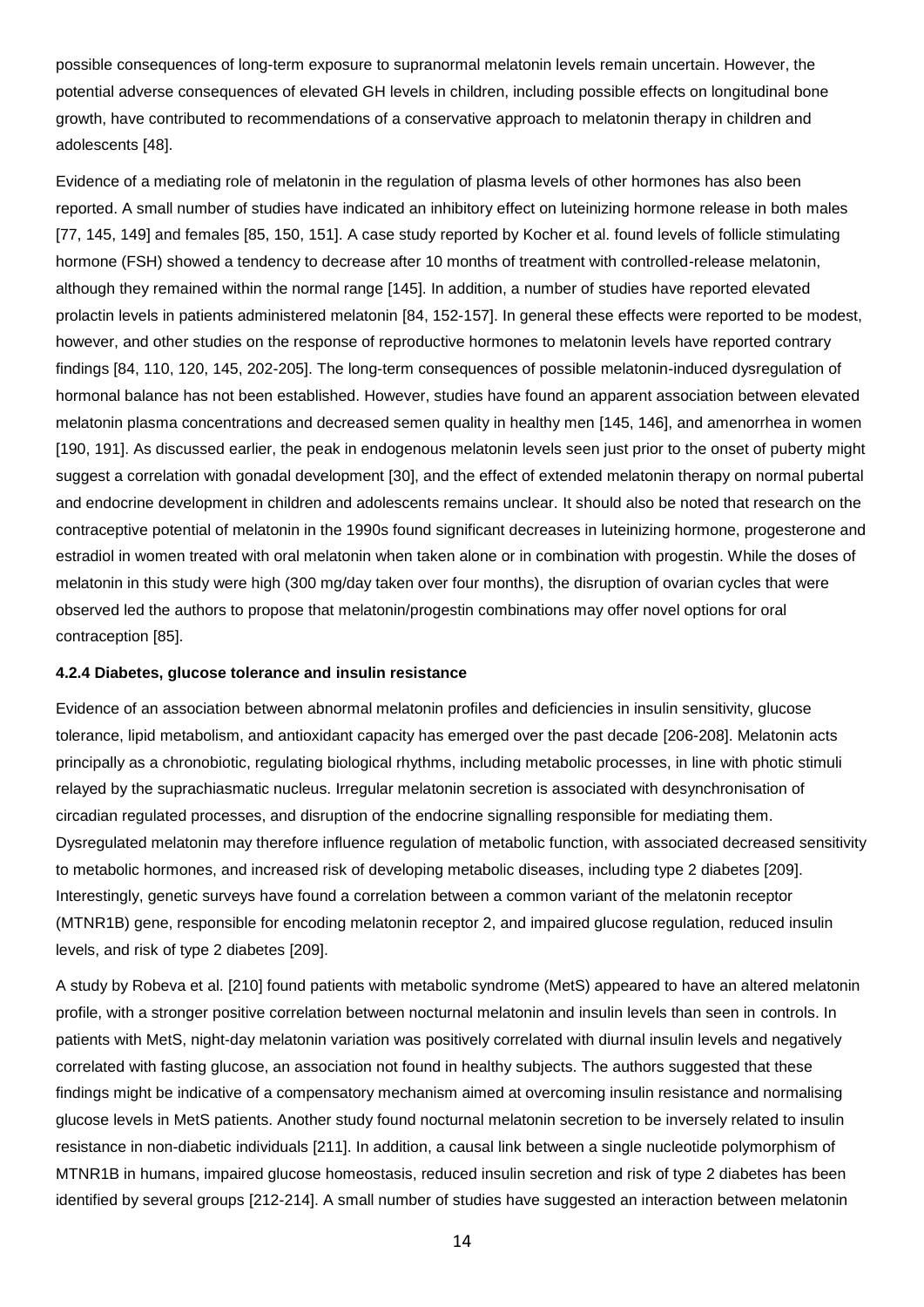and insulin sensitivity in specific populations. Reduced glucose tolerance was found in twenty-two postmenopausal women administered 1 mg melatonin compared to a placebo group, in the morning after overnight fasting [89]. A similar single-blind, placebo-controlled study replicated these findings in a group of 21 healthy women [87] given morning and evening melatonin over four consecutive days. Oral glucose tolerance tests showed impaired glucose tolerance was associated with suppressed insulin secretion after morning doses of melatonin, and impaired insulin sensitivity following evening doses. However, contrasting findings were reported by Garfinkel et al. [206] in a placebocontrolled cross-over study of diabetic patients with insomnia in which 2 mg/day prolonged-release melatonin showed no adverse effect on glucose or lipid metabolism during a three-week RCT and five month open-label follow-up. Furthermore, glycaemic control showed improvement over the course of long-term melatonin therapy. The only other RCT including diabetic patients in our survey found no AEs but was not focused on detecting the influence of melatonin on metabolic symptoms [112]. Goyal et al. [93] found that patients with metabolic syndrome treated with melatonin showed modest improvement in most MetS components compared to placebo after 10-weeks, with a tendency towards greater freedom from MetS.

The exact relationship between abnormal endogenous melatonin profiles and metabolic disorders in humans remains to be clarified. Only a small number of RCTs investigating the effect of melatonin therapy on the symptoms of diabetes and metabolic syndrome has been published. In the absence of clear evidence, individuals with pre-existing diabetes, metabolic syndrome or glucose intolerance should be monitored for any possible metabolic effects of melatonin.

## **4.2.5 Asthma**

The observation that levels of inflammatory cytokines increase in the presence of melatonin [5, 159] has led to concerns that melatonin treatment might adversely affect inflammatory conditions such as asthma. An observational study by Sutherland et al. [158] showed a correlation between elevated endogenous melatonin levels and an increased incidence of nocturnal asthma, and an inverse correlation with respiratory function. Evidence of a negative effect of melatonin on asthma symptoms is inconsistent, however, and some studies have indicated the hormone may mitigate certain characteristics of the disease. Earlier research in animal models suggested a relaxant effect in the regulation of bronchial [215] and vascular smooth muscle tone [216]. Further studies have indicated both immunomodulatory [10, 217, 218] and antioxidant properties [11, 13]. Improvements in sleep quality have been observed in patients with asthma treated with melatonin, even where no evidence of a positive effect on asthma severity, use of relief medication or peak expiratory flow rate was found [219].

Asthma was present in subjects in three RCTs included in this review [116, 119, 219]. No evidence of either worsening or improvement in asthma symptoms was reported in any study. Likewise, the long-term open label study by Carr et al. [161] recorded no parental reports of either an exacerbation or improvement in asthma symptoms in affected children. Again, lack of evidence does not exclude possible adverse reactions. Asthma is a common and important condition in childhood; additional studies to determine whether there are any positive or adverse effects of melatonin are recommended.

#### **4.2.6 Other possible effects**

A study by Maksoud et al. [220] found an association between exogenous melatonin and worsening of obstructive sleep apnoea (OSA) symptoms in 12 patients receiving continuous positive airway pressure. Apnoea-hypopnea index, mean apnoea duration, and longest apnoea duration were all adversely affected. Other studies have reported no adverse effects in patients with OSA, however [121]. One open-label study of children with treatment-resistant epilepsy and comorbid sleep apnoea found a beneficial effect of melatonin on apnoea symptoms and sleep quality [164].

15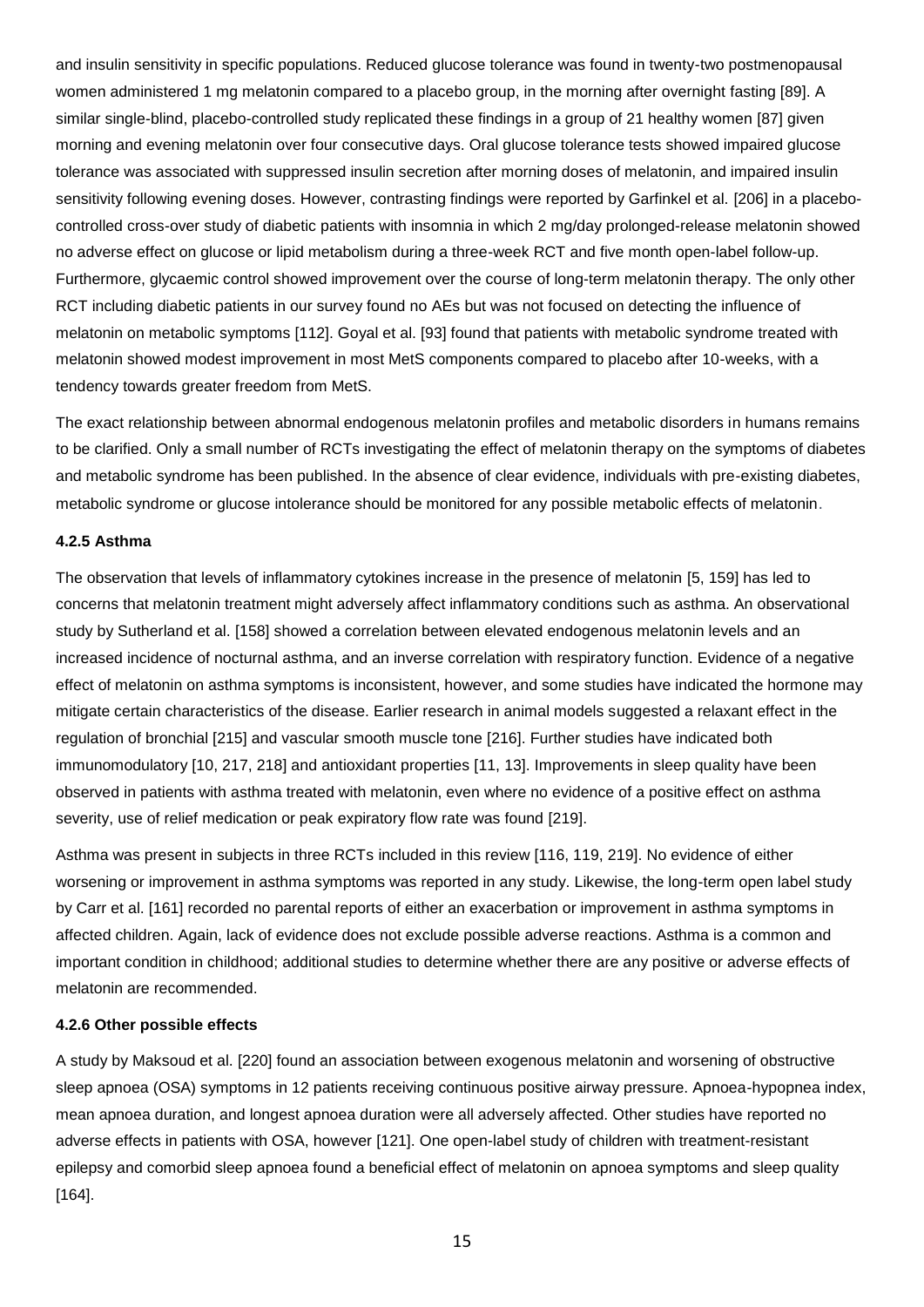The apparent immunomodulatory properties of melatonin have led to the suggestion of a potential risk of development of autoimmune-related side effects. A single case study indicating a temporal relationship between melatonin use and the development of autoimmune hepatitis in a patient with insomnia was reported by Hong and Riegler [221].

A recent case-study reported the development of hypothermia in a child with autism after a single 3 mg dose of melatonin for a nighttime sleep disorder. Body temperature decreased to 34°C half an hour after administration and remained below normal for two days [222]. Mild hypothermia was reported in six paediatric patients taking melatonin in the 13 week MENDS study [50] but has not been reported elsewhere in controlled trials of melatonin for sleep disorders.

### **5. Limitations**

The major limitation of this review is the small number of published long-term randomised, placebo-controlled studies of exogenous melatonin in which AEs were a primary or secondary outcome measure, resulting in a scarcity of robust data. The longest placebo-controlled trial was 29 weeks [120]. However, with the exception of one other trial [88], the length of this study was exceptional, and the majority were of much shorter duration. In the available studies, the variability in subject monitoring, the differences in methodologies for collecting AEs, the differences in the level of detail in which AEs were reported, and the generally small sample sizes, limit the power of the current data to reveal subtle, infrequent, and long-term effects. It is important to distinguish between adverse events (AEs) and adverse effects. AEs, as reported in this study, include all treatment-emergent symptoms, which may or may not be attributable to the medication. The frequency figures quoted in this review are those for AEs, where these were stated. In many papers, however, only adverse effects, that is events considered by the authors to be possibly attributable to the study medication, were stated. In open-label studies in particular, reliably differentiating likely adverse effects from background AEs may be difficult. In RCTs, even allowing for the frequency of AEs in placebo groups, some doubt may remain with regard to the events that are actual adverse effects of the hormone. An additional confounding factor is the number of studies involving subjects with serious primary medical, psychological, or behavioural conditions, especially those who are taking additional medication. In some cases, AEs commonly encountered in these studies may be attributable to either the underlying condition itself, or its treatment.

It has come to our attention that there may be a potential conflict of interest involving the authors of some of the studies included in this review. In particular, we understand that Professor Nava Zisapel and Dr Moshe Laudon who co-authored many of the papers on Circadin are employees of Neurim Pharmaceuticals, the manufacturer of this preparation and were involved in the development of the drug. Many of their co-authors on these papers, including lead investigators Dr Thomas Roth and Dr Alan Wade are also either employees or have acted as paid consultants for Neurim Pharmaceuticals [88, 107, 118, 120, 206, 223, 224], as are the authors of the study of Circadin by Gringras et al. [69]. All of the above studies were funded by Neurim Pharmaceuticals.

#### **6. Conclusion**

Our review of randomised, placebo-controlled trials found no evidence of serious AEs associated with exogenous melatonin use in the short term. The strongest evidence is for a mild increase in headache and daytime sleepiness. None of the individual studies has revealed a statistically significant difference in the frequency of AEs between melatonin and placebo. Overall, the rate of AEs was not markedly different from that for placebo, and very few AEs were identified uniquely in melatonin-treated patients. In almost half of the studies, no reports of any AEs were recorded. Few studies have included the safety or tolerability of melatonin as a primary or secondary outcome, however, and there remains a lack of high-quality data from long-term RCTs. Systematic investigation of AEs was only rarely undertaken in the studies we considered, and only a small number of studies reported AE frequencies in detail. Study duration was generally no longer than four weeks, and sample sizes were, on the whole, small, which might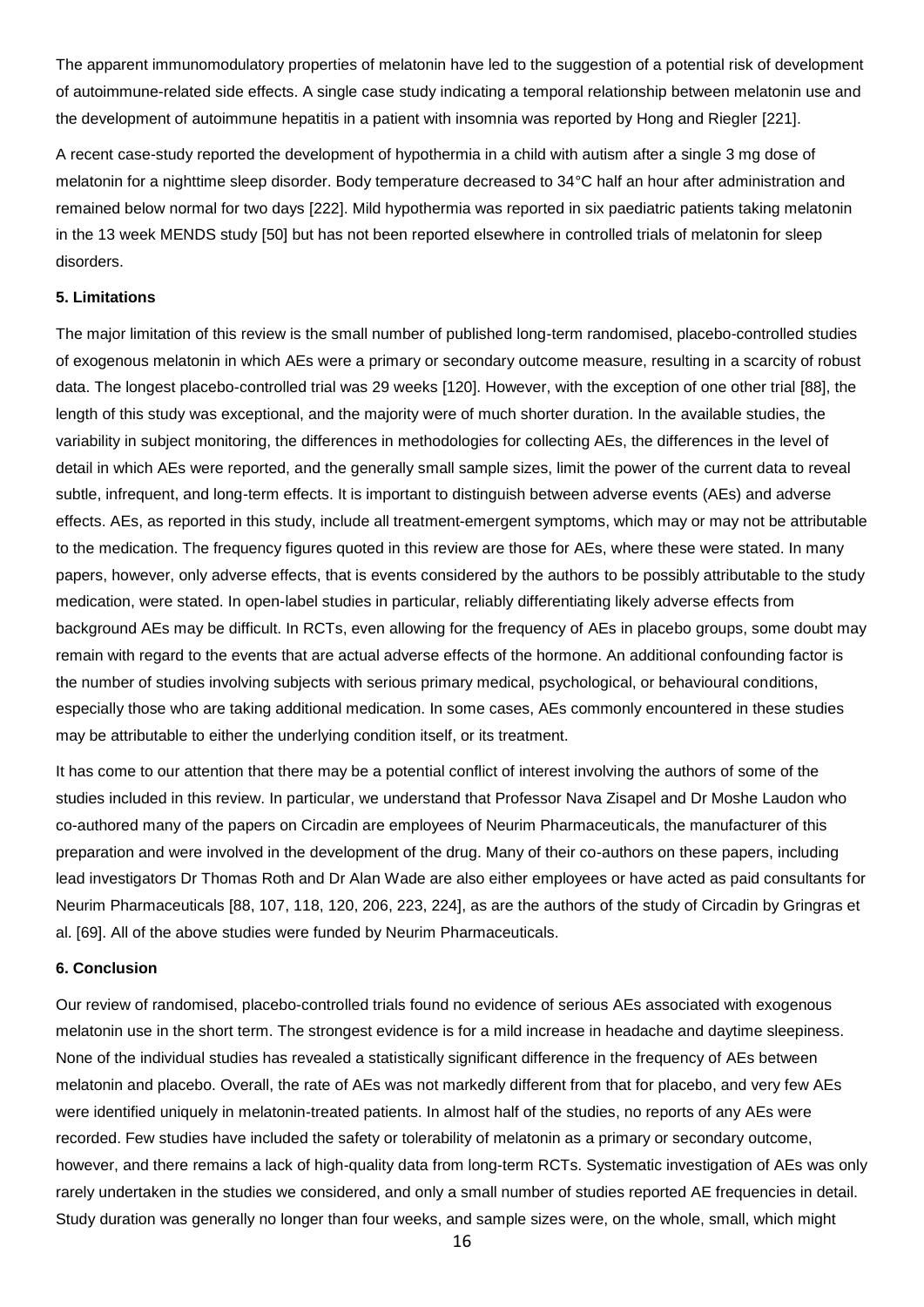have limited any ability to detect subtle effects. The most common AEs were daytime sleepiness, headache, other sleep-related AEs, dizziness, hypothermia and fatigue. Where reported, almost all AEs were considered mild or moderate in severity and tended to resolve either spontaneously within a few days or immediately after discontinuation of treatment. The scarcity of data from long-term RCTs limits the conclusions that can be drawn regarding the safety and tolerability of melatonin in the long-term. In particular, concerns about the possible consequences of exogenous melatonin exposure during pregnancy, and before and during puberty remain. Isolated studies have suggested an adverse effect on seizure control, asthma, and sleep apnoea, and a possible link to metabolic syndrome and diabetes but there is a lack of clear evidence for any such effects. Although there appears to be almost no evidence for clinically significant or serious adverse effects of melatonin, the lack of data imply that further investigation is required.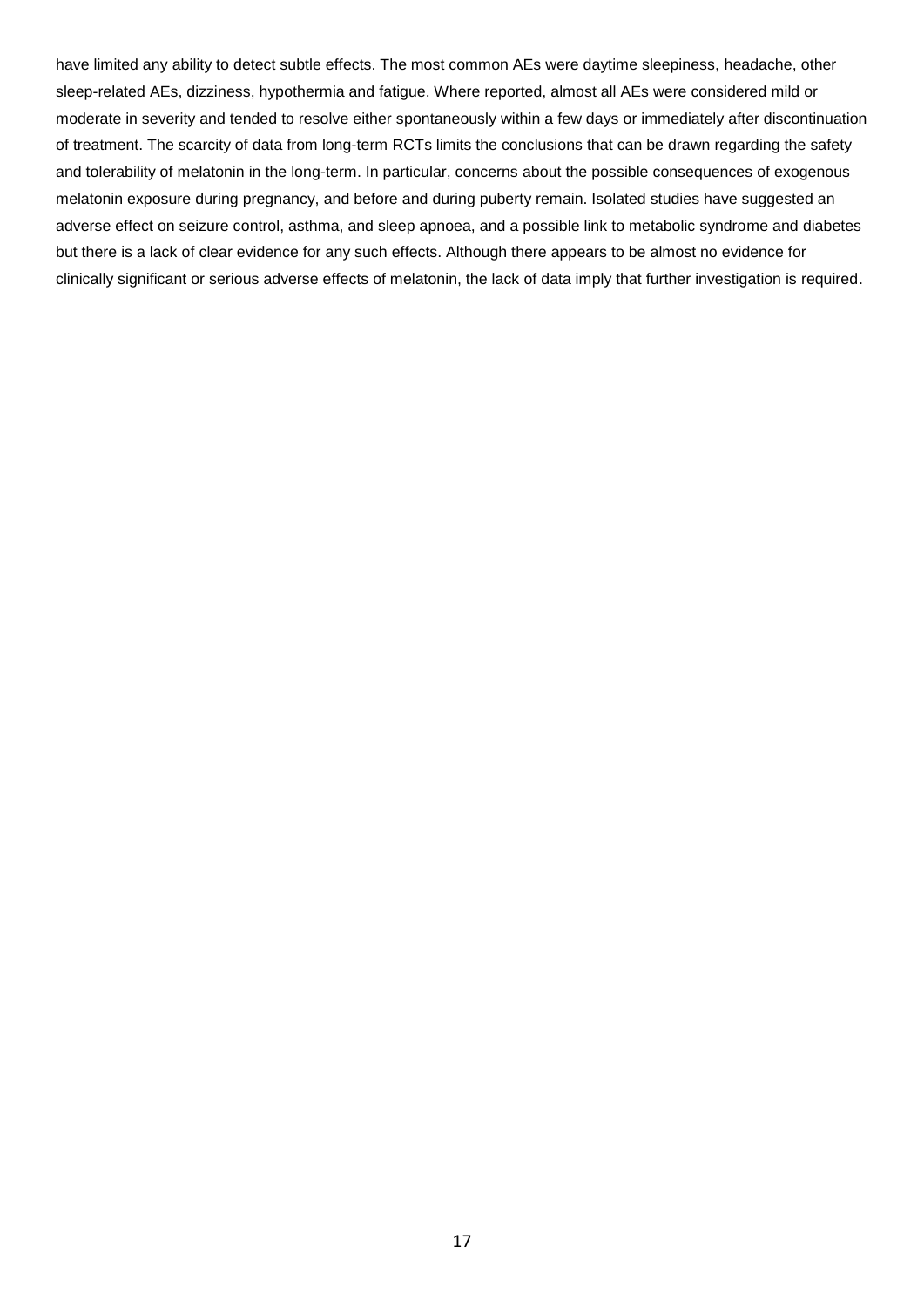# **Supplementary table 1 – Study characteristics (study design and patient demographics)**

|                        |                |          |            | No. patients |                | Age (yrs) |      |                                                                             |
|------------------------|----------------|----------|------------|--------------|----------------|-----------|------|-----------------------------------------------------------------------------|
| Study                  | Study design   | Duration | <b>MLT</b> | PLB          | Min            | Max       | Mean | Primary medical condition                                                   |
| Appleton [50]          | Parallel group | 12 weeks | 70         | 76           | 3              | 15.8      |      | Neurological and/or developmental disorders inc. epilepsy                   |
| Baskett [225]          | Crossover      | 4 weeks  | 40         | 40           | 65             | 84        | 71.8 | Age-related sleep maintenance problems (study included 20 healthy subjects) |
| Braam [115]            | Parallel group | 4 weeks  | 29         | 22           | $\overline{2}$ | 78        | 23.2 | Intellectual disability; ASD; cerebral palsy; epilepsy                      |
| Campos [219]           | Parallel group | 4 weeks  | 12         | $10$         | 18             | 60        |      | Asthma                                                                      |
| Chang [226]            | Crossover      | 4 weeks  | 44         | 42           | $\mathbf{1}$   | 18        |      | Atopic dermatitis                                                           |
| Coppola [227]          | Crossover      | 4 weeks  | 25         | 25           | 3.6            | 26        | 10.5 | Mental retardation; epilepsy                                                |
| Cortesi [228]          | Parallel group | 12 weeks | 69         | 55           | $\overline{4}$ | 10        |      | <b>ASD</b>                                                                  |
| Dodge [229]            | Crossover      | 2 weeks  | 20         | 20           | $\mathbf{1}$   | 12        |      | Developmental disabilities; ASD; ceerbral palsy; epilepsy                   |
| Dolberg [102]          | Parallel group | 4 weeks  | 10         | 9            | 22             | 65        |      | Major depressive disorder                                                   |
| Dowling [230]          | Crossover      | 1 week   | 8          | 8            | 56             | 74        | 65.6 | Parkinson disease                                                           |
| Ellis [117]            | Crossover      | 1 week   | 15         | 15           | 32             | 67        | 46   | Psychophysiological insomnia                                                |
| Garfinkel (1995) [223] | Crossover      | 3 weeks  | 12         | 12           | 68             | 93        | 76   | Long-term insomnia                                                          |
| Garfinkel (2011) [206] | Crossover      | 3 weeks  | 36         | 36           | 46             | 77        |      | <b>Diabetes</b>                                                             |
| Garzon [112]           | Crossover      | 8 weeks  | 22         | 22           | 65             |           |      | Insomnia or stress-related transient sleep disorder                         |
| Gringras [69]          | Parallel group | 13 weeks | 58         | 61           | $\overline{2}$ | 17.5      |      | ASD; ADHD; neurological disorders                                           |
| Jain [76]              | Crossover      | 4 weeks  | 10         | 10           | 6              | 11        |      | Epilepsy                                                                    |
| Kayumov [231]          | Crossover      | 4 weeks  | 20         | 20           |                |           |      | Delayed sleep phase disorder                                                |
| Kunz (2004) [232]      | Parallel group | 4 weeks  | 14         | 14           |                |           | 50   | Neuropsychiatric sleep disorders and reduced REM sleep                      |
| Kunz (2010) [233]      | Crossover      | 4 weeks  | 8          | 8            | 26             | 67        | 54   | REM sleep behaviour disorder                                                |
| Kurdi [142]            | Parallel group | 2 weeks  | 24         | 24           |                |           |      | Cancer                                                                      |
| Luthringer [107]       | Parallel group | 3 weeks  | 20         | 20           | 55             | 68        | 60.8 | Insomnia                                                                    |
| McArthur [234]         | Crossover      | 4 weeks  | 9          | 9            | 4              | 17        | 10.1 | Rett syndrome                                                               |
| Medeiros [121]         | Parallel group | 4 weeks  | 8          | 10           | 50             | 71        | 61.9 | Parkinson disease                                                           |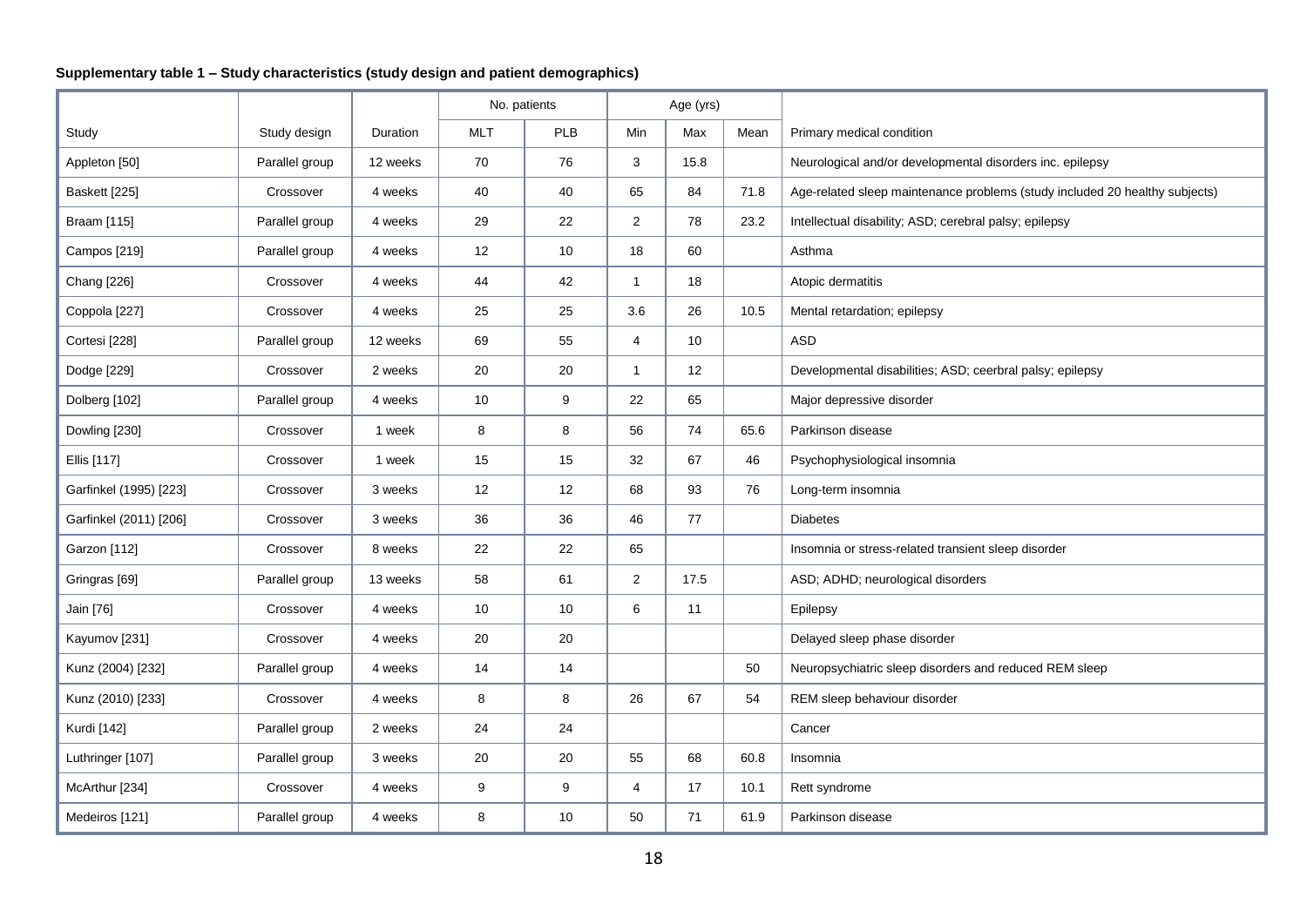|                      |                |          |                | No. patients   |                | Age  |      |                                        |
|----------------------|----------------|----------|----------------|----------------|----------------|------|------|----------------------------------------|
| Study                | Study design   | Duration | <b>MLT</b>     | PLB            | <b>Min</b>     | Max  | Mean | Primary medical condition              |
| Nunes [122]          | Parallel group | 3 weeks  | 12             | 13             |                |      |      | Chronic obstructive pulmonary disease  |
| O'Callaghan [235]    | Crossover      | 2 weeks  | $\overline{7}$ | $\overline{7}$ | $\overline{2}$ | 28   |      | Tuberous sclerosis                     |
| Roth [118]           | Parallel group | 6 weeks  | 5              | 8              | 37             | 67   | 54.4 | <b>Blindness</b>                       |
| Scheer [123]         | Parallel group | 3 weeks  | 8              | 8              | 45             | 64   |      | Hypertension                           |
| Serfaty [113]        | Parallel group | 4 weeks  | 15             | 16             |                |      |      | Major depressive disorder              |
| Sletten [125]        | Parallel group | 4 weeks  | 58             | 58             | 17             | 64   | 29   | Delayed sleep-wake phase disorder      |
| Smits [119]          | Parallel group | 4 weeks  | 19             | 19             | 6              | 12   | 10.3 | Childhood sleep onset insomnia         |
| Van Der Heijden [75] | Parallel group | 4 weeks  | 53             | 52             | 6              | 12   |      | ADHD                                   |
| Van Geijlswijk [101] | Parallel group | 1 week   | 53             | 17             | 6              | 12   |      | Chronic childhood sleep onset insomnia |
| Wade (2007) [224]    | Parallel group | 3 weeks  | 177            | 177            |                |      | 65.8 | Insomnia                               |
| Wade (2010) [120]    | Parallel group | 29 weeks | 534            | 177            | 18             | 80   |      | Insomnia                               |
| Wade (2014) [88]     | Parallel group | 24 weeks | 39             | 34             | 52             | 85   | 75.3 | Alzheimer disease                      |
| Wasdell [116]        | Crossover      | 10 days  | 50             | 50             | 2              | 18   | 7.4  | Neurodevelopmental disabilities        |
| Wirojinan [236]      | Crossover      | 2 weeks  | 12             | 12             | $\overline{2}$ | 15.4 | 6    | ASD; fragile x syndrome                |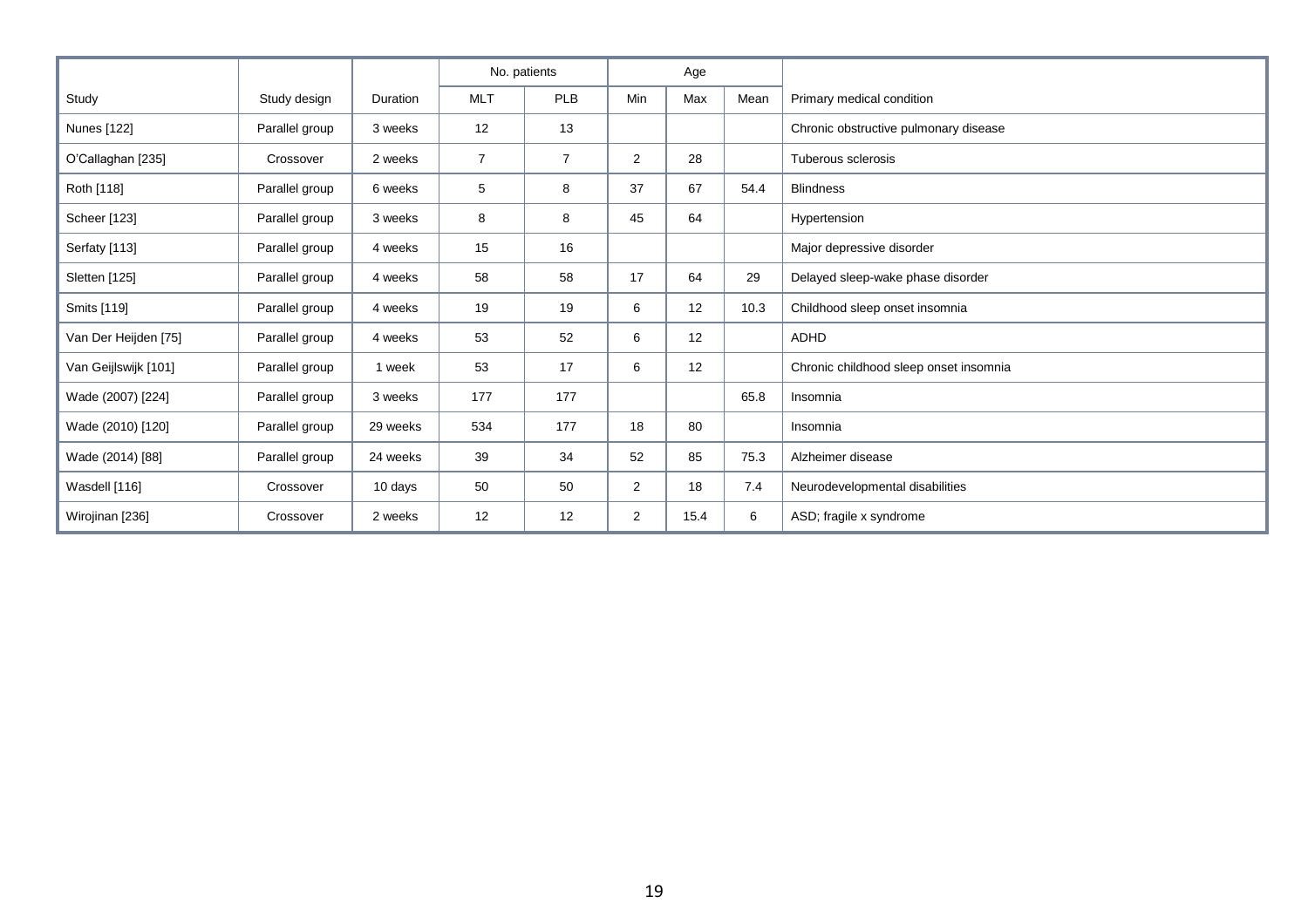|                        |                                                                                                                                                                                      |                | Melatonin          |                                                                                                                                          |
|------------------------|--------------------------------------------------------------------------------------------------------------------------------------------------------------------------------------|----------------|--------------------|------------------------------------------------------------------------------------------------------------------------------------------|
| Study                  | Other patient details and comorbidites                                                                                                                                               | Dose (mg/d)    | Formulation        | Co-medication                                                                                                                            |
| Appleton [50]          |                                                                                                                                                                                      | $0.5 - 12$     | Immediate release  |                                                                                                                                          |
| Baskett [225]          | Sample included 20 'problem' and 20 'normal' sleepers                                                                                                                                | 5              | Immediate release  |                                                                                                                                          |
| Braam [115]            | Idiopathic sleep disturbance for > 1 year                                                                                                                                            | 5              | Immediate release  |                                                                                                                                          |
| Campos [219]           | Female subjects only                                                                                                                                                                 | 3              | Not specified      | Beclomethasone; salbutamol; metidopa                                                                                                     |
| Chang [226]            |                                                                                                                                                                                      | 3              | Not specified      |                                                                                                                                          |
| Coppola [227]          |                                                                                                                                                                                      | 9              | Immediate release  |                                                                                                                                          |
| Cortesi [228]          |                                                                                                                                                                                      | 3              | Controlled relase  |                                                                                                                                          |
| Dodge [229]            | IQ or development quotient ≤ 50. 15 subjects with seizure disorders                                                                                                                  | 5              | Immediate relase   |                                                                                                                                          |
| Dolberg [102]          |                                                                                                                                                                                      |                | Controlled release | Fluoxetine                                                                                                                               |
| Dowling [230]          | Male subjects only                                                                                                                                                                   | 5              | Not specified      |                                                                                                                                          |
| Ellis [117]            |                                                                                                                                                                                      | 5              | Not specified      |                                                                                                                                          |
| Garfinkel (1995) [223] | Hypertension ( $n = 6$ ); ischaemic heart disease ( $n = 5$ ); spondyloarthrosis ( $n = 3$ );<br>Parkinson disease ( $n = 3$ ); diabetes ( $n = 2$ )                                 | $\overline{c}$ | Controlled release |                                                                                                                                          |
| Garfinkel (2011) [206] |                                                                                                                                                                                      | $\overline{2}$ | Controlled release | Metformin; sulfonylureas; glucosidase inhibitors; glitazones;<br>insulin; statins; fibrates; angiotensin-converting enzyme<br>inhibitors |
| Garzon [112]           | Patients discontinuing other hypnotic drugs.<br>Type 2 diabetes ( $n = 5$ ); hypertension ( $n = 12$ )                                                                               | 5              | Not specified      | Benzodiazepines                                                                                                                          |
| Gringras [69]          |                                                                                                                                                                                      | 5              | Controlled release |                                                                                                                                          |
| Jain [76]              |                                                                                                                                                                                      | 9              | Controlled release | Anti-epileptic medications                                                                                                               |
| Kayumov [231]          |                                                                                                                                                                                      | 5              | Not specified      |                                                                                                                                          |
| Kunz (2004) [232]      | Idiopathic insomnia ( $n = 5$ ); restless leg syndrome ( $n = 4$ ); periodic limb movement<br>disorder ( $n = 7$ ); REM sleep behaviour disorder ( $n = 6$ ); narcolepsy ( $n = 2$ ) | 3              | Not specified      | Captopril; nifedepine/furosemide; lithium                                                                                                |
| Kunz (2010) [233]      | Male subjects only.<br>Narcolepsy ( $n = 2$ ); Parkinson disease ( $n = 1$ )                                                                                                         | 3              | Not specified      | L-dopa                                                                                                                                   |

**Supplementary table 2 – Study characteristics (patient comorbidities, sample characteristics, melatonin formulation and co-medication)**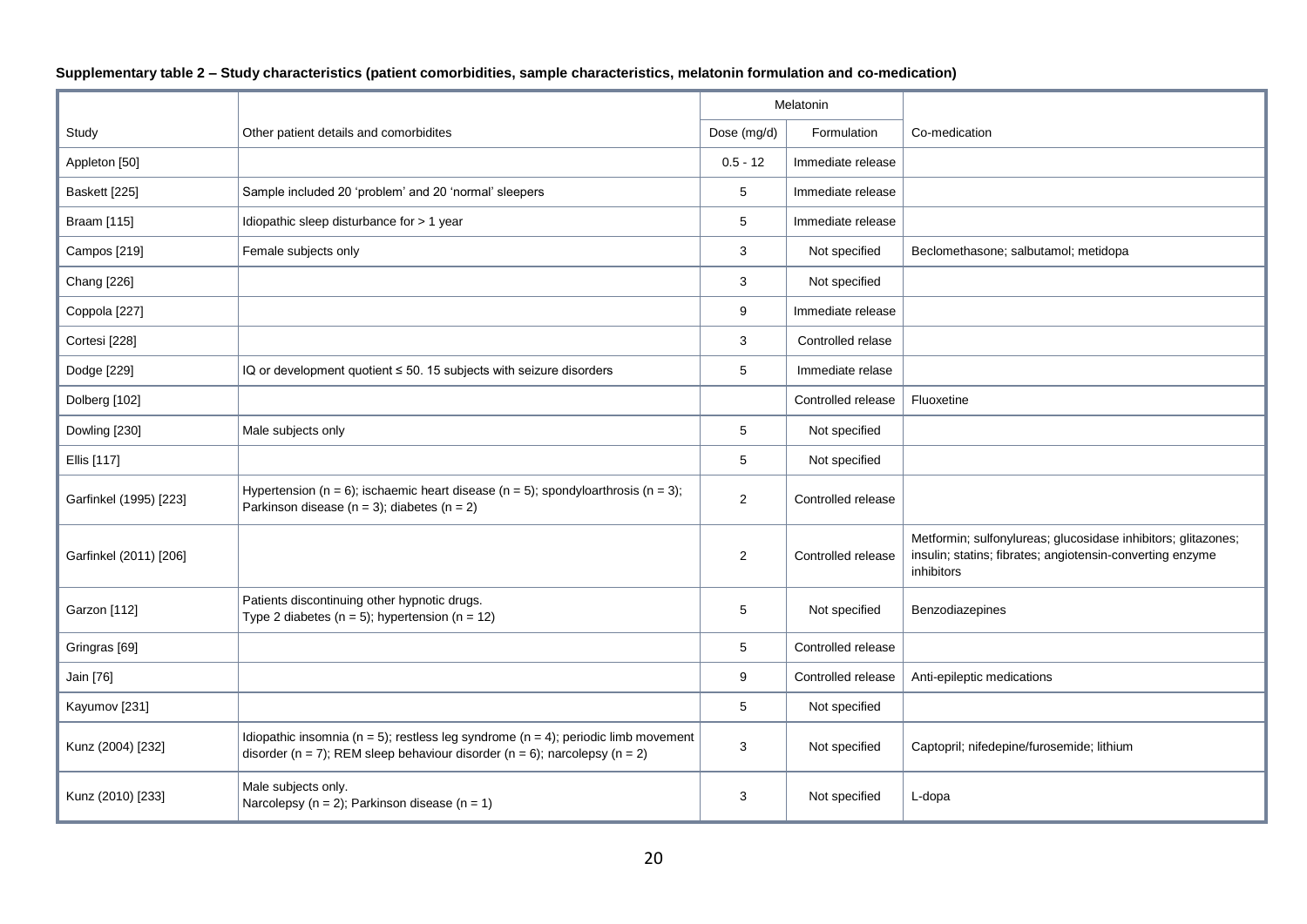|                      |                                                                                                                                                                                     |                 | Melatonin          |                                                                                                   |
|----------------------|-------------------------------------------------------------------------------------------------------------------------------------------------------------------------------------|-----------------|--------------------|---------------------------------------------------------------------------------------------------|
| Study                | Other patient details and comorbidites                                                                                                                                              | Dose (mg/d)     | Formulation        | Co-medication                                                                                     |
| Kurdi [142]          |                                                                                                                                                                                     | 3               | Not specified      |                                                                                                   |
| Luthringer [107]     |                                                                                                                                                                                     | $\overline{2}$  | Controlled release |                                                                                                   |
| McArthur [234]       |                                                                                                                                                                                     | $2.5 - 7.5$     | Immediate release  | Phenobarbital; carbamazepine; ethosuximide; sodium<br>valproate; gabapentin; felbamate            |
| Medeiros [121]       | Severe sleep apnea                                                                                                                                                                  | 3               | Not specified      | L-dopa; amantadine; biperiden; pramipexol; selegiline                                             |
| <b>Nunes</b> [122]   |                                                                                                                                                                                     | 3               | Immediate release  |                                                                                                   |
| O'Callaghan [235]    | All patients had epilepsy and learning disabilities                                                                                                                                 | 5               | Not specified      | Anti-convulsants                                                                                  |
| Roth [118]           | Non 24-hour sleep-wake disorder                                                                                                                                                     | $\overline{2}$  | Controlled release |                                                                                                   |
| Scheer [123]         |                                                                                                                                                                                     | 2.5             | Not specified      | Beta-blockers (atenolol or metoprolol)                                                            |
| Serfaty [113]        |                                                                                                                                                                                     | 6               | Controlled release | Antidepressants                                                                                   |
| Sletten [125]        |                                                                                                                                                                                     | 0.5             | Immediate release  |                                                                                                   |
| Smits [119]          | Asthma; ADHD                                                                                                                                                                        | 5               | Immediate release  | Salbutamol; methylphenidate; lacticil                                                             |
| Van Der Heijden [75] | Chronic sleep onset insomnia                                                                                                                                                        | $3 - 6$         | Immediate release  |                                                                                                   |
| Van Geijlswijk [101] |                                                                                                                                                                                     | $0.15 - 6.3$    | Not specified      | Antihistamines; methylphenidate; fluticason; salbutamol;<br>valproic acid; trimethoprim; lactitol |
| Wade (2007) [224]    |                                                                                                                                                                                     | $\overline{2}$  | Controlled release |                                                                                                   |
| Wade (2010) [120]    |                                                                                                                                                                                     | $\overline{2}$  | Controlled release |                                                                                                   |
| Wade (2014) [88]     | Patients with and without insomnia                                                                                                                                                  | $\overline{2}$  | Controlled release | Acetylcholinesterase inhibitors                                                                   |
| Wasdell [116]        | Severe intellectual impairment ( $n = 32$ ); cerebral palsy ( $n = 26$ ); epilepsy ( $n = 23$ );<br>visual impairment ( $n = 20$ ); lack of mobility ( $n = 18$ ); ASD ( $n = 16$ ) | $5\phantom{.0}$ | Controlled release |                                                                                                   |
| Wirojinan [236]      |                                                                                                                                                                                     | 3               | Not specified      |                                                                                                   |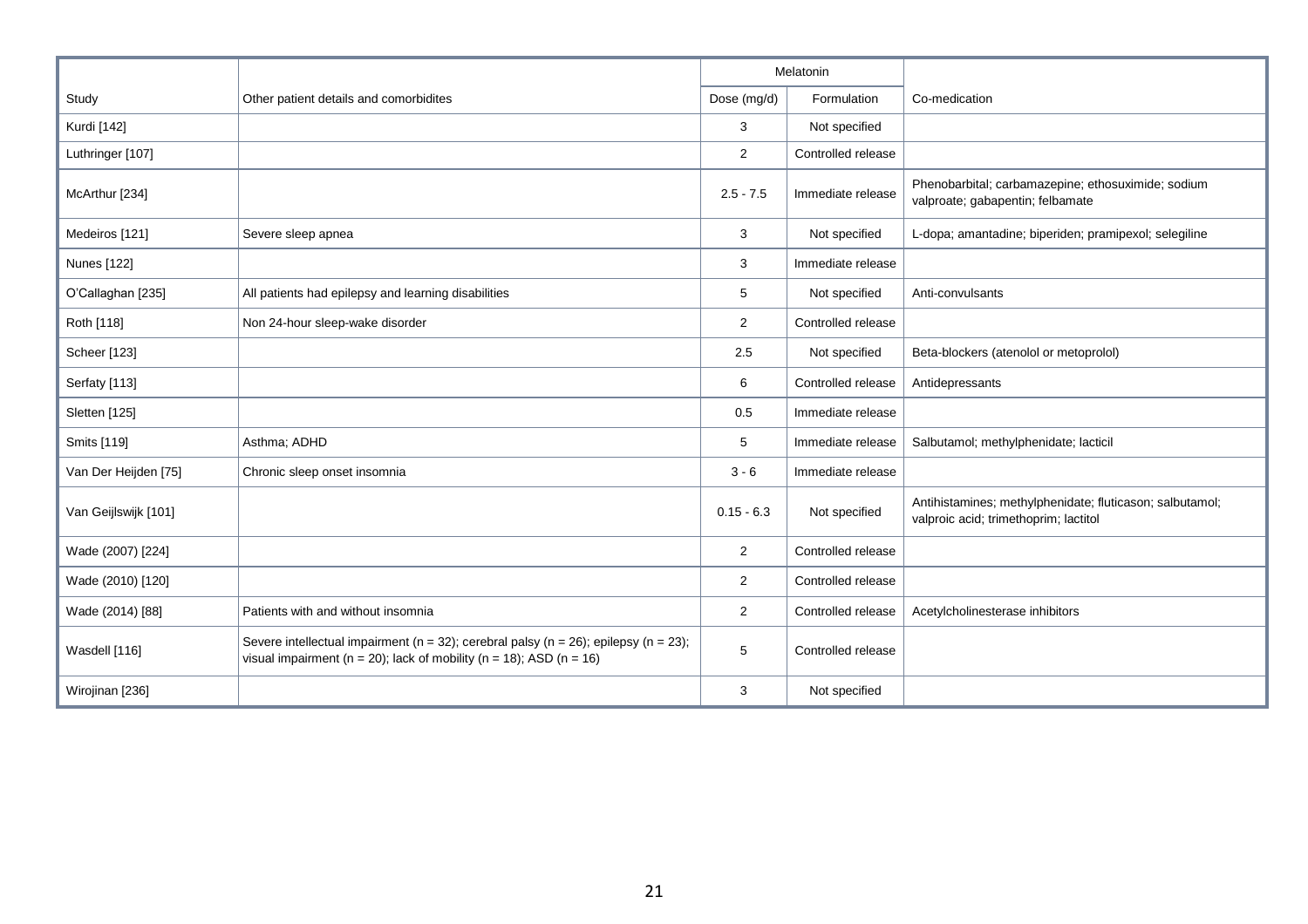# **Supplementary table 3 – Study characteristics (reporting of adverse events)**

|                        | Reporting of adverse events           |                                                                                                                        |                                                            |
|------------------------|---------------------------------------|------------------------------------------------------------------------------------------------------------------------|------------------------------------------------------------|
| Study                  | AE outcome measure                    | Methodology                                                                                                            | Analysis and reporting                                     |
| Appleton [50]          | Secondary outcome                     | Weekly reviews by interview of predefined treatment-emergent signs and symptoms<br>(TESS)                              | No formal analysis. MLT and PLB AE frequencies compared    |
| Baskett [225]          | Not specified as outcome              | Not specified (assumed patient self-report)                                                                            | No analysis. AEs reported only if resulting in withdrawal  |
| Braam [115]            | Secondary outcome                     | Not specified (assumed patient self-report). Change in seizures considered separately                                  | No analysis. Brief narrative reporting                     |
| Campos [219]           | Not specified as outcome              | Not specified (assumed patient self-report)                                                                            | No analysis. Brief narrative reporting                     |
| Chang [226]            | Not specified as outcome              | Not specified (assumed patient self-report)                                                                            | No analysis. Brief narrative reporting                     |
| Coppola [227]          | Not specified as outcome              | Not specified (assumed patient self-report)                                                                            | No analysis. Brief narrative reporting                     |
| Cortesi [228]          | Not specified as outcome              | Not specified (assumed patient self-report)                                                                            | No analysis. Brief narrative reporting                     |
| Dodge [229]            | Not specified as outcome              | Not specified (assumed patient self-report)                                                                            | No analysis. Brief narrative reporting                     |
| Dolberg [102]          | Not specified as outcome              | Not specified (assumed patient self-report)                                                                            | No analysis. Brief narrative reporting                     |
| Dowling [230]          | Not specified as outcome              | Not specified (assumed patient self-report)                                                                            | No analysis. Brief narrative reporting                     |
| Ellis [117]            | Secondary outcome                     | Patient-completed questionnaire checklist with predefined symptoms                                                     | No analysis. Brief narrative reporting                     |
| Garfinkel (1995) [223] | Not specified as outcome              | Not specified (assumed patient self-report)                                                                            | No analysis. Brief narrative reporting                     |
| Garfinkel (2011) [206] | Not specified as outcome              | Not specified (assumed patient self-report)                                                                            | No analysis. Brief narrative reporting                     |
| Garzon [112]           | Not specified as outcome              | Ongoing monitoring by trial personnel                                                                                  | No analysis. Brief narrative reporting                     |
| Gringras [69]          | Secondary outcome                     | Ongoing monitoring by trial personnel (TESS, AEs, vital signs, physical examination)                                   | Narrative report. Data available as supplementary material |
| Jain [76]              | Not specified as outcome <sup>†</sup> | AEs elicited at patient visit or via phone call. Seizures monitored by seizure diary                                   | No analysis. Brief narrative reporting                     |
| Kayumov [231]          | Not specified as outcome              | Not specified (assumed patient self-report)                                                                            | No analysis. Brief narrative reporting                     |
| Kunz (2004) [232]      | Not specified as outcome              | Not specified (assumed patient self-report)                                                                            | No analysis. Brief narrative reporting                     |
| Kunz (2010) [233]      | Not specified as outcome              | Not specified (assumed patient self-report)                                                                            | No analysis. Brief narrative reporting                     |
| Kurdi [142]            | Not specified as outcome              | Not specified (assumed patient self-report)                                                                            | No analysis. Brief narrative reporting                     |
| Luthringer [107]       | Secondary outcome                     | Not specified (assumed patient self-report)                                                                            | No detailed analysis. Only most common AEs reported        |
| McArthur [234]         | Not specified as outcome              | Not specified (assumed patient self-report)                                                                            | No analysis. Brief narrative reporting                     |
| Medeiros [121]         | Not specified as outcome              | AEs elicited via weekly phone call with patient. Daytime somnolence assessed via the<br>Epworth Sleepiness Scale (ESS) | No analysis. Brief narrative reporting                     |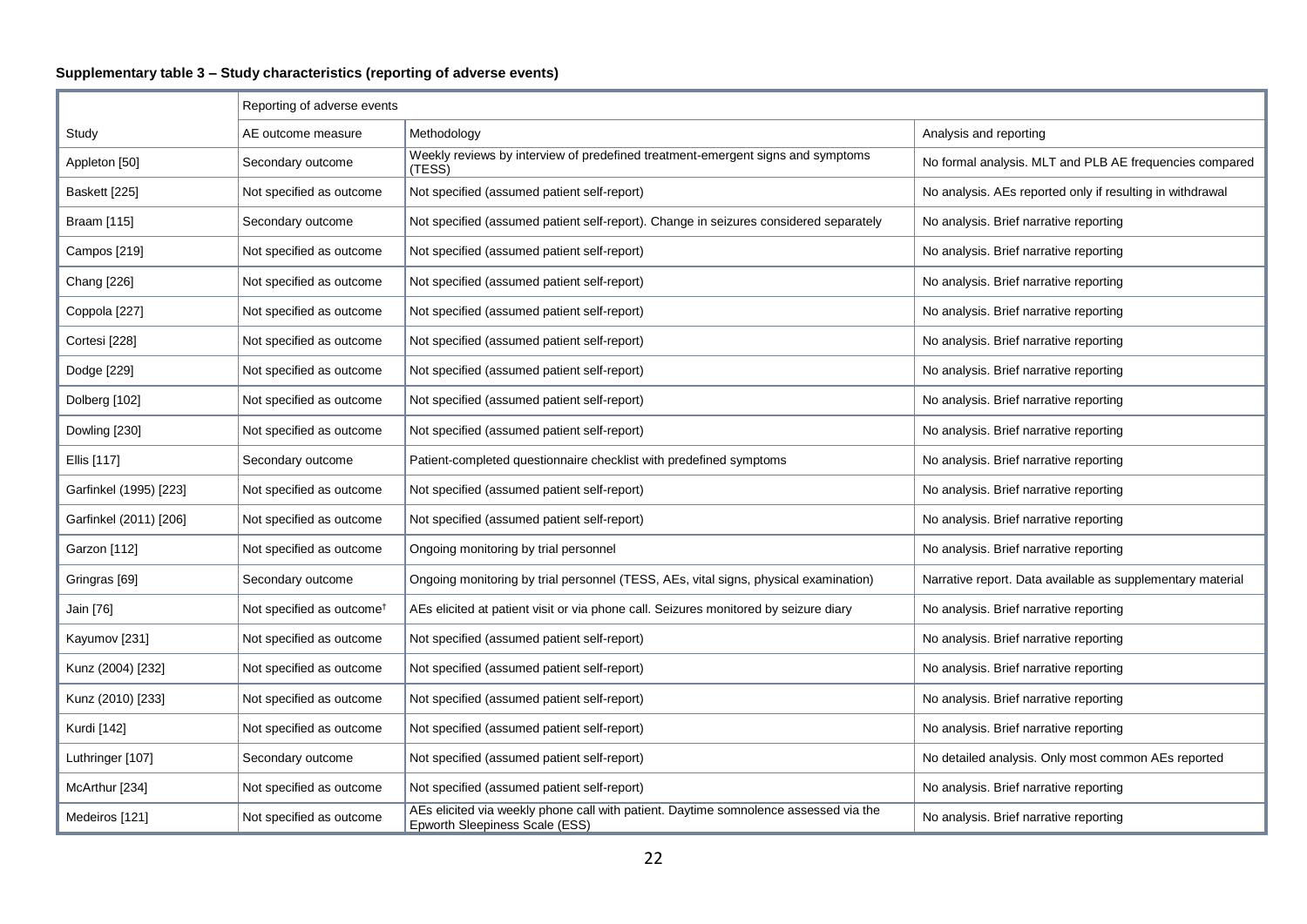|                      | Reporting of adverse events           |                                                                                             |                                                                                                                        |
|----------------------|---------------------------------------|---------------------------------------------------------------------------------------------|------------------------------------------------------------------------------------------------------------------------|
| Study                | AE outcome measure                    | Methodology                                                                                 | Analysis and reporting                                                                                                 |
| Nunes [122]          | Not specified as outcome              | AEs elicited via weekly phone call with patient. Daytime somnolence assessed via the ESS    | No analysis. Brief narrative reporting                                                                                 |
| O'Callaghan [235]    | Not specified as outcome              | Not specified (assumed patient self-report)                                                 | No analysis. Brief narrative reporting                                                                                 |
| Roth [118]           | Safety specified as outcome           | Physical examination (vital signs, laboratory tests, electrocardiogram) and AE assessment   | Descriptive statistics for AEs, physical parameters and vital<br>signs                                                 |
| Scheer [123]         | Not specified as outcome              | Patient-completed questionnaire checklist with predefined symptoms                          | No analysis. Brief narrative reporting                                                                                 |
| Serfaty [113]        | Secondary outcome                     | AEs recorded by patients on sleep diary charts                                              | No analysis. Brief narrative reporting                                                                                 |
| Sletten [125]        | Not specified as outcome <sup>#</sup> | Not specified (assumed patient self-report)                                                 | No analysis. Brief narrative reporting                                                                                 |
| Smits [119]          | Secondary outcome                     | Parents asked to report suspected AEs in sleep diary charts                                 | No analysis. Brief narrative reporting                                                                                 |
| Van Der Heijden [75] | Secondary outcome                     | AEs elicited in unstructured interviews with parents 3 weeks after treatment initiation     | Basic analysis. Comparison between MLT and PLB groups<br>with p-values stated                                          |
| Van Geijlswijk [101] | Secondary outcome                     | Not specified (assumed patient self-report)                                                 | No analysis. Brief narrative reporting. Comparison of overall<br>AE frequencies between MLT dosage regimes             |
| Wade (2007) [224]    | Not specified as outcome <sup>#</sup> | Not specified (assumed patient self-report)                                                 | No detailed analysis. Only most frequent AEs reported                                                                  |
| Wade (2010) [120]    | Secondary outcome                     | Safety variables and vital signs assessed at each clinic visit. AEs via spontaneous report. | AEs reported by affected organ class. Withdrawal rates due<br>to AEs and severe AEs reported                           |
| Wade (2014) [88]     | Secondary outcome                     | Safety variables and vital signs assessed at each clinic visit. AEs via spontaneous report. | Statistical analysis of difference in overall AE frequency<br>between MLT and PLB groups. AEs in ≥ 2 patients reported |
| Wasdell [116]        | Secondary outcome                     | Safety variables assessed at each clinic visit. AEs elicited via patient interview          | No analysis. Only most common AEs reported                                                                             |
| Wirojanan [236]      | Not specified as outcome              | Not specified (assumed patient self-report)                                                 | No analysis. Brief narrative reporting                                                                                 |

† Seizure frequency included as secondary outcome measure

‡ Next day alertness included included as outcome measure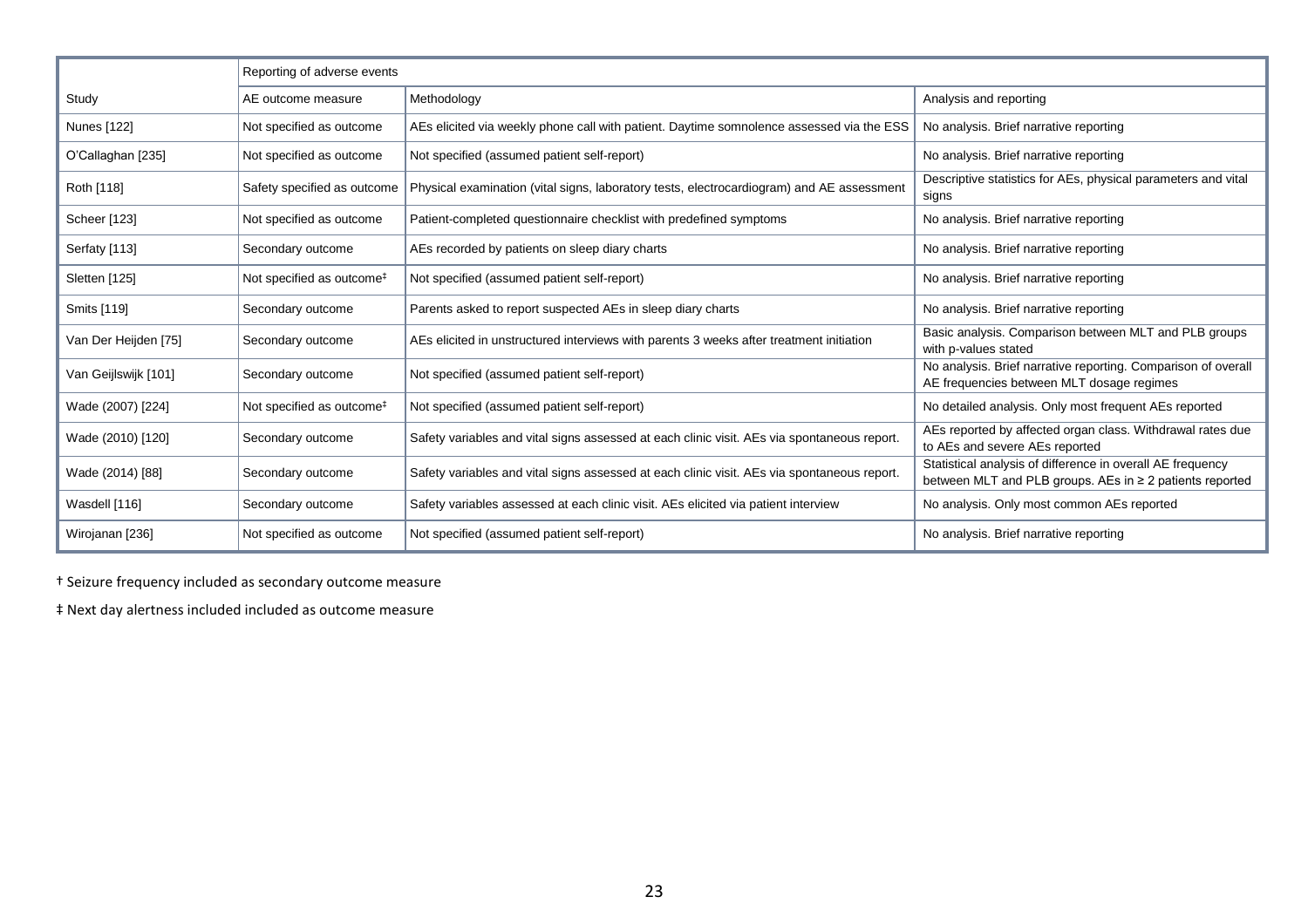# **Supplementary table 4 - CONSORT quality of reporting checklist**

|                   |              |                |                |                |                |                |                |                |                 |              |              |                |                |                |              |                |              |                | CONSORT item    |                     |                 |              |                 |              |                 |                |                |                |                 |                |                |                  |                |                |                  |              |                  |
|-------------------|--------------|----------------|----------------|----------------|----------------|----------------|----------------|----------------|-----------------|--------------|--------------|----------------|----------------|----------------|--------------|----------------|--------------|----------------|-----------------|---------------------|-----------------|--------------|-----------------|--------------|-----------------|----------------|----------------|----------------|-----------------|----------------|----------------|------------------|----------------|----------------|------------------|--------------|------------------|
| Study             | 1a           | 1b             | 2a             | 2 <sub>b</sub> | За             | 3b             | 4a             | 4b             | $5\phantom{.0}$ | 6a           | 6b           | 7a             | 7b             | 8a             | 8b           | 9              | 10           | 11a            | 11 <sub>b</sub> | 12a                 | 12 <sub>b</sub> | 13a          | 13 <sub>b</sub> | 14a          | 14 <sub>b</sub> | 15             | 16             | 17a            | 17 <sub>b</sub> | 18             | 19             | 20               | 21             | 22             | 23               | 24           | 25               |
| Appleton [50]     | $\mathbf{1}$ | $\overline{1}$ | $\mathbf{1}$   | $\overline{1}$ | $\mathbf{1}$   | $\overline{1}$ | $\mathbf{1}$   | $\mathbf{1}$   | $\overline{1}$  | $\mathbf{1}$ | $\mathbf{1}$ | $\mathbf{1}$   | $\overline{1}$ | $\mathbf{1}$   | $\mathbf{1}$ | $\overline{1}$ | 0.5          | 0.5            | $\overline{1}$  | $\mathbf{1}$        | $\overline{1}$  | -1           | $\overline{1}$  | $\mathbf{1}$ | <b>NA</b>       | $\overline{1}$ | $\mathbf{1}$   | $\overline{1}$ | 0.5             | $\overline{1}$ | $\mathbf{1}$   | $\mathbf{1}$     | 0.5            | $\mathbf{1}$   | $\mathbf{1}$     | $\mathbf{1}$ | $\mathbf{1}$     |
| Baskett [225]     | $\mathbf{1}$ | $\overline{1}$ | $\mathbf{1}$   | $\overline{1}$ | 0.5            | <b>NA</b>      | $\overline{1}$ | 0.5            | 0.5             | $\mathbf{1}$ | <b>NA</b>    | $\overline{1}$ | <b>NA</b>      | $\mathbf{1}$   | 1            | 0              | $\mathbf 0$  | 0.5            | $\overline{0}$  | $\mathbf{1}$        | $\mathbf{1}$    | 1            | $\overline{1}$  | $\mathbf 0$  | <b>NA</b>       | $\overline{1}$ | $\mathbf{1}$   | $\mathbf{1}$   | <b>NA</b>       | $\mathbf 1$    | $\mathbf 0$    | 0.5              | $0.5\,$        | $\mathbf{1}$   | $\mathbf 0$      | 0            | $\mathbf 0$      |
| Braam [115]       | $\mathbf{1}$ | -1             | $\mathbf{1}$   | $\mathbf 0$    | 0              | <b>NA</b>      | $\overline{1}$ | $\mathbf 0$    | $\overline{1}$  | $\mathbf{1}$ | NA           | $\mathbf 0$    | <b>NA</b>      | $\mathbf 0$    | $\mathbf{1}$ | 0              | $\mathbf 0$  | $\mathbf{1}$   | $\overline{1}$  | $\overline{1}$      | NA              | $\mathbf{1}$ | $\overline{1}$  | $\mathbf 0$  | NA              | 0.5            | $\overline{1}$ | 0.5            | 0.5             | NA             | 0.5            | $\overline{1}$   | 0.5            | $\mathbf{1}$   | $\boldsymbol{0}$ | 0            | $\mathbf 0$      |
| Campos [219]      | $\mathbf{1}$ | 0.5            | 1              | $\mathbf{1}$   | $\overline{1}$ | <b>NA</b>      | $\overline{1}$ | 0              | $\overline{1}$  | $\mathbf{1}$ | NA           | 0              | NA             | 0              | 0            | $\mathbf 0$    | 0            | 0              | $\overline{1}$  | $\overline{1}$      | NA              | 1            | $\overline{1}$  | 0            | NA              | $\mathbf 0$    | 0.5            | $\mathbf{1}$   | NA              | NA             | $\mathbf{1}$   | $\mathbf 0$      | 0              | 0.5            | $\mathbf 0$      | 0            | $\mathbf 0$      |
| Chang [226]       | $\mathbf{1}$ | -1             | 1              | $\overline{1}$ | $\mathbf 1$    | <b>NA</b>      | $\overline{1}$ | $\mathbf{1}$   | $\mathbf 1$     | $\mathbf{1}$ | <b>NA</b>    | 1              | <b>NA</b>      | $\overline{1}$ | $\mathbf{1}$ | $\overline{1}$ | $\mathbf 1$  | $\mathbf{1}$   | $\mathbf{1}$    | $\mathbf{1}$        | $\mathbf{1}$    | -1           | $\overline{1}$  | $\mathbf{1}$ | <b>NA</b>       | $\overline{1}$ | $\overline{1}$ | $\mathbf{1}$   | 0               | $\mathbf 1$    | $\mathbf{1}$   | $\mathbf{1}$     | 0.5            | $\overline{1}$ | $\mathbf{1}$     | $\mathbf{1}$ | $\mathbf{1}$     |
| Coppola [227]     | $\mathbf{1}$ | 0.5            | 1              | $\overline{1}$ | 0              | <b>NA</b>      | $\overline{1}$ | $\mathbf 0$    | 0.5             | $\mathbf{1}$ | NA           | NA             | NA             | 0              | 0            | 0              | 0            | $\mathbf 0$    | $\mathbf 0$     | $\overline{1}$      | $\mathbf 0$     | 0            | 0               | 0            | NA              | $\overline{1}$ | $\overline{1}$ | $\mathbf{1}$   | NA              | NA             | 1              | $\mathbf 0$      | 0              | $\overline{1}$ | $\mathbf 0$      | 0            | $\boldsymbol{0}$ |
| Cortesi [228]     | $\mathbf{1}$ | 0.5            | 1              | $\overline{1}$ | 0.5            | <b>NA</b>      | $\overline{1}$ | 1              | $\overline{1}$  | $\mathbf{1}$ | <b>NA</b>    | $\overline{1}$ | <b>NA</b>      | $\mathbf{1}$   | 0            | $\mathbf 0$    | $\mathbf{1}$ | $\mathbf{1}$   | $\overline{1}$  | $\mathbf{1}$        | $\overline{1}$  | $\mathbf{1}$ | $\overline{1}$  | $\mathbf 0$  | <b>NA</b>       | $\overline{1}$ | $\overline{1}$ | $\overline{1}$ | <b>NA</b>       | $\overline{1}$ | $\mathbf{1}$   | $\mathbf{1}$     | $\overline{1}$ | $\mathbf{1}$   | $\mathbf 0$      | 0            | $\mathbf 0$      |
| Dodge [229]       | 0            | 0.5            | 1              | $\overline{1}$ | 0.5            | <b>NA</b>      | $\overline{1}$ | 0              | 0.5             | $\mathbf{1}$ | <b>NA</b>    | $\mathbf 0$    | <b>NA</b>      | 0              | 0            | 0              | $\mathbf 0$  | $\mathbf{1}$   | $\mathbf{1}$    | $\mathbf{1}$        | <b>NA</b>       | -1           | $\overline{1}$  | $\mathbf 0$  | <b>NA</b>       | $\overline{1}$ | $\overline{1}$ | $\mathbf{1}$   | <b>NA</b>       | <b>NA</b>      | $\mathbf{1}$   | $\mathbf{1}$     | 0              | $\overline{1}$ | $\mathbf 0$      | 0            | $\mathbf{1}$     |
| Dolberg [102]     | 0            | 0.5            | 1              | $\overline{1}$ | $\mathbf 0$    | <b>NA</b>      | $\overline{1}$ | $\mathbf{1}$   | $\mathbf 1$     | $\mathbf{1}$ | <b>NA</b>    | $\mathbf 0$    | <b>NA</b>      | $\mathbf 0$    | 0            | $\mathbf 0$    | $\mathbf 0$  | $\mathbf{1}$   | $\mathbf 0$     | $\overline{1}$      | <b>NA</b>       | 0            | $\mathbf 0$     | 0            | <b>NA</b>       | $\mathbf 0$    | $\mathbf 0$    | $\overline{1}$ | NA              | NA             | $\mathbf{1}$   | $\mathbf 0$      | 0              | 0.5            | $\mathbf 0$      | $\mathbf 0$  | $\mathbf 0$      |
| Dowling [230]     | 0            | 0.5            | $\mathbf{1}$   | $\overline{1}$ | $\overline{1}$ | <b>NA</b>      | 0.5            | 0              | $\overline{1}$  | $\mathbf 0$  | <b>NA</b>    | $\mathbf 0$    | <b>NA</b>      | $\mathbf 0$    | $\mathbf 0$  | $\mathbf 0$    | $\mathbf 0$  | $\mathbf 0$    | $\mathsf 0$     | $\overline{1}$      | <b>NA</b>       | 0            | $\mathbf 0$     | $\mathbf 0$  | <b>NA</b>       | $\mathbf 0$    | $\mathbf 0$    | $\mathbf{1}$   | <b>NA</b>       | <b>NA</b>      | $\mathbf{1}$   | $\mathbf 0$      | $\mathbf 0$    | $\mathbf{1}$   | $\overline{0}$   | $\mathbf 0$  | $\mathbf{1}$     |
| Ellis [117]       | 0            | 0.5            | $\mathbf{1}$   | $\mathbf 0$    | 0              | <b>NA</b>      | $\overline{1}$ | 1              | $\overline{1}$  | $\mathbf{1}$ | NA           | $\mathbf 0$    | <b>NA</b>      | 0              | 0            | 0              | 0            | $\pmb{0}$      | $\mathsf 0$     | $\overline{1}$      | <b>NA</b>       | 0            | 0               | 0            | NA              | $\mathbf 0$    | $\overline{1}$ | $\mathbf{1}$   | NA              | NA             | $\mathbf{1}$   | $\pmb{0}$        | $\mathsf 0$    | $\mathbf{1}$   | $\overline{0}$   | 0            | $\mathbf{1}$     |
| Garfinkel [223]   | 0            | 0.5            | 1              | $\overline{1}$ | $\overline{1}$ | <b>NA</b>      | 0.5            | 0.5            | -1              | $\mathbf{1}$ | NA           | 0              | <b>NA</b>      | 0              | 0            | 0.5            | 0            | $\overline{1}$ | $\overline{1}$  | $\overline{1}$      | NA              | $\mathbf{1}$ | $\overline{1}$  | 0            | NA              | $\mathbf 0$    | $\overline{1}$ | 0.5            | NA              | NA             | 1              | $\mathbf 0$      | $0.5\,$        | $\overline{1}$ | 0                | 0            | $\mathbf 0$      |
| Garfinkel [206]   | $\mathbf{1}$ | -1             | $\mathbf{1}$   | $\overline{1}$ | $\mathbf{1}$   | <b>NA</b>      | $\overline{1}$ | $\mathbf 0$    | $\overline{1}$  | $\mathbf{1}$ | <b>NA</b>    | $\mathbf 0$    | <b>NA</b>      | 0              | 0            | 0              | 0            | $\overline{1}$ | $\mathbf 0$     | $\mathbf{1}$        | $\mathbf{1}$    | 1            | $\overline{1}$  | $\mathbf 0$  | <b>NA</b>       | $\mathbf 0$    | $\overline{1}$ | 0              | NA              | NA             | $\mathbf{1}$   | $\overline{1}$   | 0              | $\overline{1}$ | $\mathbf 0$      | $\mathbf 0$  | $\mathbf{1}$     |
| Garzon [112]      | $\mathbf{1}$ | -1             | $\mathbf{1}$   | $\overline{1}$ | $\overline{1}$ | <b>NA</b>      | $\mathbf{1}$   | $\mathbf{1}$   | $\mathbf 1$     | $\mathbf{1}$ | NA           | $\mathbf 0$    | <b>NA</b>      | 0              | 0            | 0              | $\mathbf 0$  | $\mathbf 0$    | $\overline{1}$  | $\overline{1}$      | NA              | -1           | $\overline{1}$  | 0            | <b>NA</b>       | $\overline{1}$ | $\mathbf{1}$   | $\mathbf{1}$   | NA              | NA             | 1              | 0.5              | $\mathbf 0$    | $\mathbf{1}$   | $\mathbf 0$      | 0            | $\mathbf 0$      |
| Gringras [69]     | 0            | -1             | $\mathbf{1}$   | $\overline{1}$ | $\overline{1}$ | <b>NA</b>      | $\overline{1}$ | 1              | $\overline{1}$  | <b>NA</b>    | <b>NA</b>    | $\overline{1}$ | <b>NA</b>      | $\mathbf{1}$   | $\mathbf{1}$ | $\mathbf{1}$   | $\mathbf 0$  | $\mathsf 0$    | $\overline{1}$  | $\mathbf{1}$        | $\mathbf{1}$    | -1           | $\overline{1}$  | $\mathbf 0$  | <b>NA</b>       | $\overline{1}$ | $\mathbf{1}$   | $\mathbf{1}$   | -1              | $\overline{1}$ | $\mathbf{1}$   | $\mathbf{1}$     | $\overline{1}$ | $\mathbf{1}$   | $\mathbf{1}$     | $\mathbf 0$  | $\mathbf{1}$     |
| Jain [76]         | $\mathbf{1}$ | $\overline{1}$ | $\mathbf{1}$   | $\overline{1}$ | $\overline{1}$ | <b>NA</b>      | $\overline{1}$ | $\mathbf{1}$   | $\overline{1}$  | $\mathbf{1}$ | NA           | -1             | <b>NA</b>      | $\mathbf{1}$   | 0            | 0              | $\mathbf{1}$ | $\overline{1}$ | $\overline{1}$  | $\mathbf{1}$        | $\overline{1}$  | $\mathbf{1}$ | $\overline{1}$  | $\mathbf{1}$ | NA              | $\overline{1}$ | $\overline{1}$ | $\overline{1}$ | <b>NA</b>       | $\overline{1}$ | $\mathbf{1}$   | $\mathbf{1}$     | $\mathbf 0$    | $\overline{1}$ | $\mathbf{1}$     | $\mathbf 0$  | $\mathbf{1}$     |
| Kayumov [231]     | -1           | $\overline{1}$ | $\mathbf{1}$   | $\overline{1}$ | $\mathbf 0$    | <b>NA</b>      | $\overline{1}$ | $\mathbf{1}$   | $\overline{1}$  | $\mathbf{1}$ | <b>NA</b>    | $\mathbf 0$    | <b>NA</b>      | 0              | $\mathbf 0$  | 0              | $\mathbf 0$  | $\mathbf 0$    | $\mathbf 0$     | $\overline{1}$      | <b>NA</b>       | 0            | 0               | $\mathbf 0$  | <b>NA</b>       | $\mathbf 0$    | $\mathbf 0$    | $\mathbf{1}$   | <b>NA</b>       | <b>NA</b>      | $\mathbf{1}$   | $\mathbf{1}$     | $\mathbf 0$    | $\overline{1}$ | $\mathbf 0$      | $\mathbf 0$  | $\mathbf 0$      |
| Kunz (2004) [232] | $\mathbf{1}$ | 0.5            | $\overline{1}$ | $\overline{1}$ | $\overline{1}$ | <b>NA</b>      | $\mathbf{1}$   | 0              | -1              | $\mathbf{1}$ | <b>NA</b>    | $\overline{1}$ | <b>NA</b>      | $\mathbf{1}$   | $\mathbf 0$  | $\mathbf 0$    | $\mathbf{1}$ | 0.5            | $\overline{1}$  | $\overline{1}$      | $\overline{1}$  | -1           | $\overline{1}$  | $\mathbf 0$  | <b>NA</b>       | 0.5            | $\mathbf{1}$   | $\mathbf{1}$   | <b>NA</b>       | -1             | $\overline{1}$ | $\mathbf 0$      | $\mathsf 0$    | $\mathbf{1}$   | $\mathbf 0$      | $\mathbf 0$  | $\mathbf 0$      |
| Kunz (2010) [233] | $\mathbf{1}$ | 0.5            | 1              | $\overline{1}$ | $\overline{1}$ | <b>NA</b>      | $\overline{1}$ | 0              | -1              | $\mathbf{1}$ | NA           | $\overline{1}$ | NA             | $\mathbf{1}$   | 0            | 0              | $\mathbf{1}$ | 0.5            | $\overline{1}$  | $\overline{1}$      | $\mathbf{1}$    | -1           | $\overline{1}$  | 0            | NA              | 0.5            | $\overline{1}$ | $\mathbf{1}$   | <b>NA</b>       | -1             | $\mathbf{1}$   | $\mathbf 0$      | 0              | $\mathbf{1}$   | $\mathbf 0$      | 0            | $\mathbf 0$      |
| Kurdi [142]       | $\mathbf{1}$ | 0              | 1              | $\overline{1}$ | $\overline{1}$ | <b>NA</b>      | $\overline{1}$ | 0              | $\mathbf 1$     | $\mathbf{1}$ | NA           | $\overline{1}$ | <b>NA</b>      | $\mathbf{1}$   | $\mathbf{1}$ | $\overline{1}$ | $\mathbf{1}$ | $\mathbf{1}$   | $\mathbf 0$     | $\mathbf 0$         | NA              | 0            | 0               | $\mathbf{1}$ | <b>NA</b>       | $\overline{1}$ | $\mathbf 0$    | $\overline{1}$ | NA              | NA             | 1              | $\mathbf{1}$     | $\mathbf 0$    | $\mathbf{1}$   | $\mathbf 0$      | 0            | $\mathbf 0$      |
| Luthringer [107]  | 0            | 0.5            | 1              | $\overline{1}$ | $\overline{1}$ | <b>NA</b>      | $\overline{1}$ | $\mathbf{1}$   | $\overline{1}$  | 0.5          | NA           | 0              | <b>NA</b>      | 0              | 0            | 0              | 0            | $\mathbf 0$    | $\mathbf 0$     | $\overline{1}$      | $\mathbf{1}$    | $\mathbf{1}$ | $\overline{1}$  | 0            | <b>NA</b>       | $\overline{1}$ | $\overline{1}$ | $\mathbf{1}$   | <b>NA</b>       | $\mathbf 1$    | $\mathbf{1}$   | $\mathbf 0$      | 0.5            | $\overline{1}$ | $\mathbf 0$      | $\mathbf 0$  | $\mathbf{1}$     |
| McArthur [234]    | 0            | 0.5            | 1              | $\overline{1}$ | 0              | <b>NA</b>      | $\mathbf 0$    | $\overline{1}$ | $\overline{1}$  | $\mathbf{1}$ | <b>NA</b>    | 0              | <b>NA</b>      | 0              | 0            | 0              | 0            | $\mathbf 0$    | $\overline{1}$  | $\mathsf{O}\xspace$ | <b>NA</b>       | $\mathbf{1}$ | 0               | 0            | <b>NA</b>       | $\overline{1}$ | $\mathbf 0$    | 0              | NA              | NA             | $\mathbf{1}$   | $\mathbf 0$      | 0              | $\mathbf{1}$   | $\mathbf 0$      | 0            | $\mathbf 0$      |
| Medeiros [121]    | 0            | 0.5            | 1              | $\overline{1}$ | $\overline{1}$ | <b>NA</b>      | $\overline{1}$ | 0.5            | $\overline{1}$  | $\mathbf{1}$ | <b>NA</b>    | $\mathbf 0$    | <b>NA</b>      | 0              | 0            | 0              | $\mathbf 0$  | $\mathbf 0$    | $\mathsf 0$     | $\overline{1}$      | <b>NA</b>       | 1            | 0               | $\mathbf 0$  | <b>NA</b>       | $\overline{1}$ | $\mathbf{1}$   | $\mathbf{1}$   | NA              | NA             | $\mathbf{1}$   | $\mathbf 0$      | $\mathbf 0$    | $\mathbf{1}$   | $\mathbf 0$      | $\mathbf 0$  | $\mathbf 0$      |
| Nunes [122]       | 0            | 0.5            | 1              | $\overline{1}$ | $\mathbf{1}$   | <b>NA</b>      | $\overline{1}$ | $\mathbf{1}$   | $\mathbf 1$     | $\mathbf{1}$ | <b>NA</b>    | 0              | <b>NA</b>      | 0              | 0            | 0              | 0            | $\mathbf{1}$   | $\mathbf 0$     | $\overline{1}$      | $\mathbf{1}$    | -1           | $\overline{1}$  | 0            | <b>NA</b>       | $\overline{1}$ | $\overline{1}$ | 0              | 0               | 0              | $\mathbf{1}$   | $\boldsymbol{0}$ | $\mathbf 0$    | $\mathbf{1}$   | $\mathbf 0$      | 0            | $\mathbf 0$      |
| O'Callaghan [235] | $\mathbf 0$  | 0.5            | -1             | $\mathbf 0$    | $\overline{1}$ | <b>NA</b>      | $\overline{1}$ | -1             | -1              | $\mathbf{1}$ | <b>NA</b>    | $\mathbf 0$    | <b>NA</b>      | 0              | $\mathbf 0$  | $\mathbf 0$    | $\Omega$     | $\mathbf 0$    | $\overline{1}$  | $\mathbf{1}$        | NA              |              | $\mathbf 0$     | $\Omega$     | <b>NA</b>       | 0.5            | $\mathbf{1}$   | $\mathbf{1}$   | <b>NA</b>       | <b>NA</b>      | $\mathbf 0$    | $\mathbf 0$      | 0              | $\mathbf 0$    | 0                | $\mathbf 0$  | $\mathbf 0$      |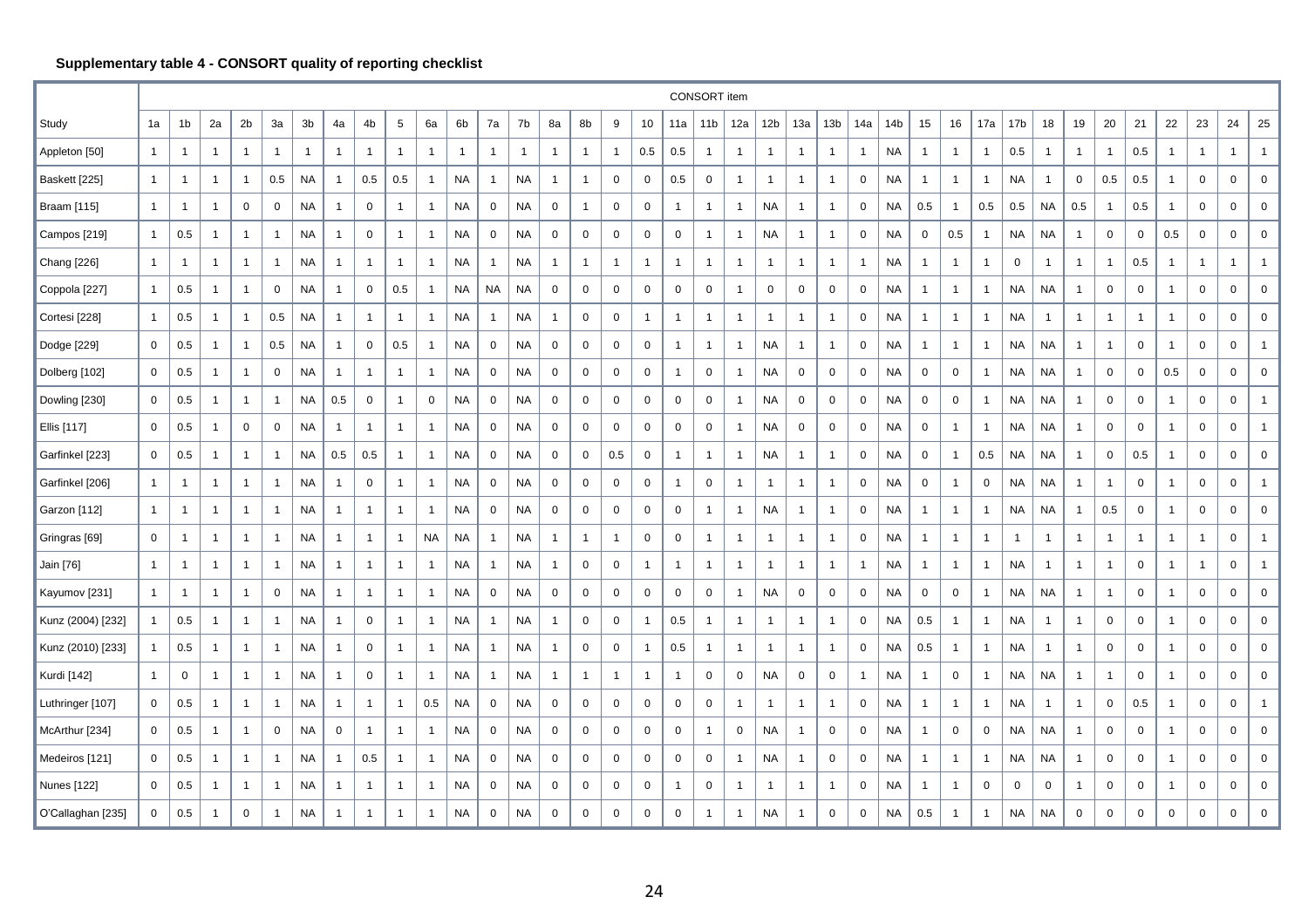|                      |              |                |                |                |                |           |                |              |   |                |           |             |             |                |              |                |                |                | CONSORT item    |                |                 |     |                 |                |                 |     |                |                |              |           |                |             |                |                |                |              |                |
|----------------------|--------------|----------------|----------------|----------------|----------------|-----------|----------------|--------------|---|----------------|-----------|-------------|-------------|----------------|--------------|----------------|----------------|----------------|-----------------|----------------|-----------------|-----|-----------------|----------------|-----------------|-----|----------------|----------------|--------------|-----------|----------------|-------------|----------------|----------------|----------------|--------------|----------------|
| Study                | 1a           | 1 <sub>b</sub> | 2a             | 2 <sub>b</sub> | За             | 3b        | 4a             | 4b           | 5 | 6a             | 6b        | 7a          | 7b          | 8a             | 8b           | 9              | 10             | 11a            | 11 <sub>b</sub> | 12a            | 12 <sub>b</sub> | 13a | 13 <sub>b</sub> | 14a            | 14 <sub>b</sub> | 15  | 16             | 17a            | 17 <b>b</b>  | 18        | 19             | 20          | 21             | 22             | 23             | 24           | 25             |
| Roth [118]           |              |                |                |                | $\overline{1}$ | <b>NA</b> |                | 0            |   |                | <b>NA</b> |             | <b>NA</b>   | $\mathbf 0$    | 0            | $\mathbf 0$    | $\mathbf 0$    | 0              | 0               | $\mathbf{1}$   |                 |     | $\overline{1}$  | $\overline{0}$ | <b>NA</b>       |     | $\mathbf 0$    |                | <b>NA</b>    |           |                |             | $\mathbf 0$    | $\overline{1}$ |                | 0            |                |
| Scheer [123]         |              |                | $\overline{1}$ |                |                | <b>NA</b> |                | $\mathbf{0}$ |   |                | <b>NA</b> | 0           | <b>NA</b>   | 1              | $\mathbf{1}$ | $\mathbf 0$    | $\mathbf{1}$   |                | $\mathbf 0$     | $\overline{1}$ | <b>NA</b>       |     | $\overline{1}$  | $\overline{0}$ | <b>NA</b>       | 0.5 | $\mathbf 0$    | $\overline{0}$ | <b>NA</b>    | <b>NA</b> |                |             | $\overline{0}$ | $\overline{1}$ |                | 0            | $\mathbf 0$    |
| Serfaty [113]        |              | 0.5            |                |                | $\overline{1}$ | <b>NA</b> | $\overline{1}$ | $\mathbf{1}$ |   |                | <b>NA</b> |             | <b>NA</b>   | $\mathbf 0$    | $\mathbf{0}$ | $\mathbf 0$    | $\overline{1}$ |                | $\overline{1}$  | $\overline{1}$ |                 |     |                 |                | <b>NA</b>       |     | $\overline{1}$ | $\overline{1}$ | <b>NA</b>    |           |                | $\mathbf 0$ | $\mathbf 0$    | $\overline{1}$ | $\mathbf 0$    | $\mathbf 0$  |                |
| Sletten [125]        |              |                | $\overline{1}$ |                | $\overline{1}$ | <b>NA</b> |                | $\mathbf{1}$ |   |                | <b>NA</b> |             | <b>NA</b>   | $\overline{1}$ | 1            |                | $\mathbf{1}$   |                |                 | $\overline{1}$ |                 |     | $\overline{1}$  |                | <b>NA</b>       |     | $\overline{1}$ | $\mathbf{1}$   | $\mathbf{1}$ | <b>NA</b> |                |             | 0.5            | $\overline{1}$ | $\overline{1}$ |              | $\mathbf{1}$   |
| Smits [119]          |              | 0.5            |                |                | $\mathbf{0}$   | <b>NA</b> |                | $\mathbf{0}$ |   | $\overline{1}$ | <b>NA</b> |             | <b>NA</b>   | $\mathbf 0$    |              | $\mathbf 0$    | $\mathbf 0$    |                | $\overline{1}$  | $\overline{1}$ |                 |     | $\overline{1}$  |                | <b>NA</b>       | 0.5 | $\mathbf 0$    | 0.5            | <b>NA</b>    |           | $\overline{1}$ | $\Omega$    | $\mathbf 0$    | $\overline{1}$ | $\mathbf 0$    | 0            | $\mathbf 0$    |
| van der Heijden [75] | 0            |                |                |                | $\mathbf 1$    | <b>NA</b> | -1             | $\mathbf{1}$ |   |                | <b>NA</b> |             | <b>NA</b>   | 1              |              | $\mathbf 0$    | 1              |                | -1              | $\overline{1}$ |                 |     | $\mathbf{1}$    | -1             | <b>NA</b>       |     | $\overline{1}$ | $\mathbf{1}$   | $\mathbf{1}$ |           | $\overline{1}$ |             |                | $\mathbf{1}$   |                | $\mathbf 0$  | $\mathbf 0$    |
| van Geijlswijk [101] | $\mathbf{0}$ |                | -1             |                | $\overline{1}$ | <b>NA</b> |                | $\mathbf{1}$ |   |                | <b>NA</b> |             | $\mathbf 0$ | 1              |              |                | $\overline{1}$ |                | $\overline{1}$  | $\overline{1}$ | <b>NA</b>       |     | $\overline{1}$  | $\overline{1}$ |                 |     | $\overline{1}$ |                | <b>NA</b>    | <b>NA</b> |                |             | $\mathbf 0$    | $\overline{1}$ |                | $\mathbf 0$  | $\mathbf 0$    |
| Wade (2007) [224]    | $\mathbf{0}$ |                | -1             |                | $\overline{1}$ | <b>NA</b> | $\overline{1}$ | $\mathbf{1}$ |   |                | <b>NA</b> | 0           | <b>NA</b>   | $\mathbf 0$    |              |                | $\mathbf 0$    | $\mathbf 0$    | $\mathbf 0$     | $\overline{1}$ | <b>NA</b>       |     | $\overline{1}$  | $\mathbf 0$    | <b>NA</b>       |     | $\overline{1}$ | $\overline{1}$ | $\mathbf{1}$ | <b>NA</b> |                | $\Omega$    | $\mathbf 0$    | $\overline{1}$ | $\mathbf 0$    | $\mathbf 0$  | $\mathbf 0$    |
| Wade (2010) [120]    |              | $\overline{1}$ | $\overline{1}$ |                | $\overline{1}$ | <b>NA</b> | $\overline{1}$ | $\mathbf{1}$ |   | $\overline{1}$ | <b>NA</b> |             | <b>NA</b>   | 1              | $\mathbf{1}$ |                | $\mathbf 0$    |                | $\overline{1}$  | $\overline{1}$ |                 |     | $\overline{1}$  | $\mathbf 0$    | <b>NA</b>       |     | $\overline{1}$ | $\overline{1}$ | $\mathbf{1}$ |           | $\overline{1}$ |             | $\mathbf 0$    | $\overline{1}$ |                | $\mathbf 0$  | $\overline{1}$ |
| Wade (2014) [88]     |              | -1             | $\overline{1}$ |                |                | <b>NA</b> |                | $\mathbf{1}$ |   |                | <b>NA</b> | 0           | $\mathbf 0$ | $\mathbf{1}$   |              | $\mathbf 0$    | $\mathbf 0$    | $\mathbf 0$    |                 | $\overline{1}$ |                 |     | $\overline{1}$  | $\overline{0}$ |                 |     | $\overline{1}$ | $\mathbf{1}$   | <b>NA</b>    |           |                | $\mathbf 0$ | $\mathbf 0$    | $\overline{1}$ | $\mathbf 0$    | $\mathbf 0$  | $\mathbf{1}$   |
| Wasdell [116]        |              | 0.5            |                | $\mathbf 0$    |                | <b>NA</b> | $\overline{1}$ | $\mathbf{1}$ |   |                | <b>NA</b> |             | <b>NA</b>   | $\overline{0}$ |              | $\overline{0}$ | $\mathbf 1$    | $\overline{1}$ | $\overline{1}$  | $\overline{1}$ |                 | 0.5 | $\mathbf 0$     |                | <b>NA</b>       | 0.5 | $\mathbf 0$    |                | <b>NA</b>    |           | $\overline{1}$ | -1          | $\overline{0}$ | $\overline{1}$ | $\overline{0}$ | $\mathbf{0}$ | $\mathbf 0$    |
| Wirojanan [236]      | $\mathbf{0}$ |                |                | 0              |                | <b>NA</b> | $\overline{1}$ |              |   |                | <b>NA</b> | $\mathbf 0$ | <b>NA</b>   | 0              | $\mathbf{0}$ | $\mathbf{0}$   | $\mathbf 0$    | $\mathbf 0$    | $\mathbf{0}$    |                | <b>NA</b>       |     | -1              | $\overline{0}$ | <b>NA</b>       |     |                | $\overline{ }$ | <b>NA</b>    | <b>NA</b> |                | 0.5         | $\mathbf{0}$   |                | 0              | $\mathbf{0}$ | 0              |

Each item is scored 1, 0.5, 0 or NA. 1 = criterion met; 0.5 = criterion partially met; 0 = criterion not met; NA = item not applicable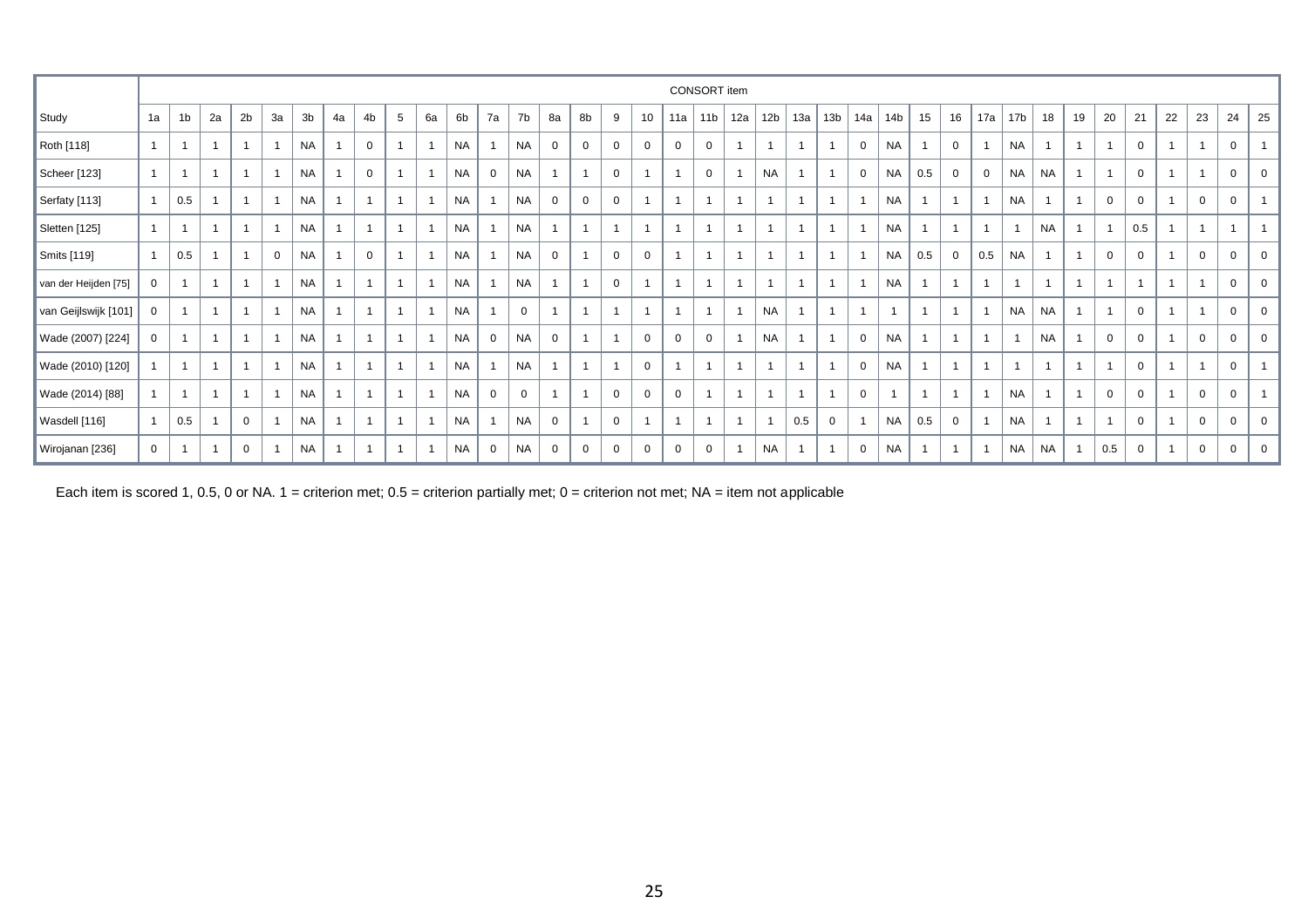# **Supplementary table 5 - Cochrane risk of bias**

|                        |                                  |                           |                        |            | Cochrane risk of bias item                  |                                      |                            |               |
|------------------------|----------------------------------|---------------------------|------------------------|------------|---------------------------------------------|--------------------------------------|----------------------------|---------------|
| Study                  | Random<br>sequence<br>generation | Allocation<br>concealment | Selective<br>reporting | Other bias | Binding of<br>participants and<br>personnel | Blinding of<br>outcome<br>assessment | Incomplete<br>outcome data | AHRQ standard |
| Appleton [50]          | Low                              | Low                       | Low                    | Low        | Low                                         | Low                                  | Low                        | Good          |
| Baskett [225]          | Low                              | High                      | Unclear                | Low        | Unclear                                     | Low                                  | Low                        | Fair          |
| Braam [115]            | Unclear                          | Unclear                   | Unclear                | Low        | High                                        | High                                 | Low                        | Poor          |
| Campos [219]           | Unclear                          | Unclear                   | Unclear                | Low        | Unclear                                     | Unclear                              | High                       | Poor          |
| Chang [226]            | Low                              | Low                       | Low                    | Low        | Low                                         | Low                                  | Low                        | Good          |
| Coppola [227]          | Unclear                          | Unclear                   | Unclear                | Low        | Unclear                                     | Unclear                              | Low                        | Fair          |
| Cortesi [228]          | Low                              | Unclear                   | Unclear                | Low        | Low                                         | Unclear                              | Low                        | Fair          |
| Dodge [229]            | Unclear                          | Unclear                   | Unclear                | Low        | Low                                         | Unclear                              | Low                        | Fair          |
| Dolberg [102]          | Unclear                          | Unclear                   | Unclear                | Low        | Low                                         | Low                                  | High                       | Poor          |
| Dowling [230]          | Unclear                          | Unclear                   | Unclear                | Low        | Unclear                                     | Unclear                              | High                       | Poor          |
| Ellis [117]            | Unclear                          | Unclear                   | Unclear                | Low        | Unclear                                     | Unclear                              | High                       | Poor          |
| Garfinkel (1995) [223] | Unclear                          | Low                       | Unclear                | Low        | Low                                         | Low                                  | Low                        | Fair          |
| Garfinkel (2011) [206] | Unclear                          | Unclear                   | Unclear                | Low        | Unclear                                     | Unclear                              | High                       | Poor          |
| Garzon [112]           | Unclear                          | Unclear                   | Unclear                | Low        | Unclear                                     | Unclear                              | High                       | Poor          |
| Gringras [69]          | Low                              | Low                       | Low                    | Low        | Low                                         | Low                                  | Low                        | Good          |
| Jain [76]              | Low                              | Low                       | Low                    | Low        | Low                                         | Low                                  | Low                        | Good          |
| Kayumov [231]          | Unclear                          | Unclear                   | Unclear                | Low        | Unclear                                     | Unclear                              | High                       | Poor          |
| Kunz (2004) [232]      | Low                              | Low                       | Unclear                | Low        | Unclear                                     | Unclear                              | Low                        | Fair          |
| Kunz (2010) [233]      | Low                              | Low                       | Unclear                | Low        | Unclear                                     | Unclear                              | Low                        | Fair          |
| Kurdi [142]            | Low                              | Low                       | Unclear                | Low        | Unclear                                     | Unclear                              | High                       | Poor          |
| Luthringer [107]       | Unclear                          | Unclear                   | Unclear                | Low        | Unclear                                     | Low                                  | Low                        | Poor          |
| McArthur [234]         | Unclear                          | Unclear                   | Unclear                | Low        | Unclear                                     | Unclear                              | High                       | Poor          |
| Medeiros [121]         | Unclear                          | Unclear                   | Unclear                | Low        | Unclear                                     | Unclear                              | Unclear                    | Fair          |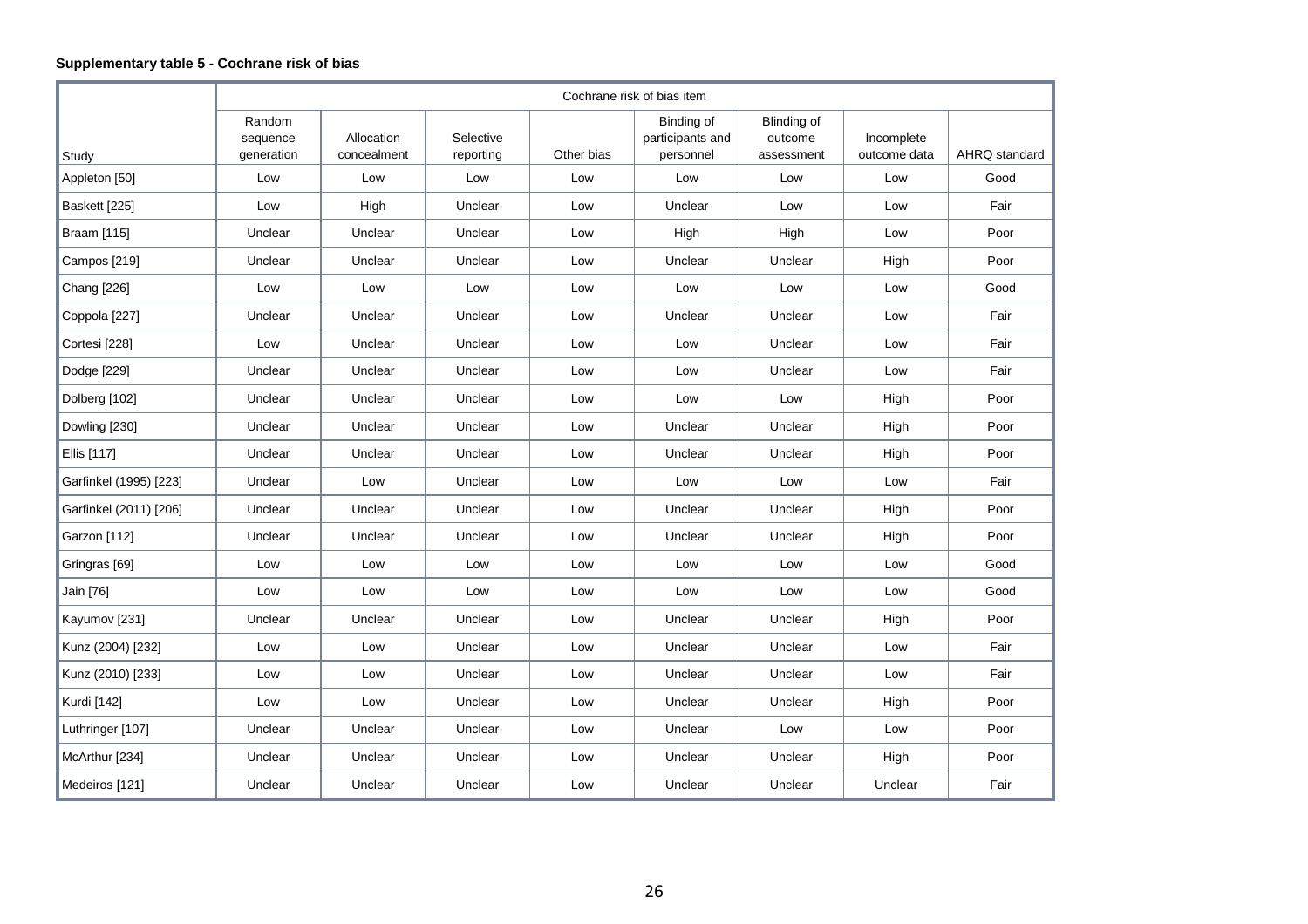|                      |                                  |                           |                        |            | Cochrane risk of bias item                  |                                             |                            |               |
|----------------------|----------------------------------|---------------------------|------------------------|------------|---------------------------------------------|---------------------------------------------|----------------------------|---------------|
| Study                | Random<br>sequence<br>generation | Allocation<br>concealment | Selective<br>reporting | Other bias | Binding of<br>participants and<br>personnel | <b>Blinding of</b><br>outcome<br>assessment | Incomplete<br>outcome data | AHRQ standard |
| Nunes [122]          | Unclear                          | Unclear                   | Unclear                | Low        | Unclear                                     | Unclear                                     | High                       | Poor          |
| O'Callaghan [235]    | Unclear                          | Unclear                   | Unclear                | Low        | Unclear                                     | Unclear                                     | Unclear                    | Fair          |
| Roth [118]           | Unclear                          | Unclear                   | Low                    | Low        | Unclear                                     | Unclear                                     | Low                        | Fair          |
| Scheer [123]         | Low                              | Low                       | Low                    | Low        | Unclear                                     | Unclear                                     | High                       | Poor          |
| Serfaty [113]        | Unclear                          | Unclear                   | Unclear                | Low        | Low                                         | Low                                         | Low                        | Fair          |
| Sletten [125]        | Low                              | Low                       | Low                    | Low        | Low                                         | Low                                         | Low                        | Good          |
| Smits [119]          | Unclear                          | Unclear                   | Unclear                | Low        | Low                                         | Low                                         | Unclear                    | Fair          |
| Van Der Heijden [75] | Low                              | Low                       | Low                    | Low        | Low                                         | Low                                         | Low                        | Good          |
| Van Geijlswijk [101] | Low                              | Low                       | Low                    | Low        | Low                                         | Low                                         | Low                        | Good          |
| Wade (2007) [224]    | Unclear                          | Low                       | Unclear                | Low        | Unclear                                     | Unclear                                     | Low                        | Fair          |
| Wade (2010) [120]    | Low                              | Low                       | Low                    | Low        | Low                                         | Low                                         | Low                        | Good          |
| Wade (2014) [88]     | Low                              | Unclear                   | Unclear                | Low        | Unclear                                     | Unclear                                     | Low                        | Fair          |
| Wasdell [116]        | Low                              | Low                       | Unclear                | Low        | Low                                         | Low                                         | Low                        | Fair          |
| Wirojanan [236]      | Unclear                          | Unclear                   | Unclear                | Low        | Unclear                                     | Unclear                                     | Low                        | Fair          |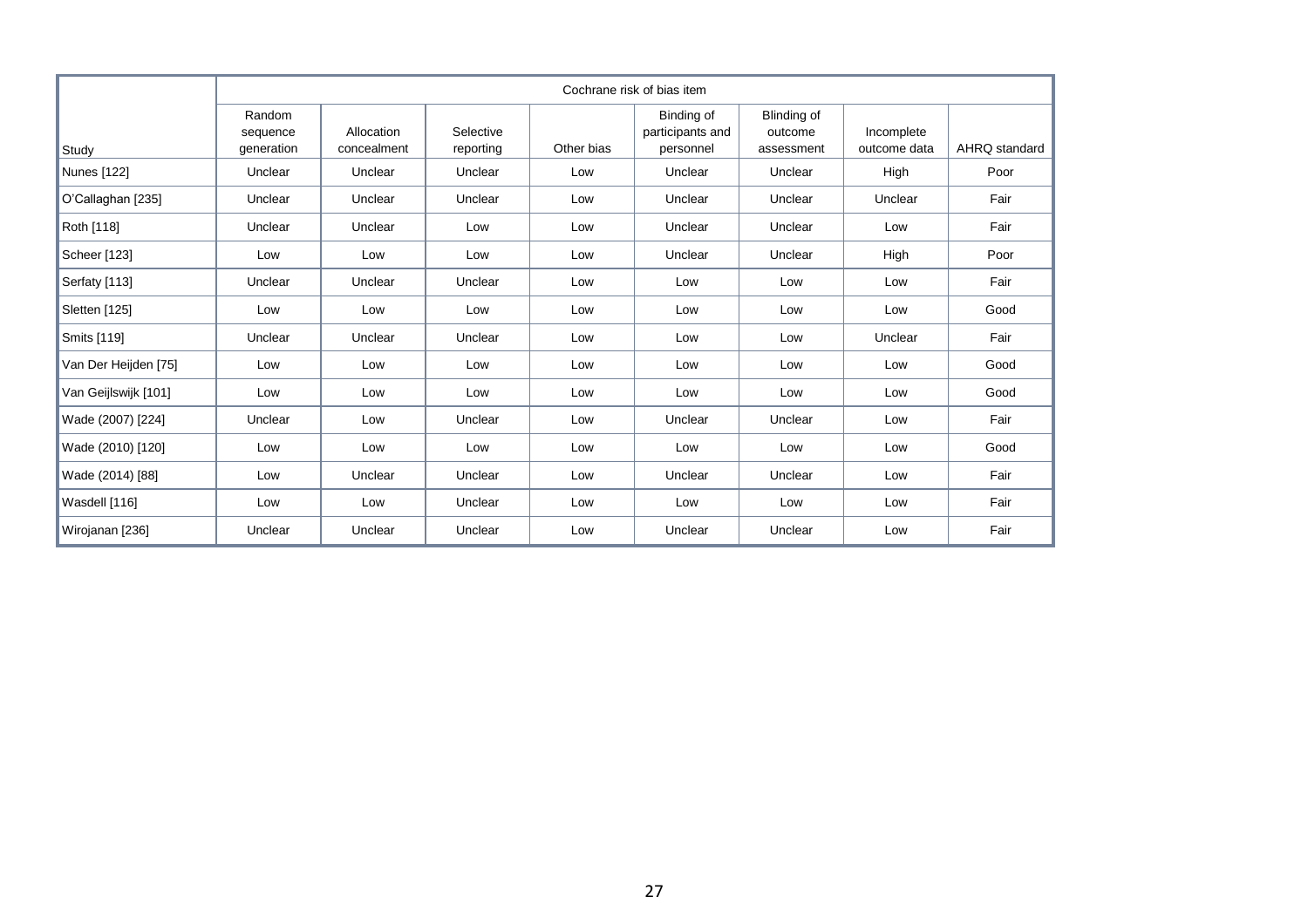# **Bibliography**

1. Brzezinski A. Melatonin in Humans. New England Journal of Medicine. 1997;336(3):186-95.

2. Cassone VM. Effects of melatonin on vertebrate circadian systems. Trends in Neurosciences. 1990 1990/11/01/;13(11):457-64.

3. Arendt J, Skene DJ. Melatonin as a chronobiotic. Sleep Medicine Reviews. 2005 2//;9(1):25-39.

4. Maestroni GJ, Conti A, Pierpaoli W. Role of the pineal gland in immunity: II. Melatonin enhances the antibody response via an opiatergic mechanism. Clin Exp Immunol. 1987;68(2):384-91.

5. Maestroni GJM. The immunoneuroendocrine role of melatonin. Journal of pineal research. 1993;14(1):1-10.

6. Guerrero JM, Reiter RJ. Melatonin-Immune System Relationships. Current Topics in Medicinal Chemistry. 2002 //;2(2):167-79.

7. Bonnefont-Rousselot D, Collin F. Melatonin: Action as antioxidant and potential applications in human disease and aging. Toxicology. 2010 2010/11/28/;278(1):55-67.

8. Paradies G, Petrosillo G, Paradies V, Reiter RJ, Ruggiero FM. Melatonin, cardiolipin and mitochondrial bioenergetics in health and disease. Journal of pineal research. 2010;48(4):297-310.

9. Acuna Castroviejo D, C. Lopez L, Escames G, Lopez A, A. Garcia J, J. Reiter R. Melatonin-mitochondria Interplay in Health and Disease. Current Topics in Medicinal Chemistry. 2011 //;11(2):221-40.

10. REITER RJ, CALVO JR, KARBOWNIK M, QI W, TAN DX. Melatonin and Its Relation to the Immune System and Inflammation. Annals of the New York Academy of Sciences. 2000;917(1):376-86.

11. Cuzzocrea S, Reiter RJ. Pharmacological action of melatonin in shock, inflammation and

ischemia/reperfusion injury. European Journal of Pharmacology. 2001 2001/08/24/;426(1):1-10. 12. Reiter RJ, Rosales-Corral SA, Tan D-X, Acuna-Castroviejo D, Qin L, Yang S-F, et al. Melatonin, a Full Service Anti-Cancer Agent: Inhibition of Initiation, Progression and Metastasis. International journal of molecular sciences. 2017;18(4):843.

13. Reiter RJ, Melchiorri D, Sewerynek E, Poeggeler B, Barlow‐Walden L, Chuang J, et al. A review of the evidence supporting melatonin's role as an antioxidant. Journal of pineal research. 1995;18(1):1-11.

14. Reiter RJ. Melatonin and human reproduction. Annals of Medicine. 1998 1998/01/01;30(1):103-8.

15. Reiter RJ, Maestroni GJM. Melatonin in relation to the antioxidative defense and immune systems: possible implications for cell and organ transplantation. Journal of Molecular Medicine. 1999 January 01;77(1):36-9.

16. Reiter RJ, Tan DX, Osuna C, Gitto E. Actions of Melatonin in the Reduction of Oxidative Stress. Journal of Biomedical Science. 2000;7(6):444-58.

17. Rodriguez C, Mayo JC, Sainz RM, Antolín I, Herrera F, Martín V, et al. Regulation of antioxidant enzymes: a significant role for melatonin. Journal of pineal research. 2004;36(1):1-9.

18. Posadzki PP, Bajpai R, Kyaw BM, Roberts NJ, Brzezinski A, Christopoulos GI, et al. Melatonin and health: an umbrella review of health outcomes and biological mechanisms of action. BMC Medicine. 2018 2018/02/05;16(1):18.

19. Tamarkin L, Baird C, Almeida O. Melatonin: a coordinating signal for mammalian reproduction? Science. 1985;227(4688):714-20.

20. Reiter RJ, Tan D-X, Manchester LC, Paredes SD, Mayo JC, Sainz RM. Melatonin and Reproduction Revisited. Biology of Reproduction. 2009;81(3):445-56.

21. Srinivasan V, Spence WD, Pandi-Perumal SR, Zakharia R, Bhatnagar KP, Brzezinski A. Melatonin and human reproduction: shedding light on the darkness hormone. Gynecological endocrinology : the official journal of the International Society of Gynecological Endocrinology. 2009 Dec;25(12):779-85. 22. Arendt J. Melatonin and human rhythms. Chronobiol Int. 2006;23.

23. Fuller PM, Gooley JJ, Saper CB. Neurobiology of the Sleep-Wake Cycle: Sleep Architecture, Circadian Regulation, and Regulatory Feedback. Journal of Biological Rhythms. 2006;21(6):482-93.

24.Dijk D-J, Cajochen C. Melatonin and the Circadian Regulation of Sleep Initiation, Consolidation, Structure, and the Sleep EEG. Journal of Biological Rhythms. 1997;12(6):627-35.

25. Zhdanova IV, Tucci V. Melatonin, circadian rhythms, and sleep. Current Treatment Options in Neurology. 2003 June 01;5(3):225-9.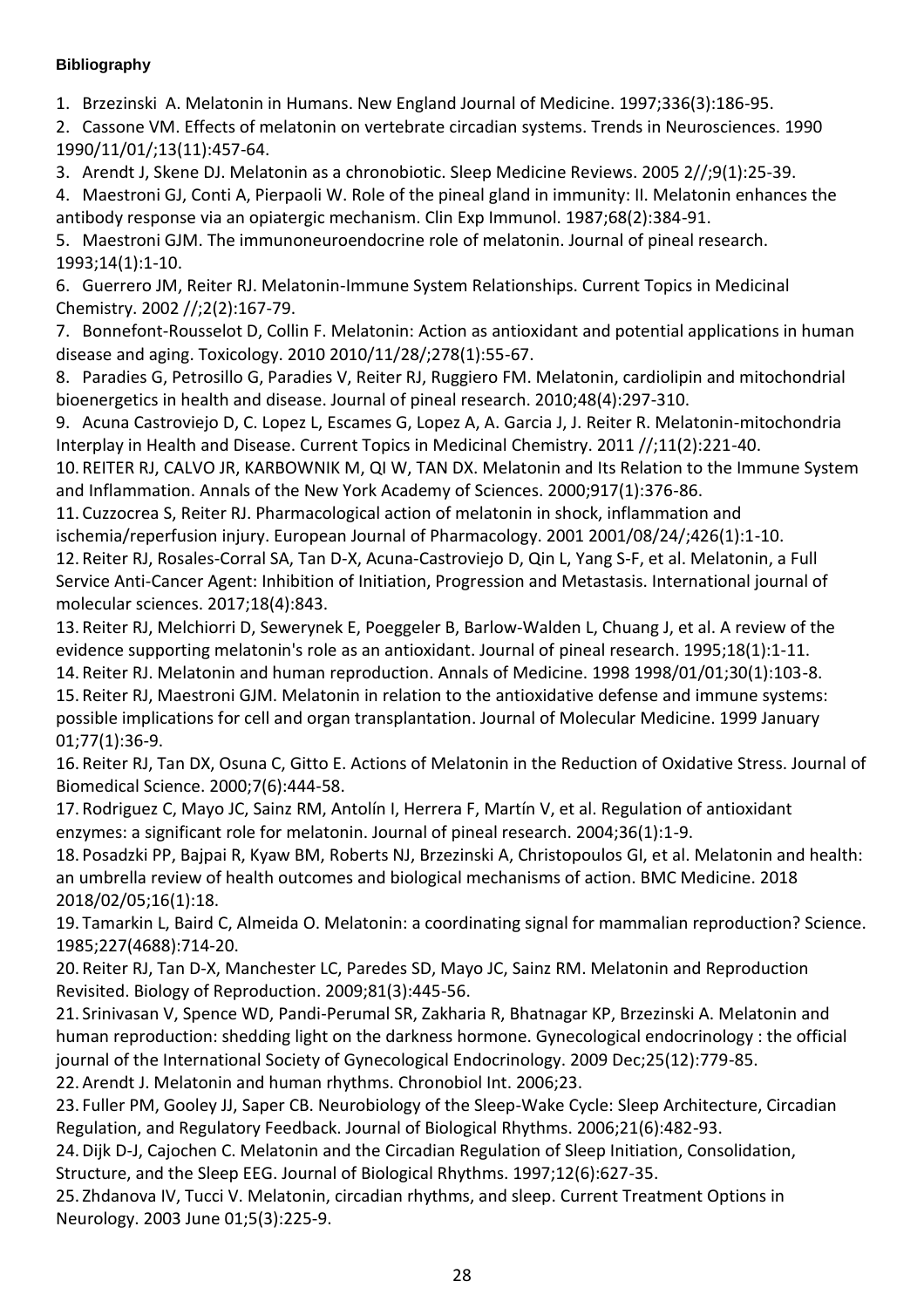26. Zhdanova IV. Melatonin as a hypnotic: Pro. Sleep Medicine Rev. 2005;9.

27.Waldhauser F, Saletu B, Trinchard-Lugan I. Sleep laboratory investigations on hypnotic properties of melatonin. Psychopharmacology. 1990 February 01;100(2):222-6.

28.Dawson D, Encel N. Melatonin and sleep in humans. Journal of pineal research. 1993;15(1):1-12. 29. Claustrat B, Brun J, Chazot G. The basic physiology and pathophysiology of melatonin. Sleep Medicine Reviews. 2005 2005/02/01/;9(1):11-24.

30. Buscemi N, Vandermeer B, Pandya R, Hooton N, Tjosvold L, Hartling L, et al. Melatonin for treatment of sleep disorders. Evid Rep Technol Assess (Summ). 2004;108:1-7.

31. Ferracioli-Oda E, Qawasmi A, Bloch MH. Meta-analysis: melatonin for the treatment of primary sleep disorders. PloS one. 2013;8(5):e63773.

32.Dietary Supplement Health and Education Act of 1994. 1994.

33.National Institute for Health and Care Excellence (NICE). Sleep disorders in children and young people with attention deficit hyperactivity disorder: melatonin. Evidence summary [ESUOM2]. 2013 [cited; Available from: https://www.nice.org.uk/advice/esuom2/chapter/overview-for-healthcareprofessionals#regulatory-status-of-melatonin

34.Danish Medicines Agency. Are you considering to buy melatonin online? 2018 03/04/2018 [cited 04/10/2019]; Available from: laegemiddelstyrelsen.dk/en/pharmacies/medicines-imported-fromabroad/are-you-considering-to-buy-melatonin-online

35.Grigg-Damberger MM, Ianakieva D. Poor Quality Control of Over-the-Counter Melatonin: What They Say Is Often Not What You Get. Journal of clinical sleep medicine : JCSM : official publication of the American Academy of Sleep Medicine. 2017;13(2):163-5.

36. Medsafe New Zealand. Reclassification of melatonin. 2019 24/06/2019 [cited 04/10/2019]; Available from: medsafe.govt.nz/profs/class/ReclassificationOfMelatonin.asp

37. French Agency for Food EaOHaSA. Assessment of the risks associated with food supplements containing melatonin. 2018 03/08/2018 [cited 04/10/2019]; Available from: anses.fr/en/glossaire/1541 38. Chu W. Side effects prompt French authorities to issue melatonin supplement warning. 2018 24/04/2018 [cited 04/10/2019]; Available from: nutraingredients.com/Article/2018/04/23/Side-effectsprompt-French-authorities-to-issue-melatonin-supplement-warning

39. electronic Medicines Compendium (eMC). Circadin Summary of Product Characteristics (SmPC). 2018 [cited 04/08/2019]; Available from: https://www.medicines.org.uk/EMC/medicine/25643/SPC/Circadin/ 40. European Medicines Agency (EMA). Slentyo. 2018 10/07/2019 [cited 04/10/2019]; Available from: ema.europa.eu/en/medicines/human/EPAR/slentyo

41.National Institute for Health and Care Excellence (NICE). Sleep disorders in children and young people with attention deficit hyperactivity disorder: melatonin. 2013 01/2013 [cited 04/10/2019]; Available from: nice.org.uk/advice/esuom2/chapter/overview-for-healthcare-professionals

42.National Institute for Health and Care Excellence (NICE). Melatonin. [cited 04/10/2019]; Available from: bnf.nice.org.uk/drug/melatonin.html#indicationsAndDoses

43. Electronic Medicines Compendium (EMC). SmPC Melatonin 3 mg film-coated tablets. 2019 [cited 04/10/2019]; Available from: medicines.org.uk/emc/product/10405/smpc

44. Andersen LPH, Gögenur I, Rosenberg J, Reiter RJ. The Safety of Melatonin in Humans. Clinical Drug Investigation. 2016;36(3):169-75.

45. Auger RR, Burgess HJ, Emens JS, Deriy LV, Thomas SM, Sharkey KM. Clinical Practice Guideline for the Treatment of Intrinsic Circadian Rhythm Sleep-Wake Disorders: Advanced Sleep-Wake Phase Disorder (ASWPD), Delayed Sleep-Wake Phase Disorder (DSWPD), Non-24-Hour Sleep-Wake Rhythm Disorder (N24SWD), and Irregular Sleep-Wake Rhythm Disorder (ISWRD). An Update for 2015: An American Academy of Sleep Medicine Clinical Practice Guideline. Journal of Clinical Sleep Medicine : JCSM : Official Publication of the American Academy of Sleep Medicine. 2015 10/15 08//received

08//accepted;11(10):1199-236.

46. Kennaway DJ. Potential safety issues in the use of the hormone melatonin in paediatrics. Journal of Paediatrics and Child Health. 2015;51(6):584-9.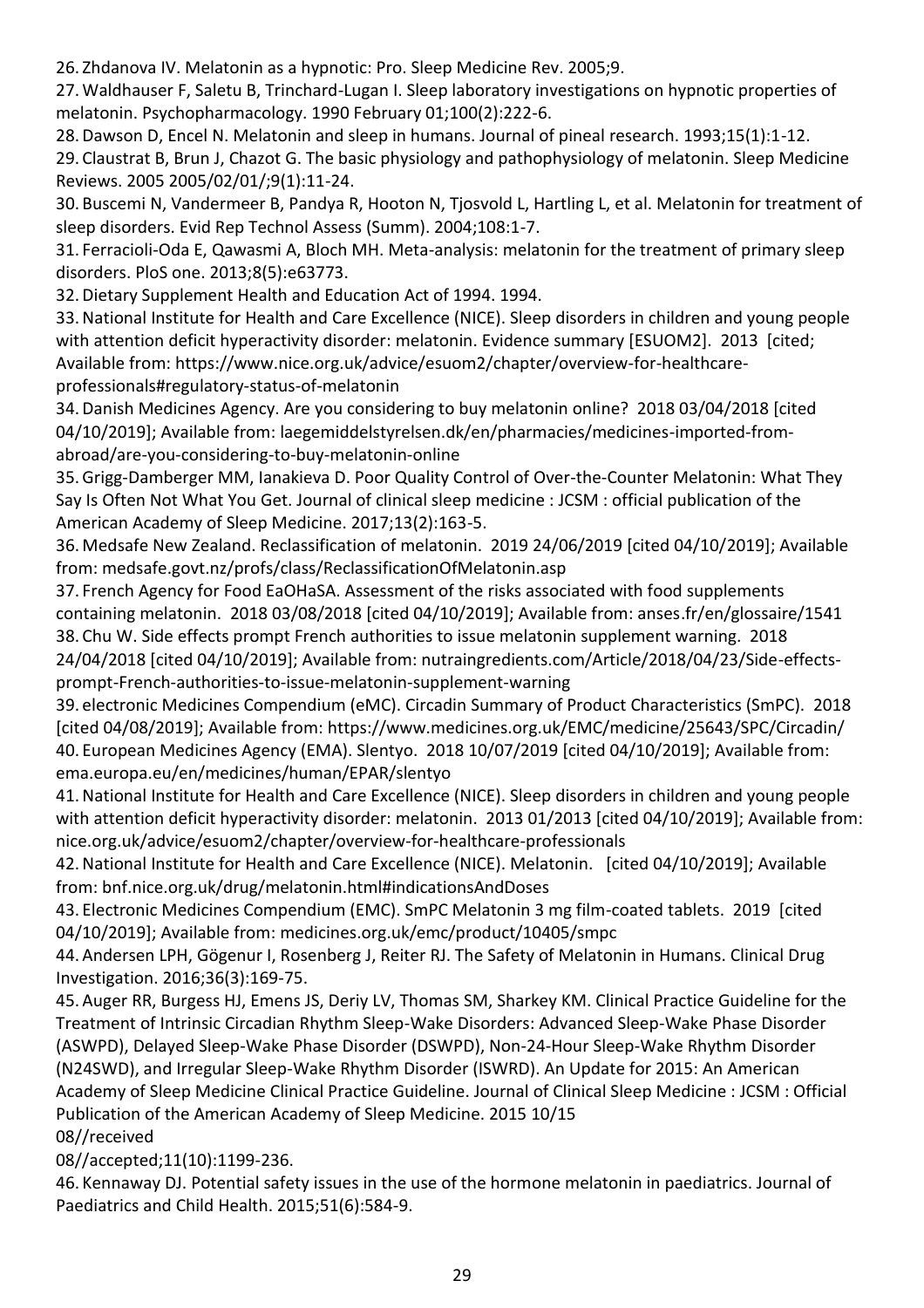47. Boafo A, Greenham S, Alenezi S, Robillard R, Pajer K, Tavakoli P, et al. Could long-term administration of melatonin to prepubertal children affect timing of puberty? A clinician's perspective. Nature and science of sleep. 2019;11:1-10.

48. Stores G. Medication for sleep-wake disorders. Archives of Disease in Childhood. 2003;88(10):899-903. 49.Gitto E, Aversa S, Reiter RJ, Barberi I, Pellegrino S. Update on the use of melatonin in pediatrics. Journal of pineal research. 2011;50(1):21-8.

50. Appleton RE, Jones AP, Gamble C, Williamson PR, Wiggs L, Montgomery P, et al. The use of MElatonin in children with neurodevelopmental disorders and impaired sleep: a randomised, double-blind, placebocontrolled, parallel study (MENDS). Health technology assessment (Winchester, England). 2012;16(40):i-239.

51. Acuna-Castroviejo D, Escames G, Venegas C, Diaz-Casado ME, Lima-Cabello E, Lopez LC, et al. Extrapineal melatonin: sources, regulation, and potential functions. Cellular and molecular life sciences : CMLS. 2014 Aug;71(16):2997-3025.

52.Hardeland R, Reiter RJ, Poeggeler B, Tan DX. The significance of the metabolism of the neurohormone melatonin: Antioxidative protection and formation of bioactive substances. Neuroscience & Biobehavioral Reviews. 1993 1993/09/01/;17(3):347-57.

53. Claustrat B, Leston J. Melatonin: Physiological effects in humans. Neurochirurgie. 2015;61(2):77-84. 54. Blask DE, Sauer LA, Dauchy RT. Melatonin as a Chronobiotic / Anticancer Agent: Cellular, Biochemical, and Molecular Mechanisms of Action and their Implications for Circadian-Based Cancer Therapy. Current Topics in Medicinal Chemistry. 2002 //;2(2):113-32.

55. Mills E, Wu P, Seely D, Guyatt G. Melatonin in the treatment of cancer: a systematic review of randomized controlled trials and meta-analysis. Journal of pineal research. 2005;39(4):360-6.

56. Vijayalaxmi, Jr CRT, Reiter RJ, Herman TS. Melatonin: From Basic Research to Cancer Treatment Clinics. Journal of Clinical Oncology. 2002;20(10):2575-601.

57. Brusco LI, Márquez M, Cardinali DP. Monozygotic twins with Alzheimer's disease treated with melatonin: Case report. Journal of pineal research. 1998;25(4):260-3.

58. Cardinali DP, Brusco LI, Liberczuk C, Furio AM. The use of melatonin in Alzheimer's disease. Neuro endocrinology letters. 2002 2002/04//;23 Suppl 1:20-3.

59. Asayama K, Yamadera H, Ito T, Suzuki H, Kudo Y, Endo S. Double blind study of melatonin effects on the sleep-wake rhythm, cognitive and non-cognitive functions in Alzheimer type dementia. Journal of Nippon Medical School = Nippon Ika Daigaku zasshi. 2003 Aug;70(4):334-41.

60. Mayo JC, Sainz RM, Tan D-X, Antolín I, Rodríguez C, Reiter RJ. Melatonin and parkinson's disease. Endocrine. 2005 July 01;27(2):169-78.

61. Srinivasan V, Pandi-Perumal SR, Cardinali DP, Poeggeler B, Hardeland R. Melatonin in Alzheimer's disease and other neurodegenerative disorders. Behavioral and Brain Functions. 2006 2006/05/04;2(1):15. 62. Rosales-Corral SA, Acuña-Castroviejo D, Coto-Montes A, Boga JA, Manchester LC, Fuentes-Broto L, et al. Alzheimer's disease: pathological mechanisms and the beneficial role of melatonin. Journal of pineal research. 2012;52(2):167-202.

63.Galano A, Tan DX, Reiter RJ. Melatonin as a natural ally against oxidative stress: a physicochemical examination. Journal of pineal research. 2011;51(1):1-16.

64. Maestroni GJM. The immunotherapeutic potential of melatonin. Expert Opinion on Investigational Drugs. 2001 2001/03/01;10(3):467-76.

65. Carrillo-Vico A, Lardone PJ, Alvarez-Sánchez N, Rodríguez-Rodríguez A, Guerrero JM. Melatonin: buffering the immune system. International journal of molecular sciences. 2013;14(4):8638-83.

66. Lin G-J, Huang S-H, Chen S-J, Wang C-H, Chang D-M, Sytwu H-K. Modulation by melatonin of the pathogenesis of inflammatory autoimmune diseases. International journal of molecular sciences. 2013;14(6):11742-66.

67.Herxheimer A, Petrie KJ. Melatonin for the prevention and treatment of jet lag. Cochrane Database of Systematic Reviews. 2002(2).

68. Foley HM, Steel AE. Adverse events associated with oral administration of melatonin: A critical systematic review of clinical evidence. Complementary Therapies in Medicine. 2019 2019/02/01/;42:65-81.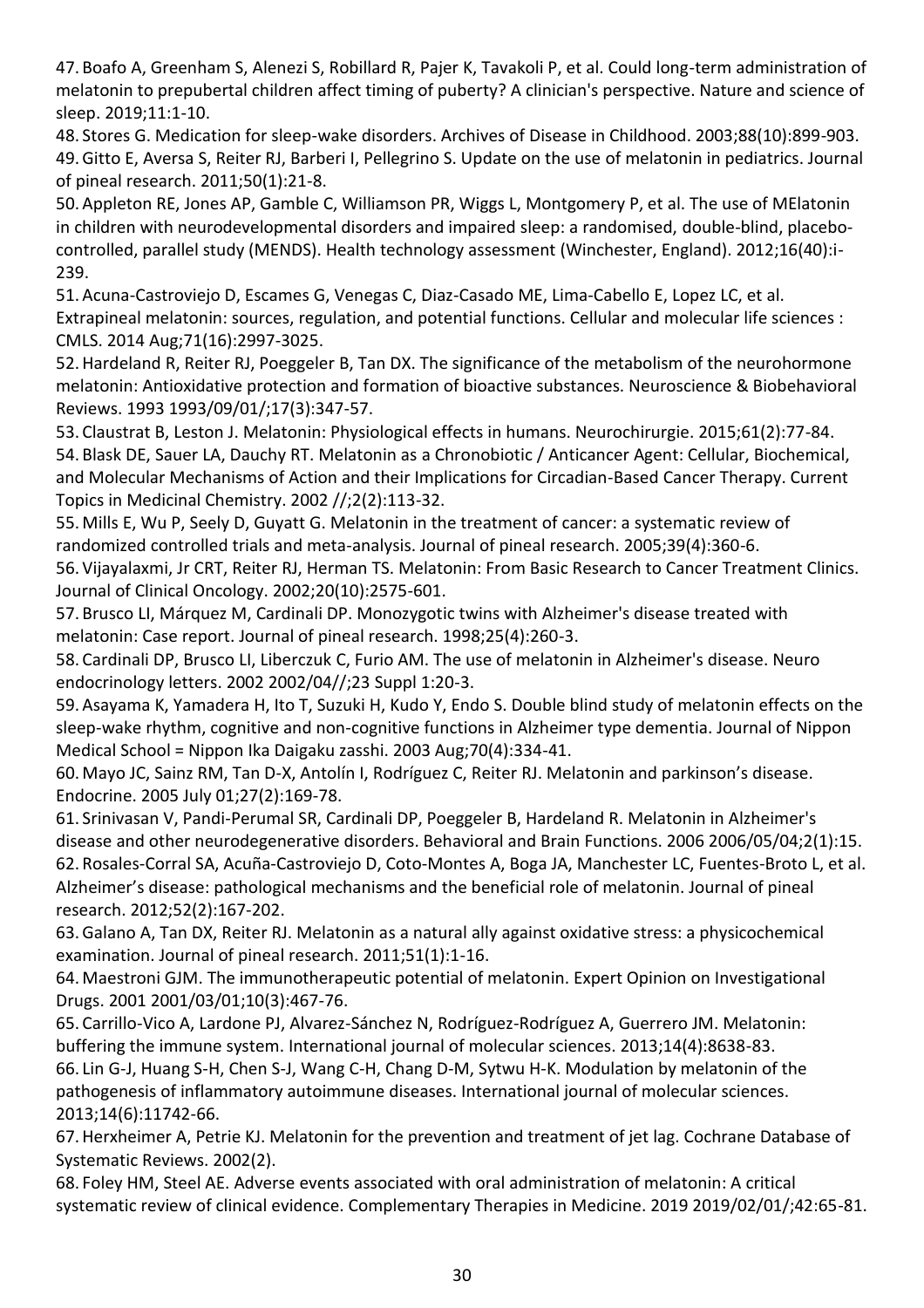69.Gringras P, Nir T, Breddy J, Frydman-Marom A, Findling RL. Efficacy and Safety of Pediatric Prolonged-Release Melatonin for Insomnia in Children With Autism Spectrum Disorder. Journal of the American Academy of Child & Adolescent Psychiatry. 2017;56(11):948-57.e4.

70. Abdelgadir IS, Gordon MA, Akobeng AK. Melatonin for the management of sleep problems in children with neurodevelopmental disorders: a systematic review and meta-analysis. Arch Dis Child. 2018 May 2. 71. Esposito S, Laino D, D'Alonzo R, Mencarelli A, Di Genova L, Fattorusso A, et al. Pediatric sleep

disturbances and treatment with melatonin. Journal of Translational Medicine. 2019 March 12;17(1):77. 72. Parker A, Beresford BA, Dawson V, Elphick H, Fairhurst CM, Hewitt CE, et al. Oral Melatonin for Non-

Respiratory Sleep Disturbance in Children with Neurodisabilities: Systematic Review and Meta-Analyses. Developmental Medicine & Child Neurology. 2018.

73. Soares N, Kanungo S. Management of Adverse Effects of Sleep Medications in Pediatrics. Current Psychopharmacology. 2018;7(1):36-48.

74.Wei S, Smits MG, Tang X, Kuang L, Meng H, Ni S, et al. Efficacy and safety of melatonin for sleep onset insomnia in children and adolescents: a meta-analysis of randomized controlled trials. Sleep Medicine. 2019 2019/03/09/.

75. Van der Heijden KB, Smits MG, Van Someren EJW, Ridderinkhof KR, Gunning WB. Effect of Melatonin on Sleep, Behavior, and Cognition in ADHD and Chronic Sleep-Onset Insomnia. Journal of the American Academy of Child & Adolescent Psychiatry. 2007 2//;46(2):233-41.

76.Jain SV, Horn PS, Simakajornboon N, Beebe DW, Holland K, Byars AW, et al. Melatonin improves sleep in children with epilepsy: a randomized, double-blind, crossover study. Sleep Medicine. 2015 5//;16(5):637-44.

77.Nordlund JJ, Lerner AB. The Effects of Oral Melatonin on Skin Color and on the Release of Pituitary Hormones. The Journal of Clinical Endocrinology & Metabolism. 1977;45(4):768-74.

78.Nagtegaal J, Smits M, Van Der Meer Y, Fischer-Steenvoorden M. Melatonin: a survey of suspected adverse drug reactions. Sleep-Wake Res Netherl. 1996;7:115-8.

79.Hoebert M, Van Der Heijden KB, Van Geijlswijk IM, Smits MG. Long-term follow-up of melatonin treatment in children with ADHD and chronic sleep onset insomnia. Journal of pineal research. 2009;47(1):1-7.

80.Jones C, Huyton M, Hindley D. Melatonin and epilepsy. Archives of Disease in Childhood. 2005;90(11):1203-.

81. Sheldon SH. Pro-convulsant effects of oral melatonin in neurologically disabled children. The Lancet. 1998;351(9111):1254.

82. Palm L, Blennow G, Wetterberg L. Long-term melatonin treatment in blind children and young adults with circadian sleep-wake disturbances. Developmental medicine and child neurology. 1997 May;39(5):319-25.

83.Webley GE, Böhle A, Leidenberger FA. Positive Relationship Between the Nocturnal Concentrations of Melatonin and Prolactin, and a Stimulation of Prolactin After Melatonin Administration in Young Men. Journal of pineal research. 1988;5(1):19-33.

84.WRIGHT J, ALDHOUS M, FRANEY C, ENGLISH J, ARENDT J. THE EFFECTS OF EXOGENOUS MELATONIN ON ENDOCRINE FUNCTION IN MAN. Clinical endocrinology. 1986;24(4):375-82.

85. Voordouw BC, Euser R, Verdonk RE, Alberda BT, de Jong FH, Drogendijk AC, et al. Melatonin and melatonin-progestin combinations alter pituitary-ovarian function in women and can inhibit ovulation. The Journal of Clinical Endocrinology & Metabolism. 1992;74(1):108-17.

86.Garaulet M, Gómez-Abellán P, Rubio-Sastre P, Madrid JA, Saxena R, Scheer FAJL. Common type 2 diabetes risk variant in MTNR1B worsens the deleterious effect of melatonin on glucose tolerance in humans. Metabolism. 2015 2015/12/01/;64(12):1650-7.

87. Rubio-Sastre P, Scheer FAJL, Gómez-Abellán P, Madrid JA, Garaulet M. Acute Melatonin Administration in Humans Impairs Glucose Tolerance in Both the Morning and Evening. Sleep. 2014 10/01

11//received

04//revised

05//accepted;37(10):1715-9.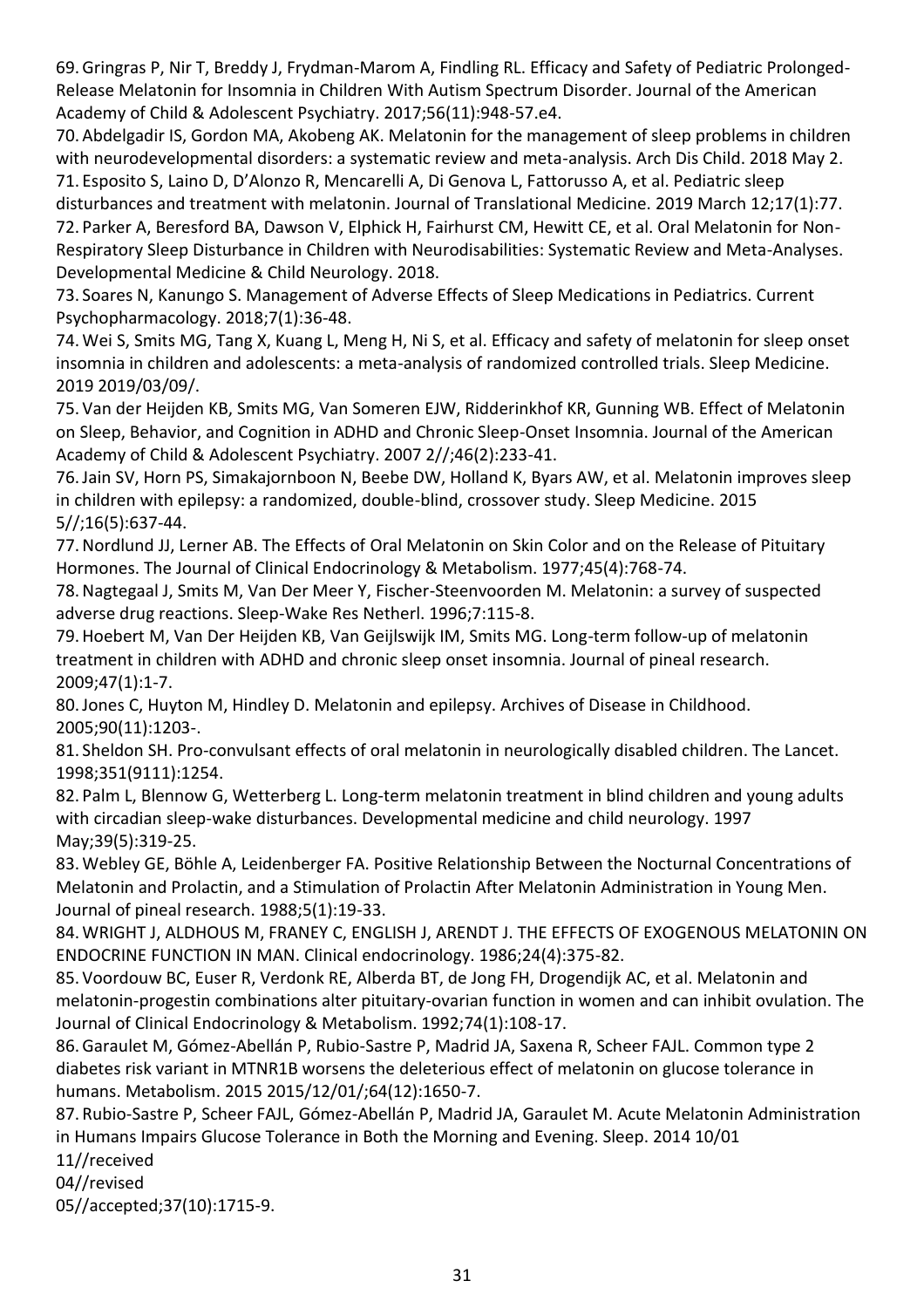88.Wade AG, Farmer M, Harari G, Fund N, Laudon M, Nir T, et al. Add-on prolonged-release melatonin for cognitive function and sleep in mild to moderate Alzheimer's disease: a 6-month, randomized, placebocontrolled, multicenter trial. Clinical Interventions in Aging. 2014 06/18;9:947-61.

89. Cagnacci A, Arangino S, Renzi A, Paoletti AM, Melis GB, Cagnacci P, et al. Influence of melatonin administration on glucose tolerance and insulin sensitivity of postmenopausal women. Clinical endocrinology. 2001;54(3):339-46.

90. Lusardi P, Piazza E, Fogari R. Cardiovascular effects of melatonin in hypertensive patients well controlled by nifedipine: a 24-hour study. British Journal of Clinical Pharmacology. 2000;49(5):423-7. 91. Rechciński T, Trzos E, Wierzbowska-Drabik K, Krzemińska-Pakuła M, Kurpesa M. Melatonin for nondippers with coronary artery disease: assessment of blood pressure profile and heart rate variability. Hypertension Research. 2010 2010/01/01;33(1):56-61.

92. Baandrup L, Lindschou J, Winkel P, Gluud C, Glenthoj BY. Prolonged-release melatonin versus placebo for benzodiazepine discontinuation in patients with schizophrenia or bipolar disorder: A randomised, placebo-controlled, blinded trial. The World Journal of Biological Psychiatry. 2016 2016/10/02;17(7):514- 24.

93.Goyal A, Terry PD, Superak HM, Nell-Dybdahl CL, Chowdhury R, Phillips LS, et al. Melatonin supplementation to treat the metabolic syndrome: a randomized controlled trial. Diabetology & Metabolic Syndrome. 2014 11/18

07/19/received

11/04/accepted;6:124.

94.Hansen MV, Andersen LT, Madsen MT, Hageman I, Rasmussen LS, Bokmand S, et al. Effect of melatonin on depressive symptoms and anxiety in patients undergoing breast cancer surgery: a randomized, doubleblind, placebo-controlled trial. Breast Cancer Research and Treatment. 2014;145(3):683-95.

95. Lemoine P, Garfinkel D, Laudon M, Nir T, Zisapel N. Prolonged-release melatonin for insomnia – an open-label long-term study of efficacy, safety, and withdrawal. Therapeutics and Clinical Risk Management. 2011 07/26;7:301-11.

96. Suhner A, Schlagenhauf P, Tschopp A, Hauri-Bionda R, Friedrich-Koch A, Steffen R. Impact of Melatonin on Driving Performance. Journal of Travel Medicine. 1998;5(1):7-13.

97. Ashrafi MR, Mohammadi M, Tafarroji J, Shabanian R, Salamati P, Zamani GR. Melatonin versus chloral hydrate for recording sleep EEG. European Journal of Paediatric Neurology. 2010 2010/05/01/;14(3):235-8. 98. Arendt J, Skene DJ, Middleton B, Lockley SW, Deacon S. Efficacy of Melatonin Treatment in Jet Lag, Shift Work, and Blindness. Journal of Biological Rhythms. 1997;12(6):604-17.

99. Costello RB, Lentino CV, Boyd CC, O'Connell ML, Crawford CC, Sprengel ML, et al. The effectiveness of melatonin for promoting healthy sleep: a rapid evidence assessment of the literature. Nutrition Journal. 2014 11/07

01/31/received

08/28/accepted;13:106.

100. Phillips L, Appleton RE. Systematic review of melatonin treatment in children with neurodevelopmental disabilities and sleep impairment. Developmental Medicine & Child Neurology. 2004;46(11):771-5.

101. van Geijlswijk IM, van der Heijden KB, Egberts ACG, Korzilius HPLM, Smits MG. Dose finding of melatonin for chronic idiopathic childhood sleep onset insomnia: an RCT. Psychopharmacology. 2010 07/29

03/24/received

07/12/accepted;212(3):379-91.

102. Dolberg OT, Hirschmann S, Grunhaus L. Melatonin for the Treatment of Sleep Disturbances in Major Depressive Disorder. American Journal of Psychiatry. 1998;155(8):1119-21.

103. Crowley SJ, Eastman CI. Melatonin in the Afternoons of a Gradually Advancing Sleep Schedule Enhances the Circadian Rhythm Phase Advance. Psychopharmacology. 2013 09/22;225(4):825-37.

104. Dollins AB, Zhdanova IV, Wurtman RJ, Lynch HJ, Deng MH. Effect of inducing nocturnal serum melatonin concentrations in daytime on sleep, mood, body temperature, and performance. Proceedings of the National Academy of Sciences of the United States of America. 1994 Mar 01;91(5):1824-8.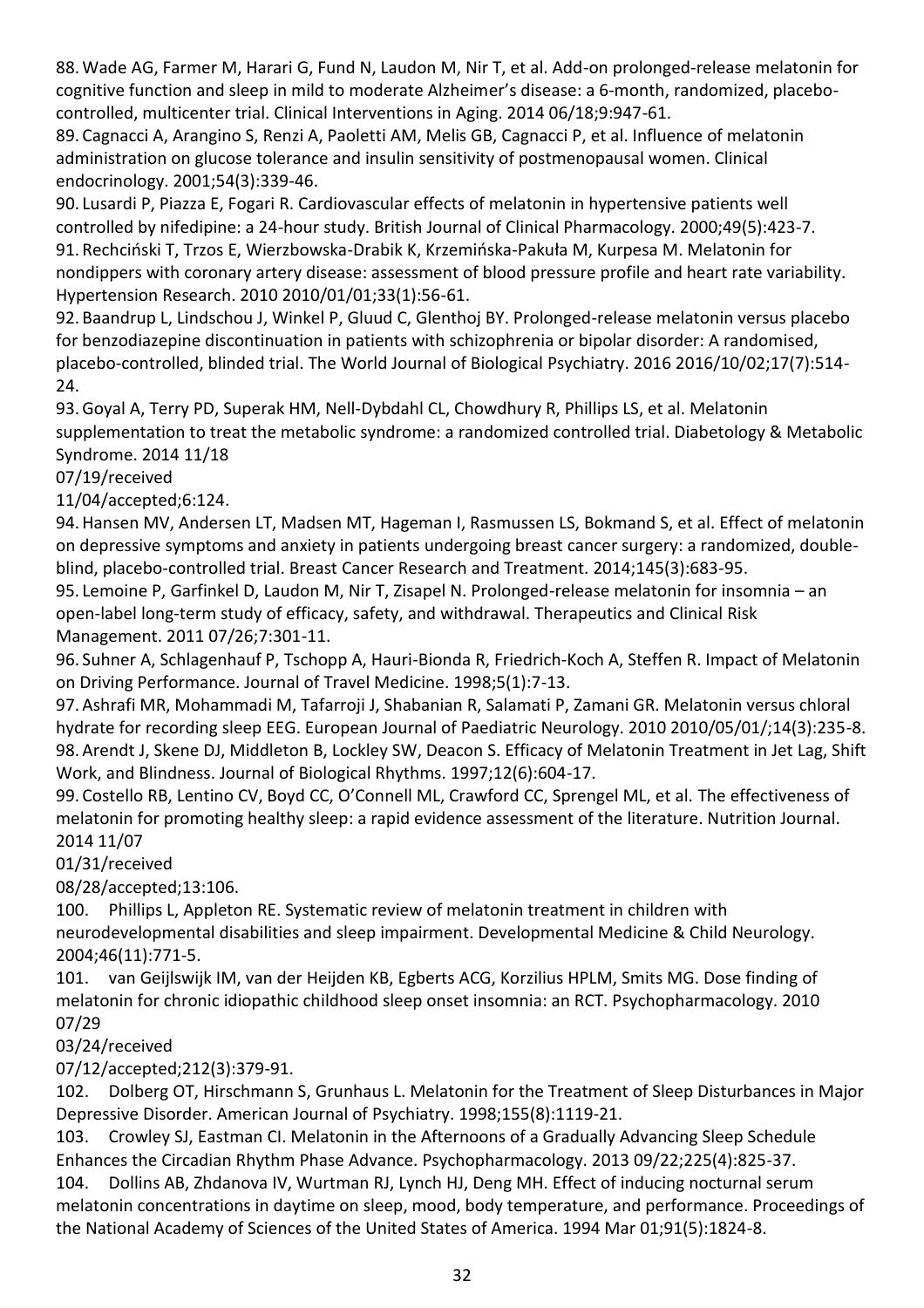105. Graw P, Werth E, Krauchi K, Gutzwiller F, Cajochen C, Wirz-Justice A. Early morning melatonin administration impairs psychomotor vigilance. Behavioural brain research. 2001 Jun;121(1-2):167-72. 106. Lemoine P, Nir T, Laudon M, Zisapel N. Prolonged-release melatonin improves sleep quality and morning alertness in insomnia patients aged 55 years and older and has no withdrawal effects. J Sleep Res. 2007 Dec;16(4):372-80.

107. Luthringer R, Muzet M, Zisapel N, Staner L. The effect of prolonged-release melatonin on sleep measures and psychomotor performance in elderly patients with insomnia. International Clinical Psychopharmacology. 2009;24(5):239-49.

108. Otmani S, Demazières A, Staner C, Jacob N, Nir T, Zisapel N, et al. Effects of prolonged-release melatonin, zolpidem, and their combination on psychomotor functions, memory recall, and driving skills in healthy middle aged and elderly volunteers. Human Psychopharmacology: Clinical and Experimental. 2008;23(8):693-705.

109. Carman JS, Post RM, Buswell R, Goodwin FK. Negative effects of melatonin on depression. Am J Psychiatry. 1976;133(10):1181-6.

110. Seabra MdLV, Bignotto M, Pinto Jr LR, Tufik S. Randomized, double-blind clinical trial, controlled with placebo, of the toxicology of chronic melatonin treatment. Journal of pineal research. 2000;29(4):193- 200.

111. Riemersma-van der Lek RF, Swaab DF, Twisk J, Hol EM, Hoogendijk WG, Van Someren EW. Effect of bright light and melatonin on cognitive and noncognitive function in elderly residents of group care facilities: A randomized controlled trial. JAMA. 2008;299(22):2642-55.

112. Garzón C, Guerrero JM, Aramburu O, Guzmán T. Effect of melatonin administration on sleep, behavioral disorders and hypnotic drug discontinuation in the elderly: a randomized, double-blind, placebo-controlled study. Aging clinical and experimental research. 2009;21(1):38.

113. Serfaty MA, Osborne D, Buszewicz MJ, Blizard R, Raven PW. A randomized double-blind placebocontrolled trial of treatment as usual plus exogenous slow-release melatonin (6 mg) or placebo for sleep disturbance and depressed mood. International Clinical Psychopharmacology. 2010;25(3):132-42.

114. Dalton EJ, Rotondi D, Levitan RD, Kennedy SH, Brown GM. Use of slow-release melatonin in treatment-resistant depression. Journal of Psychiatry and Neuroscience. 2000;25(1):48-52.

115. Braam W, Didden R, Smits M, Curfs L. Melatonin treatment in individuals with intellectual disability and chronic insomnia: a randomized placebo-controlled study. Journal of Intellectual Disability Research. 2008;52(3):256-64.

116. Wasdell MB, Jan JE, Bomben MM, Freeman RD, Rietveld WJ, Tai J, et al. A randomized, placebocontrolled trial of controlled release melatonin treatment of delayed sleep phase syndrome and impaired sleep maintenance in children with neurodevelopmental disabilities. Journal of pineal research. 2008;44(1):57-64.

117. Ellis CM, Lemmens G, Parkes JD. Melatonin and insomnia. Journal of Sleep Research. 1996;5(1):61-5. 118. Roth T, Nir T, Zisapel N. Prolonged release melatonin for improving sleep in totally blind subjects: a pilot placebo-controlled multicenter trial. Nature and Science of Sleep. 2015 01/29;7:13-23.

119. Smits MG, Nagtegaal EE, van der Heijden J, Coenen AM, Kerkhof GA. Melatonin for chronic sleep onset insomnia in children: a randomized placebo-controlled trial. Journal of child neurology. 2001 Feb;16(2):86-92.

120. Wade AG, Ford I, Crawford G, McConnachie A, Nir T, Laudon M, et al. Nightly treatment of primary insomnia with prolonged release melatonin for 6 months: a randomized placebo controlled trial on age and endogenous melatonin as predictors of efficacy and safety. BMC Medicine. 2010 08/16 03/09/received

08/16/accepted;8:51-.

121. Medeiros CAM, Carvalhedo de Bruin PF, Lopes LA, Magalhães MC, de Lourdes Seabra M, Sales de Bruin VM. Effect of exogenous melatonin on sleep and motor dysfunction in Parkinson's disease. Journal of Neurology. 2007;254(4):459-64.

122. Nunes DM, Mota RMS, Machado MO, Pereira EDB, de Bruin VMS, de Bruin PFC. Effect of melatonin administration on subjective sleep quality in chronic obstructive pulmonary disease. Brazilian Journal of Medical and Biological Research. 2008;41:926-31.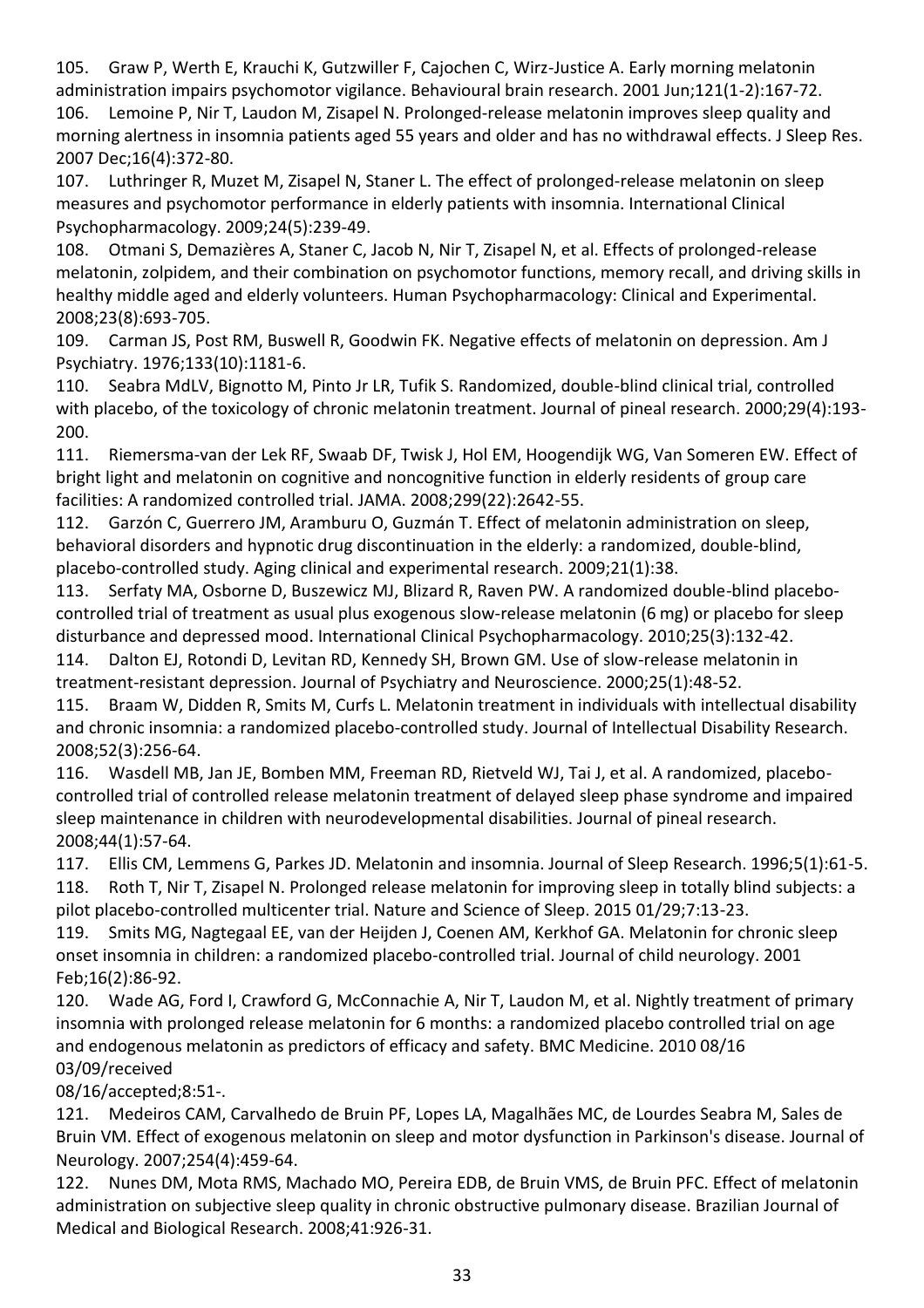123. Scheer FAJL, Morris CJ, Garcia JI, Smales C, Kelly EE, Marks J, et al. Repeated Melatonin Supplementation Improves Sleep in Hypertensive Patients Treated with Beta-Blockers: A Randomized Controlled Trial. Sleep. 2012 10/01

04//received

04//revised

05//accepted;35(10):1395-402.

124. Weiss MD, Wasdell MB, Bomben MM, Rea KJ, Freeman RD. Sleep Hygiene and Melatonin Treatment for Children and Adolescents With ADHD and Initial Insomnia. Journal of the American Academy of Child & Adolescent Psychiatry. 2006 2006/05/01/;45(5):512-9.

125. Sletten TL, Magee M, Murray JM, Gordon CJ, Lovato N, Kennaway DJ, et al. Efficacy of melatonin with behavioural sleep-wake scheduling for delayed sleep-wake phase disorder: A double-blind, randomised clinical trial. PLoS Med. 2018 Jun;15(6):e1002587.

126. Carvalho LA, Gorenstein C, Moreno R, Pariante C, Markus RP. Effect of antidepressants on melatonin metabolite in depressed patients. J Psychopharmacol. 2009 May;23(3):315-21.

127. Childs PA, Rodin I, Martin NJ, Allen NH, Plaskett L, Smythe PJ, et al. Effect of fluoxetine on melatonin in patients with seasonal affective disorder and matched controls. The British journal of psychiatry : the journal of mental science. 1995 Feb;166(2):196-8.

128. Hartter S, Wang X, Weigmann H, Friedberg T, Arand M, Oesch F, et al. Differential effects of fluvoxamine and other antidepressants on the biotransformation of melatonin. J Clin Psychopharmacol. 2001 Apr;21(2):167-74.

129. Sager JE, Lutz JD, Foti RS, Davis C, Kunze KL, Isoherranen N. Fluoxetine and norfluoxetine mediated complex drug-drug interactions: in vitro to in vivo correlation of effects on CYP2D6, CYP2C19 and CYP3A4. Clinical pharmacology and therapeutics. 2014 02/25;95(6):653-62.

130. Dowling GA, Burr RL, Van Someren EJW, Hubbard EM, Luxenberg JS, Mastick J, et al. Melatonin and Bright-Light Treatment for Rest–Activity Disruption in Institutionalized Patients with Alzheimer's Disease. Journal of the American Geriatrics Society. 2008 12/07;56(2):239-46.

131. Härtter S, Grözinger M, Weigmann H, Röschke J, Hiemke C. Increased bioavailability of oral melatonin after fluvoxamine coadministration. Clinical Pharmacology & Therapeutics. 2000;67(1):1-6. 132. Härtter S, Nordmark A, Rose D-M, Bertilsson L, Tybring G, Laine K. Effects of caffeine intake on the

pharmacokinetics of melatonin, a probe drug for CYP1A2 activity. British Journal of Clinical Pharmacology. 2003;56(6):679-82.

133. Hilli J, Korhonen T, Turpeinen M, Hokkanen J, Mattila S, Laine K. The Effect of Oral Contraceptives on the Pharmacokinetics of Melatonin in Healthy Subjects With CYP1A2 g.-163C>A Polymorphism. The Journal of Clinical Pharmacology. 2008;48(8):986-94.

134. Grossman E, Laudon M, Zisapel N. Effect of melatonin on nocturnal blood pressure: meta-analysis of randomized controlled trials. Vascular Health and Risk Management. 2011 09/15;7:577-84.

135. McGrane IR, Leung JG, St. Louis EK, Boeve BF. Melatonin therapy for REM sleep behavior disorder: a critical review of evidence. Sleep Medicine. 2014;16(1):19-26.

136. Rossignol DA, Frye RE. Melatonin in autism spectrum disorders: a systematic review and metaanalysis. Developmental Medicine & Child Neurology. 2011;53(9):783-92.

137. Foster BC, Cvijovic K, Boon HS, Tam TW, Liu R, Murty M, et al. Melatonin interaction resulting in severe sedation. Journal of Pharmacy & Pharmaceutical Sciences. 2015;18(2):124-31.

138. Skene D, Bojkowski C, Arendt J. Comparison of the effects of acute fluvoxamine and desipramine administration on melatonin and cortisol production in humans. British Journal of Clinical Pharmacology. 1994;37(2):181-6.

139. Monteleone P, Tortorella A, Borriello R, Natale M, Cassandro P, Maj M. Suppression of nocturnal plasma melatonin levels by evening administration of sodium valproate in healthy humans. Biological Psychiatry. 1997 1997/02/01/;41(3):336-41.

140. McIntyre IM, Norman TR, Burrows GD, Armstrong SM. Alterations to Plasma Melatonin and Cortisol After Evening Alprazolam Administration in Humans. Chronobiology International. 1993 1993/01/01;10(3):205-13.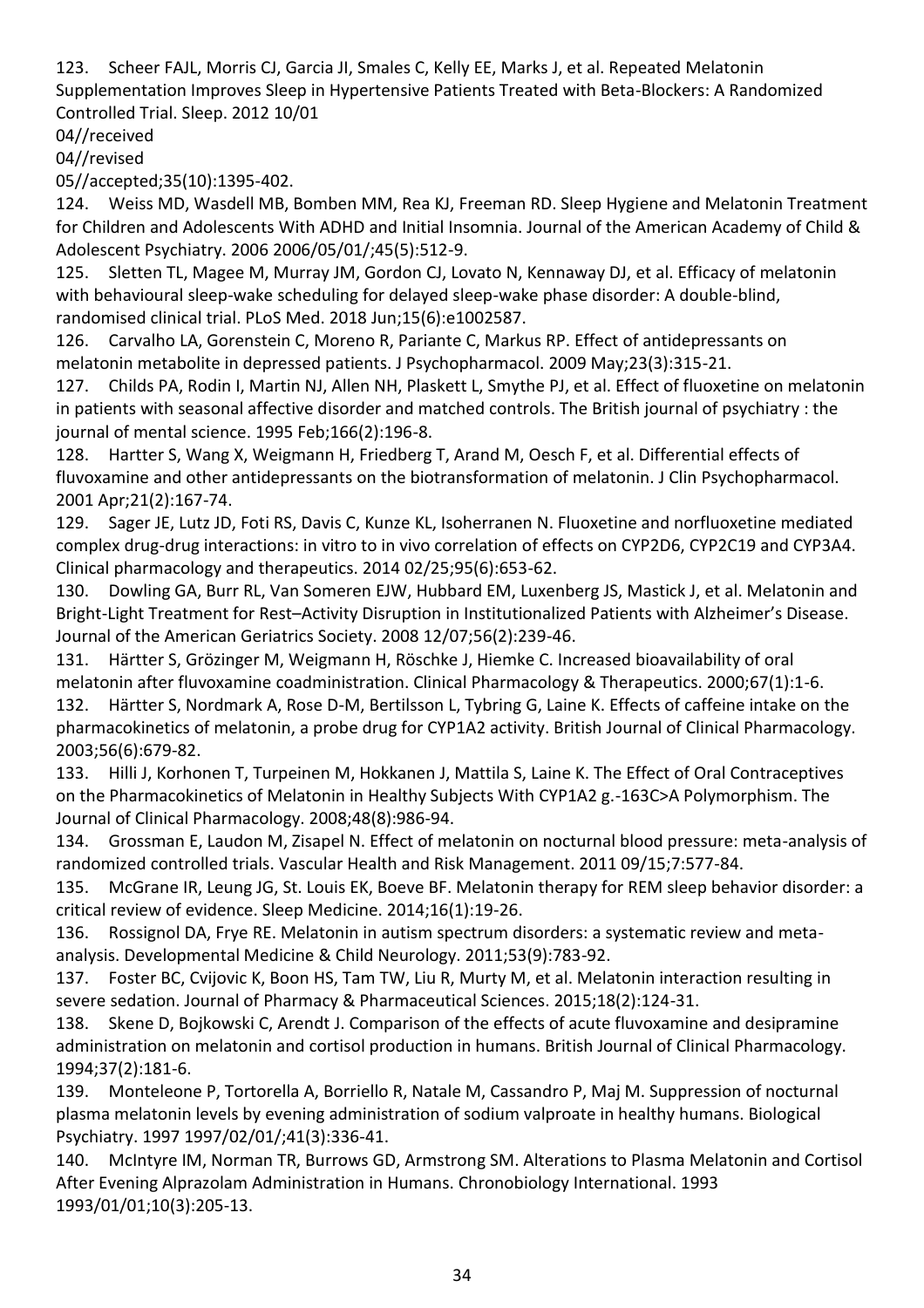141. National Institute for Health and Care Excellence (NICE). Melatonin (interactions). [cited 04/10/2019]; Available from: bnf.nice.org.uk/interaction/melatonin-2.html

142. Kurdi MS, Muthukalai SP. The Efficacy of Oral Melatonin in Improving Sleep in Cancer Patients with Insomnia: A Randomized Double-Blind Placebo-Controlled Study. Indian Journal of Palliative Care. 2016 Jul-Sep;22(3):295-300.

143. WALDHAUSER F, BOEPPLE PA, SCHEMPER M, MANSFIELD MJ, CROWLEY WF, JR. Serum Melatonin in Central Precocious Puberty Is Lower than in Age-Matched Prepubertal Children\*. The Journal of Clinical Endocrinology & Metabolism. 1991;73(4):793-6.

144. Kolata G. Puberty mystery solved. Science. 1984;223:272-3.

145. Kocher L, Lornage J, Claustrat B. Persistence of fertility despite semen alterations in a

pinealectomised patient treated with melatonin. Neuroendocrinology Letters. 2013;34(8):763-6.

146. Luboshitzky R, Shen-Orr Z, Nave R, Lavi S, Lavie P. Melatonin administration alters semen quality in healthy men. Journal of andrology. 2002;23(4):572-83.

147. Valcavi R, Zini M, Maestroni GJ, Conti A, Portioli I. Melatonin stimulates growth hormone secretion through pathways other than the growth hormone-releasing hormone. Clinical endocrinology. 1993 Aug;39(2):193-9.

148. Forsling ML, Wheeler MJ, Williams AJ. The effect of melatonin administration on pituitary hormone secretion in man. Clinical endocrinology. 1999;51(5):637-42.

149. Luboshitzky R, Shen-Orr Z, Shochat T, Herer P, Lavie P. Melatonin administered in the afternoon decreases next-day luteinizing hormone levels in men. Journal of Molecular Neuroscience. 1999 February 01;12(1):75-80.

150. Kripke DF, Kline LE, Shadan FF, Dawson A, Poceta JS, Elliott JA. Melatonin effects on luteinizing hormone in postmenopausal women: a pilot clinical trial NCT00288262. BMC Women's Health. 2006 05/16 02/07/received

05/16/accepted;6:8-.

151. Bellipanni G, Bianchi P, Pierpaoli W, Bulian D, Ilyia E. Effects of melatonin in perimenopausal and menopausal women: a randomized and placebo controlled study. Experimental Gerontology. 2001 2//;36(2):297-310.

152. Waldhauser F, Lieberman HJ, Frisch H, Herckner K, Crowley WF, Wurtman RJ. Melatonin does not alter human serum gondotropin and testosterone levels, but it increases prolactin levels. Pediatr Res. 1984 11//print;18(11):1228-.

153. Waldhauser F, Lieberman HR, Lynch HJ, Waldhauser M, Herkner K, Frisch H, et al. A Pharmacological Dose of Melatonin Increases PRL Levels in Males without Altering Those of GH, LH, FSH, TSH, Testosterone or Cortisol. Neuroendocrinology. 1987;46(2):125-30.

154. Mauri R, Lissoni P, Resentini M, De Medici C, Morabito F, Djemal S, et al. Effects of melatonin on PRL secretion during different photoperiods of the day in prepubertal and pubertal healthy subjects. Journal of Endocrinological Investigation. 1985 August 01;8(4):337-41.

155. Lisoni P, Resentini M, Mauri R, De Medici C, Morabito F, Esposti D, et al. Effect of an acute injection of melatonin on the basal secretion of hypophyseal hormones in prepubertal and pubertal healthy subjects. Acta endocrinologica. 1986 Mar;111(3):305-11.

156. Mallo C, Zaidan R, Faure A, Brun J, Chazot G, Claustrat B. Effects of a four-day nocturnal melatonin treatment on the 24 h plasma melatonin, cortisol and prolactin profiles in humans. Acta endocrinologica. 1988 Dec;119(4):474-80.

157. Piovesan A, Terzolo M, Revelli A, Guidetti D, Puligheddu B, Codegone A, et al. Sex-related effects of exogenous melatonin on the pulsatile secretion of prolactin, TSH and LH in healthy human subjects. Melatonin and the Pineal Gland-From Basic Science to Clinical Application. 1993:355-8.

158. Sutherland ER, Ellison MC, Kraft M, Martin RJ. Elevated serum melatonin is associated with the nocturnal worsening of asthma. Journal of Allergy and Clinical Immunology. 2003;112(3):513-7.

159. Sutherland ER, Martin RJ, Ellison MC, Kraft M. Immunomodulatory Effects of Melatonin in Asthma. American Journal of Respiratory and Critical Care Medicine. 2002;166(8):1055-61.

160. Andersen IM, Kaczmarska J, McGrew SG, Malow BA. Melatonin for Insomnia in Children With Autism Spectrum Disorders. Journal of child neurology. 2008;23(5):482-5.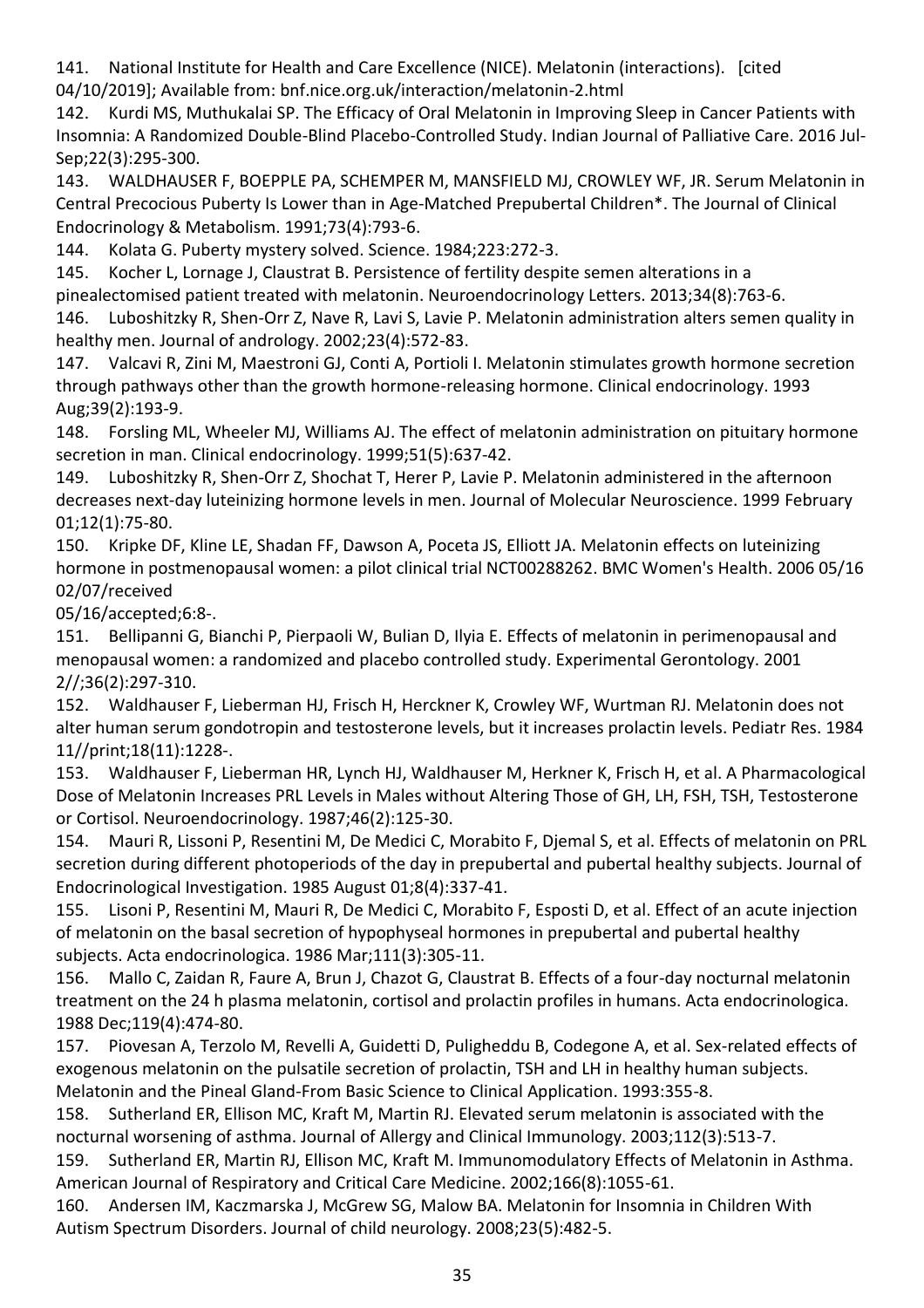161. Carr R, Wasdell MB, Hamilton D, Weiss MD, Freeman RD, Tai J, et al. Long-term effectiveness outcome of melatonin therapy in children with treatment-resistant circadian rhythm sleep disorders. Journal of pineal research. 2007;43(4):351-9.

162. Jan MMS. Melatonin for the treatment of handicapped children with severe sleep disorders. Pediatric Neurology. 2000;23(3):229-32.

163. Jan JE, Hamilton D, Seward N, Fast DK, Freeman RD, Laudon M. Clinical trials of controlled-release melatonin in children with sleep-wake cycle disorders. Journal of pineal research. 2000 Aug;29(1):34-9.

164. Elkhayat HA, Hassanein SM, Tomoum HY, Abd-Elhamid IA, Asaad T, Elwakkad AS. Melatonin and Sleep-Related Problems in Children With Intractable Epilepsy. Pediatric Neurology. 2010 2010/04/01/;42(4):249-54.

165. Peled N, Shorer Z, Peled E, Pillar G. Melatonin Effect on Seizures in Children with Severe Neurologic Deficit Disorders. Epilepsia. 2001;42(9):1208-10.

166. Ross C, Davies P, Whitehouse W. Melatonin treatment for sleep disorders in children with neurodevelopmental disorders: an observational study. Developmental medicine and child neurology. 2002 May;44(5):339-44.

167. Bojkowski CJ, Arendt J, Shih MC, Markey SP. Melatonin secretion in humans assessed by measuring its metabolite, 6-sulfatoxymelatonin. Clinical Chemistry. 1987;33(8):1343-8.

168. Sadeh A. Sleep and Melatonin in Infants: A Preliminary Study. Sleep. 1997;20(3):185-91.

169. Waldhauser F, Frisch H, Waldhauser M, Weiszenbacher G, Zeitlhuber U, Wurtman R. FALL IN NOCTURNAL SERUM MELATONIN DURING PREPUBERTY AND PUBESCENCE. The Lancet. 1984 1984/02/18/;323(8373):362-5.

170. Puig-Domingo M, Webb SM, Serrano J, Peinado M-A, Corcoy R, Ruscalleda J, et al. Melatonin-Related Hypogonadotropic Hypogonadism. New England Journal of Medicine. 1992;327(19):1356-9.

171. Jain S, Besag FM. Does melatonin affect epileptic seizures? Drug Saf. 2013 Apr;36(4):207-15.

172. Bazil CW, Short D, Crispin D, Zheng W. Patients with intractable epilepsy have low melatonin, which increases following seizures. Neurology. 2000;55(11):1746-8.

173. Reiter RJ, Tan D-x, Leon J, Kilic Ü, Kilic E. When Melatonin Gets on Your Nerves: Its Beneficial Actions in Experimental Models of Stroke. Experimental Biology and Medicine. 2005;230(2):104-17.

174. Samantaray S, Das A, Thakore NP, Matzelle DD, Reiter RJ, Ray SK, et al. Therapeutic potential of melatonin in traumatic central nervous system injury. Journal of pineal research. 2009;47(2):134-42.

175. Ardura J, Andres J, Garmendia JR, Ardura F. Melatonin in Epilepsy and Febrile Seizures. Journal of child neurology. 2010;25(7):888-91.

176. Jan JE, Espezel H, Appleton RE. The treatment of sleep disorders with melatonin. Developmental medicine and child neurology. 1994 Feb;36(2):97-107.

177. Jan JE, O'Donnell ME. Use of melatonin in the treatment of paediatric sleep disorders. Journal of pineal research. 1996;21(4):193-9.

178. Mason TBA, Arens R, Sharman J, Bintliff-Janisak B, Schultz B, Walters AS, et al. Sleep in children with Williams Syndrome. Sleep Medicine. 2011 2011/10/01/;12(9):892-7.

179. Molina-Carballo A, Muñoz-Hoyos A, Reiter RJ, Sánchez-Forte M, Moreno-Madrid F, Rufo-Campos M, et al. Utility of high doses of melatonin as adjunctive anticonvulsant therapy in a child with severe myoclonic epilepsy: Two years' experience. Journal of pineal research. 1997;23(2):97-105.

180. Brigo F, Igwe SC, Del Felice A. Melatonin as add-on treatment for epilepsy. Cochrane Database of Systematic Reviews. 2016(8).

181. Woolfenden SUE, Sarkozy V, Ridley G, Coory M, Williams K. A systematic review of two outcomes in autism spectrum disorder – epilepsy and mortality. Developmental Medicine & Child Neurology. 2012;54(4):306-12.

182. Goldberg-Stern H, Oren H, Peled N, Garty B-Z. Effect of Melatonin on Seizure Frequency in Intractable Epilepsy:A Pilot Study. Journal of child neurology. 2012;27(12):1524-8.

183. WALDHAUSER F, GISINGER B, TATZER E, WEISZENBACHER G, FRISCH H, SCHEMPER M, et al. Alterations in Nocturnal Serum Melatonin Levels In Humans With Growth and Aging\*. The Journal of Clinical Endocrinology & Metabolism. 1988;66(3):648-52.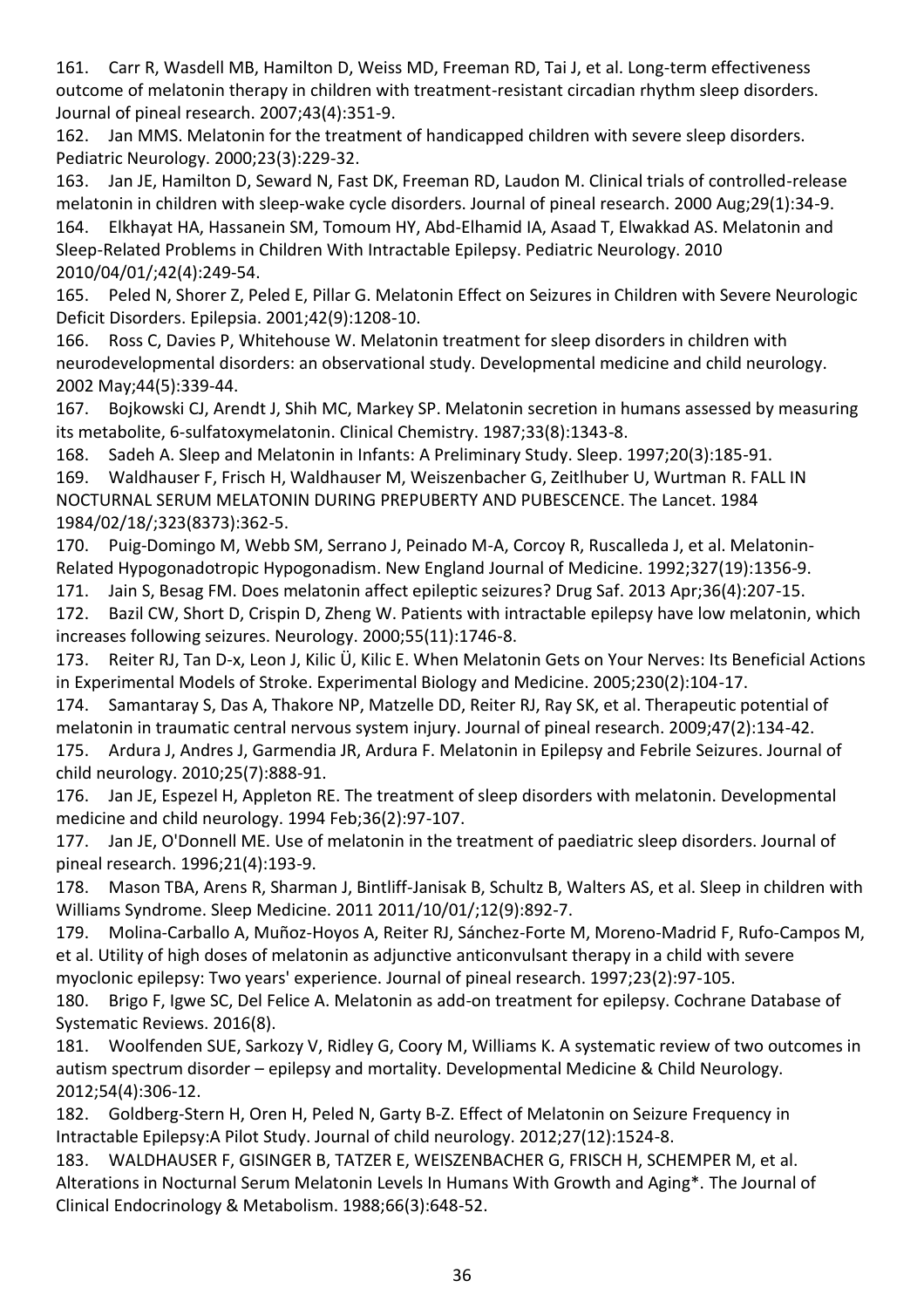184. Cavallo A. Plasma Melatonin Rhythm in Normal Puberty: Interactions of Age and Pubertal Stages. Neuroendocrinology. 1992;55(4):372-9.

185. Cavallo A, Ritschel WA. Pharmacokinetics of melatonin in human sexual maturation. The Journal of Clinical Endocrinology & Metabolism. 1996;81(5):1882-6.

186. Cavallo A, Dolan LM. 6‐Hydroxymelatonin sulfate excretion in human puberty. Journal of pineal research. 1996;21(4):225-30.

187. Commentz JC, Uhlig H, Henke A, Hellwege HH, Willig RP. Melatonin and 6-Hydroxymelatonin Sulfate Excretion Is Inversely Correlated with Gonadal Development in Children. Hormone Research in Paediatrics. 1997;47(3):97-101.

188. Crowley SJ, Acebo C, Carskadon MA. Human puberty: Salivary melatonin profiles in constant conditions. Developmental Psychobiology. 2012;54(4):468-73.

189. Cavallo A. Melatonin and human puberty: Current perspectives. Journal of pineal research. 1993;15(3):115-21.

190. Berga SL, Mortola JF, Yen SSC. AMPLIFICATION OF NOCTURNAL MELATONIN SECRETION IN WOMEN WITH FUNCTIONAL HYPOTHALAMIC AMENORRHEA. The Journal of Clinical Endocrinology & Metabolism. 1988;66(1):242-4.

191. Brzezinski A, Lynch HJ, Seibel MM, Deng MH, Nader TM, Wurtman RJ. The Circadian Rhythm of Plasma Melatonin During the Normal Menstrual Cycle and in Amenorrheic Women\*. The Journal of Clinical Endocrinology & Metabolism. 1988;66(5):891-5.

192. Arendt J. Safety of Melatonin in Long-Term Use. Journal of Biological Rhythms. 1997;12(6):673-81.

193. Roy D, Belsham DD. Melatonin receptor activation regulates GnRH gene expression and secretion in GT1-7 GnRH neurons. Signal transduction mechanisms. J Biol Chem. 2002 Jan 4;277(1):251-8.

194. Szeinberg A, Borodkin K, Dagan Y. Melatonin Treatment in Adolescents With Delayed Sleep Phase Syndrome. Clinical Pediatrics. 2006 2006/11/01;45(9):809-18.

195. Han S-K, Gottsch ML, Lee KJ, Popa SM, Smith JT, Jakawich SK, et al. Activation of Gonadotropin-Releasing Hormone Neurons by Kisspeptin as a Neuroendocrine Switch for the Onset of Puberty. The Journal of Neuroscience. 2005;25(49):11349-56.

196. van Geijlswijk IM, Mol RH, Egberts TC, Smits MG. Evaluation of sleep, puberty and mental health in children with long-term melatonin treatment for chronic idiopathic childhood sleep onset insomnia. Psychopharmacology. 2011 Jul;216(1):111-20.

197. Zwart TC, Smits MG, Egberts TCG, Rademaker CMA, van Geijlswijk IM. Long-Term Melatonin Therapy for Adolescents and Young Adults with Chronic Sleep Onset Insomnia and Late Melatonin Onset: Evaluation of Sleep Quality, Chronotype, and Lifestyle Factors Compared to Age-Related Randomly Selected Population Cohorts. Healthcare. 2018 03/02

02/08/received

02/27/accepted;6(1):23.

198. Tomoda A, Miike T, Iwatani N, Ninomiya T, Mabe H, Kageshita T, et al. Effect of long-term melatonin administration on school-phobic children and adolescents with sleep disturbances. Current Therapeutic Research. 1999 1999/11/01;60(11):607-12.

199. Slominski RM, Reiter RJ, Schlabritz-Loutsevitch N, Ostrom RS, Slominski AT. Melatonin membrane receptors in peripheral tissues: Distribution and functions. Molecular and Cellular Endocrinology. 2012 01/08;351(2):152-66.

200. Shi L, Li N, Bo L, Xu Z. Melatonin and hypothalamic-pituitary-gonadal axis. Current medicinal chemistry. 2013;20(15):2017-31.

201. Johnston JD, Skene DJ. 60 YEARS OF NEUROENDOCRINOLOGY: Regulation of mammalian neuroendocrine physiology and rhythms by melatonin. The Journal of endocrinology. 2015 Aug;226(2):T187-98.

202. Luboshitzky R, Levi M, Shen-Orr Z, Blumenfeld Z, Herer P, Lavie P. Long-term melatonin administration does not alter pituitary-gonadal hormone secretion in normal men. Human reproduction (Oxford, England). 2000 Jan;15(1):60-5.

203. Rajaratnam SMW, Dijk D-J, Middleton B, Stone BM, Arendt J. Melatonin Phase-Shifts Human Circadian Rhythms with No Evidence of Changes in the Duration of Endogenous Melatonin Secretion or the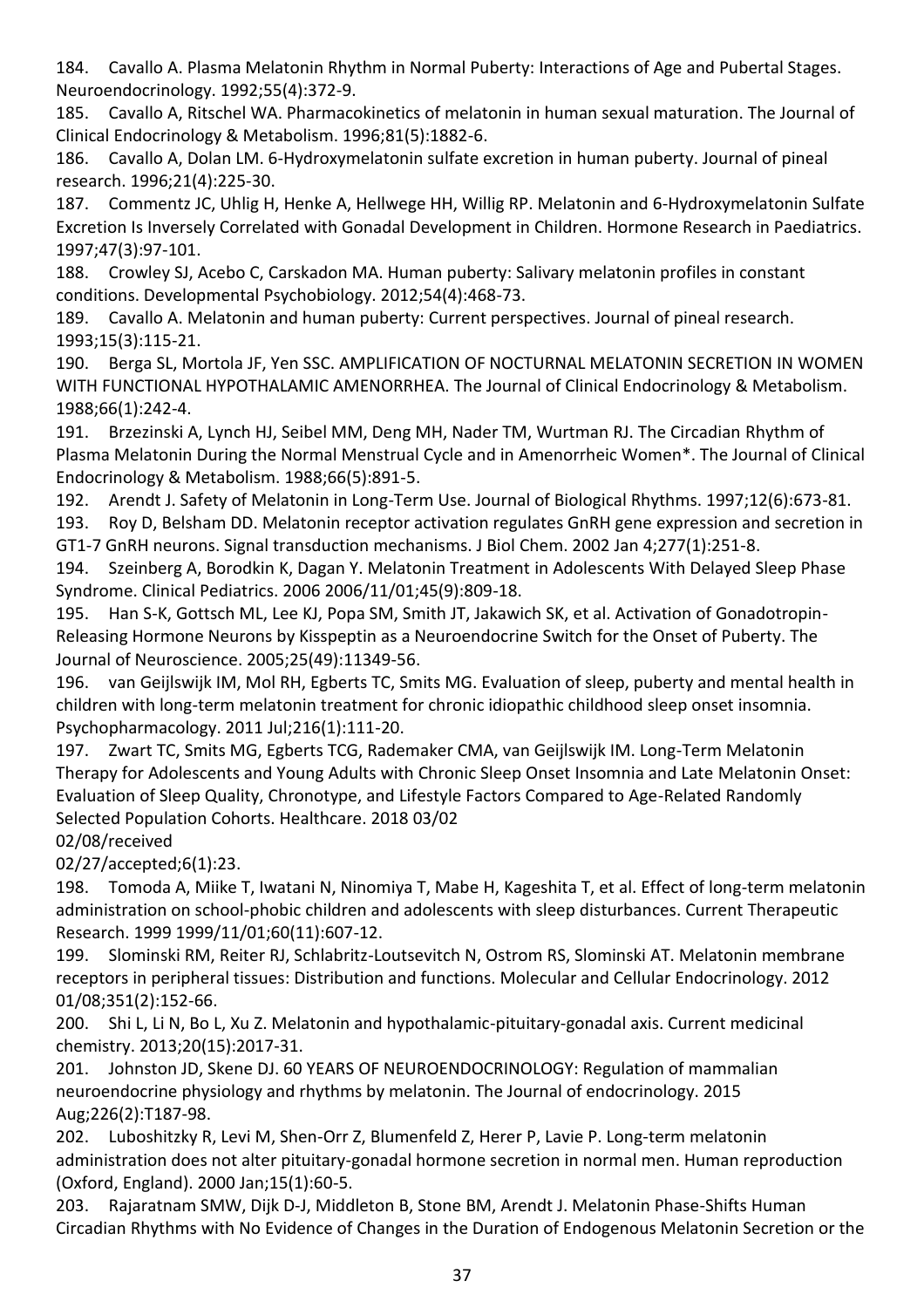24-Hour Production of Reproductive Hormones. The Journal of Clinical Endocrinology & Metabolism. 2003;88(9):4303-9.

204. Cagnacci A, Elliott JA, Yen SSC. AMPLIFICATION OF PULSATILE LH SECRETION BY EXOGENOUS MELATONIN IN WOMEN. The Journal of Clinical Endocrinology & Metabolism. 1991;73(1):210-2.

205. Siegrist C, Benedetti C, Orlando A, Beltrán JM, Tuchscherr L, Noseda CMJ, et al. Lack of changes in serum prolactin, FSH, TSH, and estradiol after melatonin treatment in doses that improve sleep and reduce benzodiazepine consumption in sleep‐disturbed, middle‐aged, and elderly patients. Journal of pineal research. 2001;30(1):34-42.

206. Garfinkel D, Zorin M, Wainstein J, Matas Z, Laudon M, Zisapel N. Efficacy and safety of prolongedrelease melatonin in insomnia patients with diabetes: a randomized, double-blind, crossover study. Diabetes, Metabolic Syndrome and Obesity: Targets and Therapy. 2011 08/02 08/01/received;4:307-13.

207. Corbalán-Tutau D, Madrid JA, Nicolás F, Garaulet M. Daily profile in two circadian markers "melatonin and cortisol" and associations with metabolic syndrome components. Physiology & Behavior. 2014 2014/01/17/;123:231-5.

208. Mäntele S, Otway DT, Middleton B, Bretschneider S, Wright J, Robertson MD, et al. Daily rhythms of plasma melatonin, but not plasma leptin or leptin mRNA, vary between lean, obese and type 2 diabetic men. PloS one. 2012;7(5):e37123.

209. Nagorny C, Lyssenko V. Tired of Diabetes Genetics? Circadian Rhythms and Diabetes: The MTNR1B Story. Current Diabetes Reports. 2012 December 01;12(6):667-72.

210. Robeva R, Kirilov G, Tomova A, Kumanov P. Melatonin–insulin interactions in patients with metabolic syndrome. Journal of pineal research. 2008;44(1):52-6.

211. McMullan CJ, Curhan GC, Schernhammer ES, Forman JP. Association of Nocturnal Melatonin Secretion With Insulin Resistance in Nondiabetic Young Women. American Journal of Epidemiology. 2013;178(2):231-8.

212. Prokopenko I, Langenberg C, Florez JC, Saxena R, Soranzo N, Thorleifsson G, et al. Variants in MTNR1B influence fasting glucose levels. Nature Genetics. 2008 12/07/online;41:77.

213. Tam CHT, Ho JSK, Wang Y, Lee HM, Lam VKL, Germer S, et al. Common polymorphisms in MTNR1B, G6PC2 and GCK are associated with increased fasting plasma glucose and impaired beta-cell function in Chinese subjects. PloS one. 2010;5(7):e11428.

214. Müssig K, Staiger H, Machicao F, Häring H-U, Fritsche A. Genetic variants in MTNR1B affecting insulin secretion. Annals of Medicine. 2010 2010/09/01;42(6):387-93.

215. Bruderman I, Rahamimoff R. Alterations in tracheobronchial smooth muscle activity following melatonin. Journal of Applied Physiology. 1967;23(6):938-43.

216. Doolen S, Krause DN, Dubocovich ML, Duckles SP. Melatonin mediates two distinct responses in vascular smooth muscle. European Journal of Pharmacology. 1998 1998/03/12/;345(1):67-9.

217. Conti A, Maestroni GJM. The clinical neuroimmunotherapeutic role of melatonin in oncology. Journal of pineal research. 1995;19(3):103-10.

218. Zhang Z, Inserra PF, Liang B, Ardestani SK, Elliott KK, Molitor M, et al. Melatonin, Immune Modulation and Aging. Autoimmunity. 1997 1997/01/01;26(1):43-53.

219. Campos FL, Silva-Júnior FPd, Bruin VMSd, Bruin PFCd. Melatonin Improves Sleep in Asthma. American Journal of Respiratory and Critical Care Medicine. 2004;170(9):947-51.

220. Maksoud A, Moore C, Harshkowitz M. The effect of melatonin administration on patients with sleep apnea. Sleep Res. 1997;26:114.

221. Hong YG, Riegler JL. Is Melatonin Associated with the Development of Autoimmune Hepatitis? Journal of Clinical Gastroenterology. 1997;25(1):376-8.

222. Erden S. Hypothermia Associated With Melatonin Ingestion in a Child With Autism. Clinical Neuropharmacology. 2019;42(5):179-80.

223. Garfinkel D, Laudon M, Nof D, Zisapel N. Improvement of sleep quality in elderly people by controlled-release melatonin. The Lancet. 1995 1995/08/26/;346(8974):541-4.